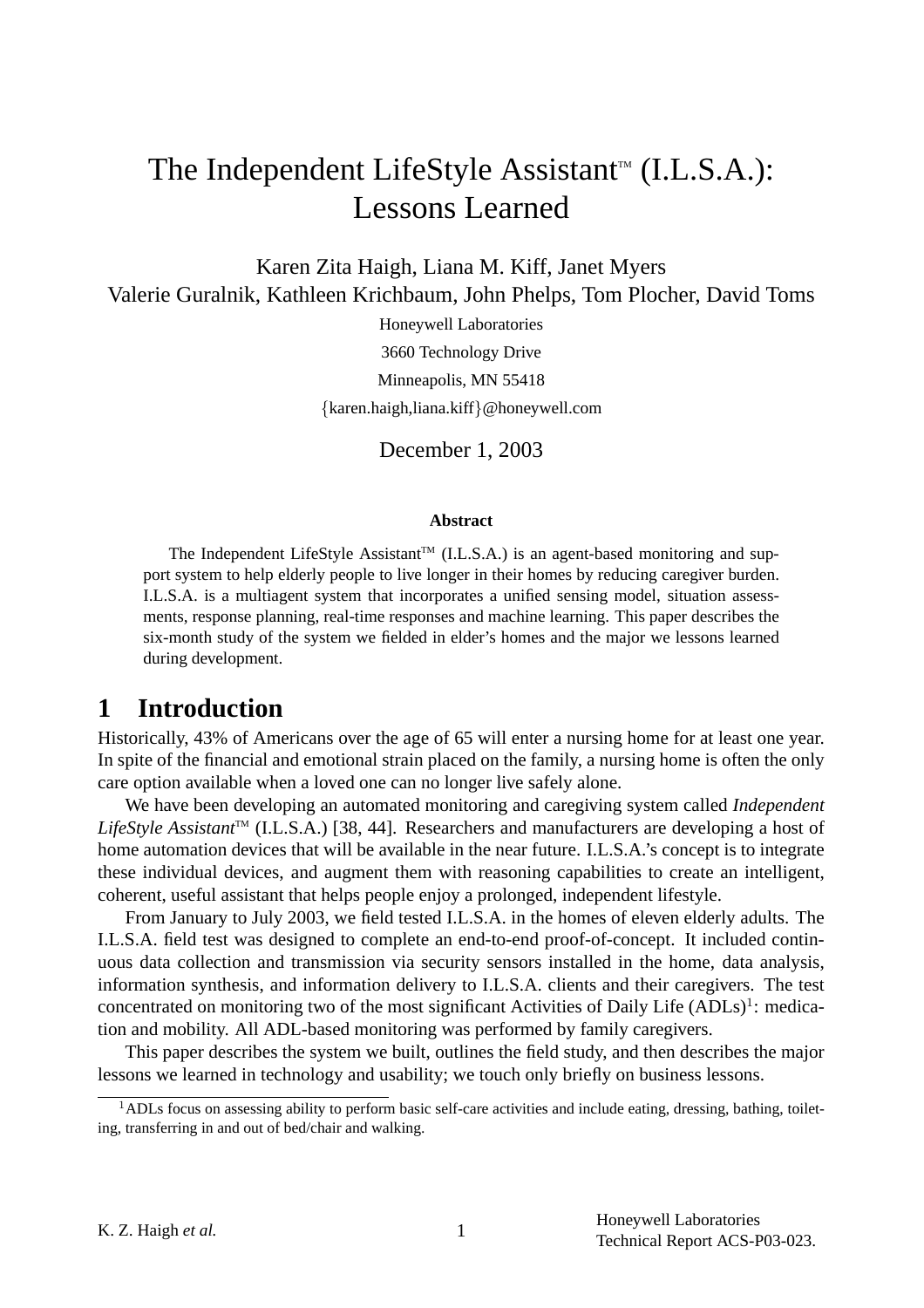

Figure 1: Identifying I.L.S.A. features.

# **2 Knowledge Acquisition and Feature Selection**

Our knowledge acquisition activities were designed to identify the aspects of independent living that threaten continued independence for community dwelling elders. Our goal was to understand why elders cease to function independently so we could focus technology development on the key impedances to independent living.

The team identified assistance needs through collecting and analyzing information about precipitating factors, home care needs, and emergent functions. We then generated a list of 300 technology opportunities that might meet those needs. Using Six Sigma ( $6\sigma$ ) analysis, we narrowed the list to 20 achievable items. These items became the initial I.L.S.A. feature set.

### **2.1 Precipitating Factors**

We used a combination of resources to identify an initial list of the most common reasons elders leave their homes for care institutions. We reviewed gerontology literature and age-related web sites. We interviewed geriatric experts. We also interviewed Honeywell Labs employees who had recently served as a caregiver to an elderly parent. The team identified the following needs as having the greatest importance to both elders and caregivers.

- medication management
- caregiver burnout
- cognitive disorders (notably dementia)
- incontinence
- medical monitoring
- safety (notably falls)
- wandering
- mobility
- eating
- isolation
- transportation
- managing money

This list was used to focus data collection activities on the most significant reasons elders leave their homes. We designed a questionnaire, several interviews and targeted observations to gather more detailed data on these activities.

## **2.2 Home Care**

We investigated home-care provided by health professionals to identify where formal caregivers most need assistance to provide quality health care that supports elder independence. In the inves-

K. Z. Haigh *et al.* 2

Honeywell Laboratories Technical Report ACS-P03-023.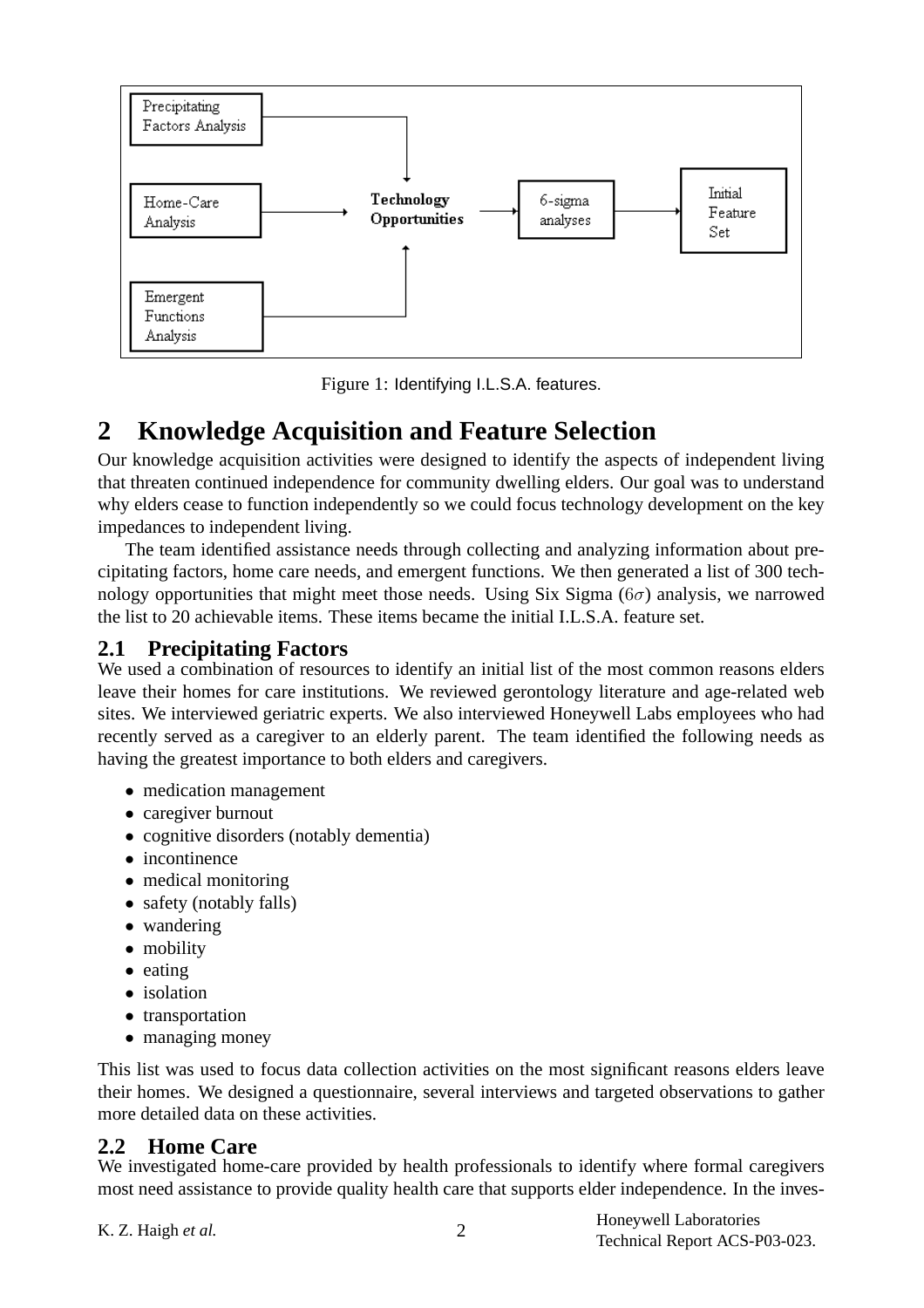tigation, we used a combination of surveys, interviews with home-care specialists and observations of home-care visits.

**Surveys:** We developed a survey for elders and caregivers to gather information about home environment, technology, and appliances in the home, as well as the technical savvy, daily routines, and desirability of various system features. The survey was distributed through the following channels: Living at Home/Block Nurse Program, the Minnesota Senior Expo Conference, and personal contacts at Honeywell and the University of Minnesota. The final returned survey count was 54 (24 elder and 30 caregiver).

Early in the program, we identified the risk that caregivers may not know what they need or understand how technology might help them. A risk we did *not* identify was the problem of finding clients and caregivers who would respond to the survey. The reasons for this were many, not the least of which was the already heavy burden on their lives. The size of the survey (made larger by the use of large fonts) made it appear daunting and probably contributed to the reluctance to return completed surveys. Our best response came from individuals who were approached one-on-one by team members or others distributing surveys personally, rather than by mass-mailing.

**Interviews:** Interviews were completed with eight elder care specialists including Geriatricians, Geriatric Nurse Practitioners, and Pharmacists. The interviews revealed new opportunities for technology development and new user interface considerations. For example, specialists wanted to see 1) improvements in functional assessment, 2) remote observation of elder locomotion, 3) better coordination of medication information among elders, doctors and pharmacists, and 4) better coordination and communication tools to help doctors manage care with remote facilities/nurses. Special user interface considerations brought to light included sharing information with elders to make them an active part of the medical team and various means of interacting with individuals who have dementia so as not to introduce/exacerbate confusion.

**Observations:** Heartland Home Care allowed Honeywell team members to 'shadow' one of their home-care professionals on seven home care visits. The visits provided us a better understanding of the nature of interactions between formal caregivers and elders, the types of home environments and living arrangements I.L.S.A. must accommodate, and the processes and tools used by formal caregivers to manage the care they provide to their patients.

### **2.3 Emergent Functions Analysis**

In traditional system development processes, many potentially valuable features and functions are overlooked because they pertain to interactions between the user and the environment, or possibly interactions between aspects of the environment, rather than specifically to interactions between the user and the system. To find as many of these potential features and functions as possible, we performed several analyses in which aspects of the environment were comprehensively paired off against each other or specific user disabilities and needs were comprehensively paired off against aspects of the environment. We documented any features or functions that each combination might imply.

For example, the interaction between certain cognitive disabilities and weather suggested the possibility that a client would leave the house in the middle of winter in Minnesota without putting on a jacket. This suggested a reminder feature that reasons about outdoor temperature when the client opens an outside door; if no closet activity is sensed, a reminder would be given to wear a jacket.

Together, these analyses produced 85 potential functions, including 38 conditions that should be alerted to caregivers, 10 functions based on special client needs and disabilities, and 37 functions that would provide direct assistance to the client.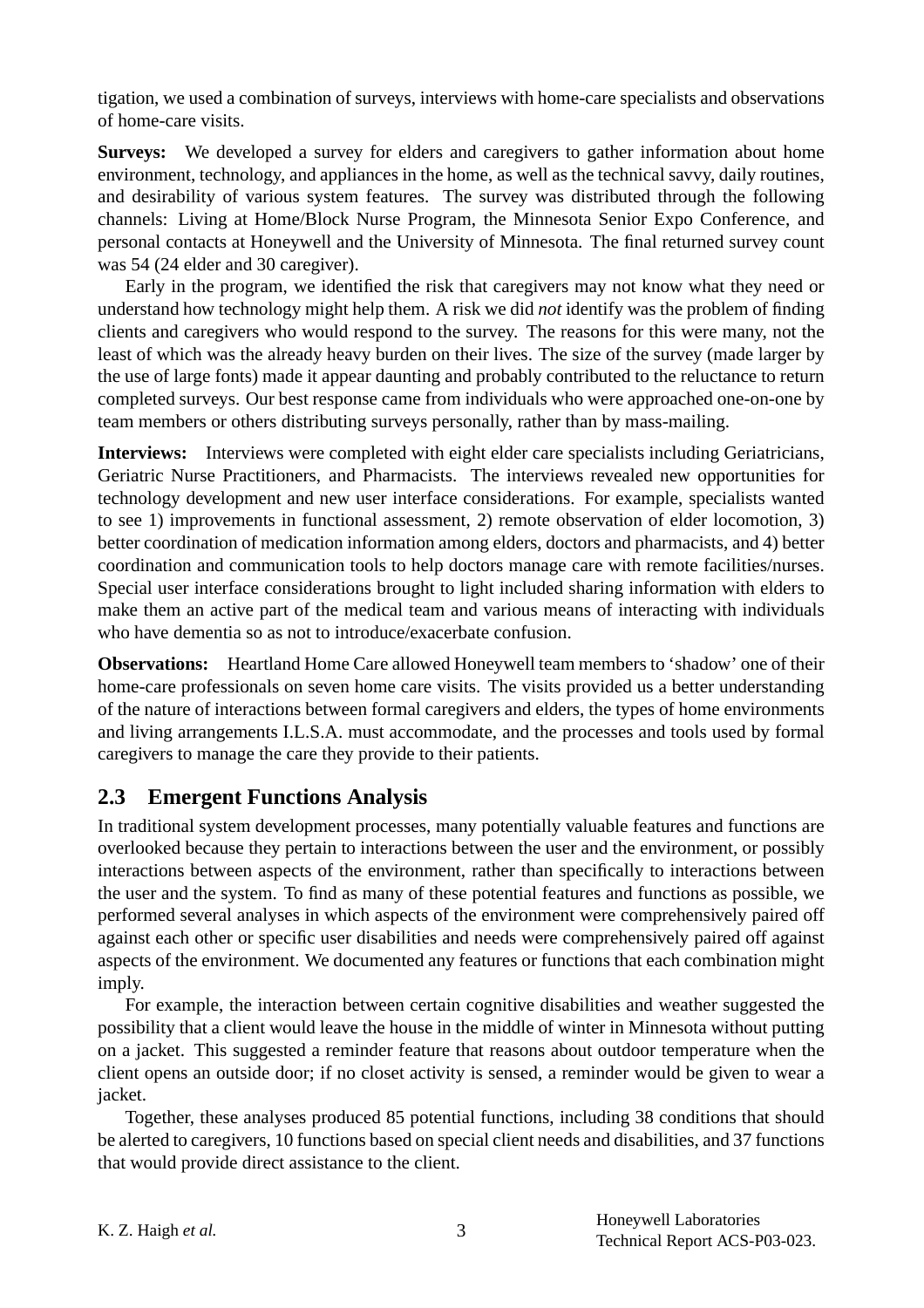|                         | Criteria                            |                                              |                                      |                                     |                  |
|-------------------------|-------------------------------------|----------------------------------------------|--------------------------------------|-------------------------------------|------------------|
| <b>Assistance Needs</b> | Prevalence<br>in Source<br>Material | Contribution<br>to Institu-<br>tionalization | Impact on<br>Caregiving<br>Resources | Limitation<br>on Func-<br>tionality | Average<br>Score |
| Medical monitoring      | 9                                   | 9                                            | 9                                    | 9                                   | 9.0              |
| Medication management   | 9                                   |                                              | 9                                    | 3                                   | 7.5              |
| Mobility                |                                     |                                              | 9                                    | 9                                   | 7.5              |
| Caregiver burnout       | 9                                   |                                              | 9                                    | 3                                   | 7.5              |
| Dementia                | 9                                   |                                              | 3                                    | 3                                   | 6.0              |
| Eating                  | 9                                   |                                              | 9                                    | 3                                   | 6.0              |
| Toileting               |                                     |                                              | 9                                    | 3                                   | 6.0              |
| Safety                  | 9                                   |                                              |                                      | 3                                   | 6.0              |
| Isolation               | 9                                   |                                              |                                      | 9                                   | 5.5              |
| Transportation          | 9                                   |                                              |                                      |                                     | 5.5              |
| Housekeeping            | 3                                   |                                              | 9                                    |                                     | 3.5              |
| Money management        | 9                                   |                                              | 3                                    |                                     | 3.5              |
| Shopping                |                                     |                                              |                                      |                                     | 3.5              |
| Wandering               |                                     |                                              | 3                                    |                                     | 3.5              |
| Usability               |                                     |                                              | 3                                    |                                     | 3.0              |
| Equipment use           |                                     |                                              | 3                                    | 3                                   | 2.0              |
| Hallucinations          |                                     |                                              |                                      |                                     | 2.0              |
| Alcohol use             |                                     |                                              |                                      |                                     | 1.5              |
| Pressure sores          |                                     |                                              |                                      |                                     | 1.0              |

Table 1: Ranking of Assistance Needs (Scoring key. 1= low; 3=moderate; 9=high)

#### **2.4 Selecting Features**

Each opportunity identified above was discussed by the team, leading to a list of nearly 300 technology opportunities of interest to elders, their caregivers (formal or informal), and other interested parties (e.g. insurance). Opportunities were classified into general categories such as communications, activity monitoring, user monitoring, environment monitoring, reasoning, memory support, workload support, social support, event detection, and others.

We conducted a series of Six Sigma ( $6\sigma$ ) analyses to narrow the technology opportunities list to an achievable feature set of approximately 20 items. To do this, we created a Decision Matrix to determine the importance factor associated with each assistance need (Table 1). Importance was based on prevalence, contribution to institutionalization, impact on caregiving resources, and limitations on elder functional ability.

We associated technology opportunities with assistance needs, then dropped those of low priority—75 technology opportunities remained. Through several other  $6\sigma$  tools, we made a conscious decision to focus on needs related to daily living rather than medical concerns. Second, technology for medical monitoring is well advanced already, with numerous products already on the market. We preferred to focus on the more risky technology of monitoring daily activities of the elder. We also preferred items that could be be implemented in one year and a few high impact items which could be done in two years.

To achieve the final list of 22 features, we determined the minimum number of technology opportunities that, when taken together, would satisfy an assistance need. The final list was designed to satisfy needs for:

- Medication management: verify medication taken.
- Toileting: monitor activity, provide path lighting.
- Mobility: measure activity level, detect home and away, detect falls.
- K. Z. Haigh *et al.* 4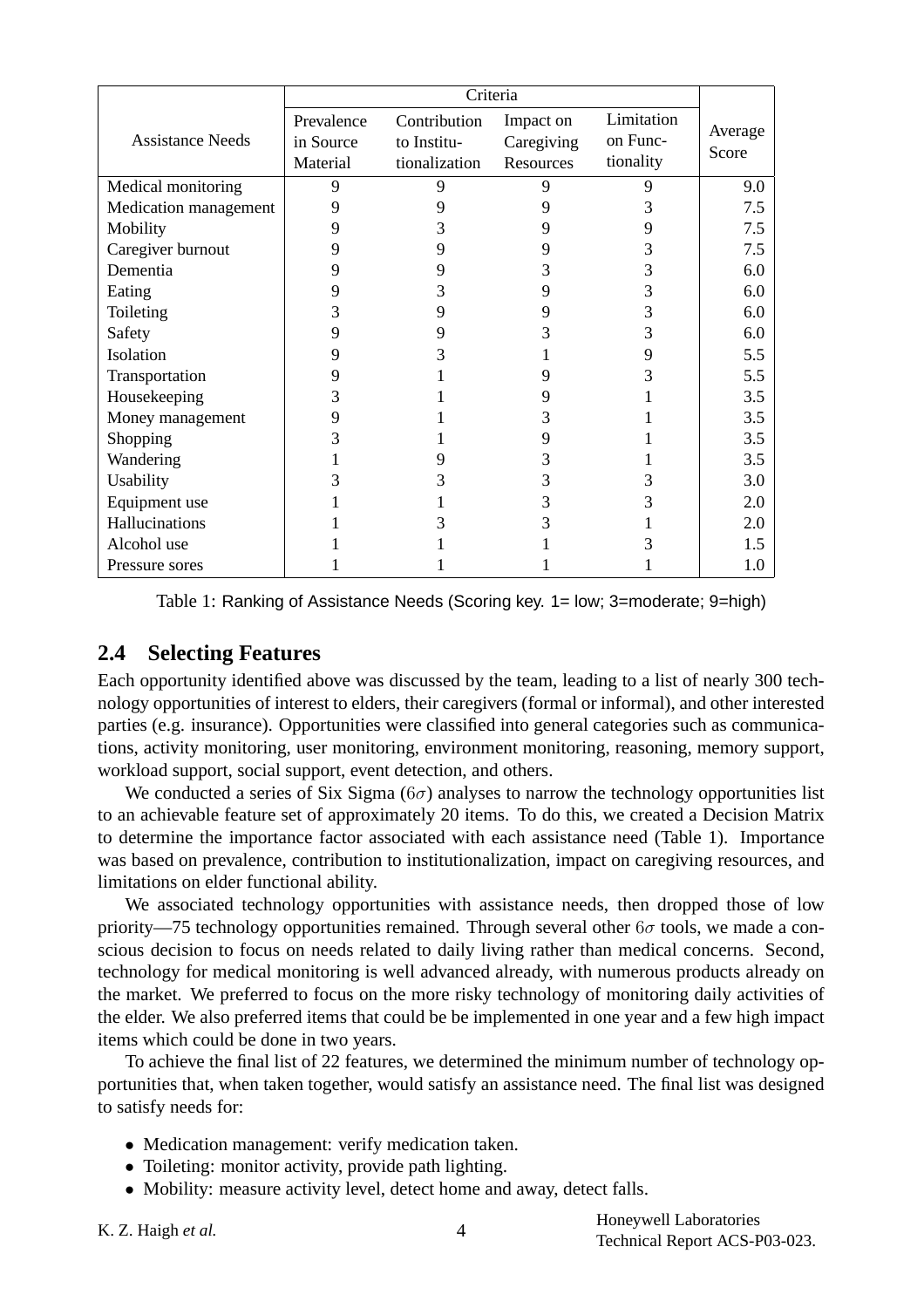- Safety: monitor environment, panic button, intrusion detection.
- Usability: no password for client, queries to elder, operational modes (sick, vacation, guest), feature controls (on/off).
- Reporting: alarms, alerts, notifications, reduced false alarms, reports by phone and Web.
- Caregiver burnout: to-do lists, reminders, remote access, coordinate multiple caregivers.

# **3 System Description**

### **3.1 Architecture**

During the requirements analysis phase of I.L.S.A. development it became apparent that installations would (1) be in homes with unique layouts and suites of sensors and actuator capabilities and (2) support technophobic clients with differing abilities, needs, and care-giving support networks. Because clients age [52], and technology changes, I.L.S.A. had to be rapidly deployable, easy to configure, and easy to update. It needed to facilitate the evolution of any installation by providing an open architecture into which new devices and reasoning modules could be plugged.

To meet these requirements, we decided to use an agent-oriented approach [38]. An agentbased architecture would provide modularity, distribution, functional decoupling, and dynamic discovery of capability as well as a publicly available ontology.

Agents are responsible for components essential to good system performance at several levels of computational responsibility, from device control to client task tracking. We defined an I.L.S.A. agent as a software module that (1) fulfills a single task or goal and (2) provides at least one agent interface. Agent interfaces provide the inter-agent communication and interaction. In contrast to the task-organized functionality provided by agents, the agent interfaces allow the agents to provide functionality to each other.

To facilitate description of functionality, there are four main categories of capability that fit into a layered hierarchy as shown in Figure 2. Layers provide a framework in which to describe an agent's capability, rather than a strict enforcement of code. We selected JADE as the basis for the agent communication layer [7].

The agents in the system included device controllers, domain agents, response planners, and system management. One of each of the following agents were created for each human client:

- **Medication**: monitor use of medication caddy, raise alerts and generate reminders.
- **Mobility**: calculate statistics about the elder's mobility, raise alerts.
- **Modes:** monitor client selection of on/off status.
- **Reminders**: schedule and initiate reminders as specified by caregivers.
- **ResponseCoordinator**: suppress and merge alerts and reminders as appropriate; see [93] for more details.
- **Machine Learning**: record alerts for unexpected activity based on profiles of normal behavior (users did not see these alerts).

Figure 3 sketches the Mobility agent: its inputs, decisions, and outputs.

Exactly one each of the following agents was created on the server (one server for all the human clients):

- **PhoneAgent**: format messages for presentation and manage communication with appropriate contactee(s).
- **Platform**: provide general services, e.g. normalized time, for all agents in the system.
- **Databases**: control access to client data and ensure database consistency.

In the research system, we explored task tracking (Section 9.1), several different machine learning techniques (Section 9.3) and several more domain agents.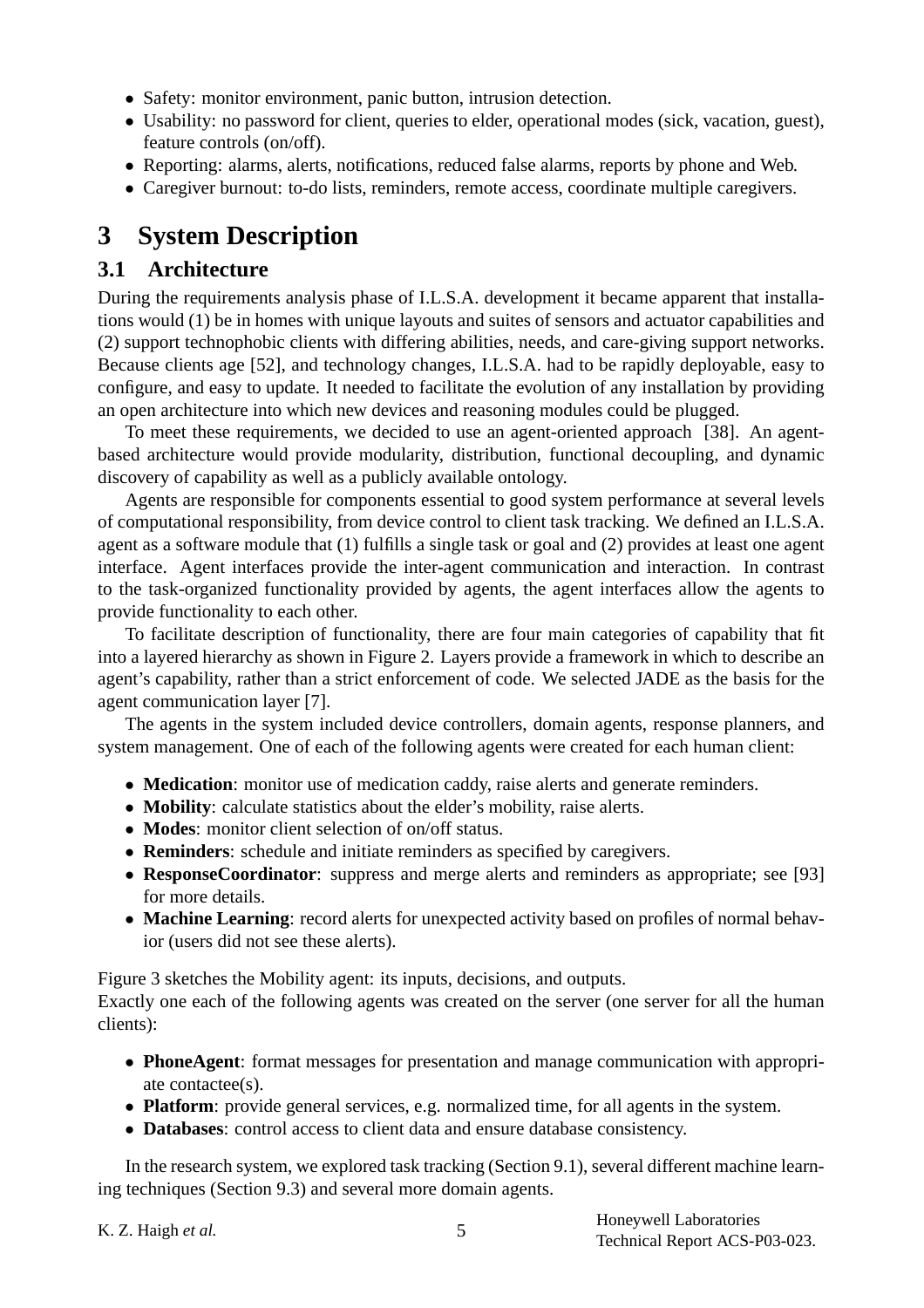

Figure 2: I.L.S.A.'s agent-based concept.



Figure 3: The Mobility agent tracks the client's activity.

The hardware employed in the I.L.S.A. field test consisted of readily available Honeywell home automation and control products. The Honeywell Home Controller served as the backbone for communicating sensor events out of the home. Events from standard Honeywell security sensors were packaged as simple XML strings for transmission to the Honeywell Global Home Server<sup>™</sup>. I.L.S.A. was designed to operate on real-time data from the home, so reliable broadband access was a crucial linchpin of this architecture. Figure 4 shows a high-level sketch of I.L.S.A.'s data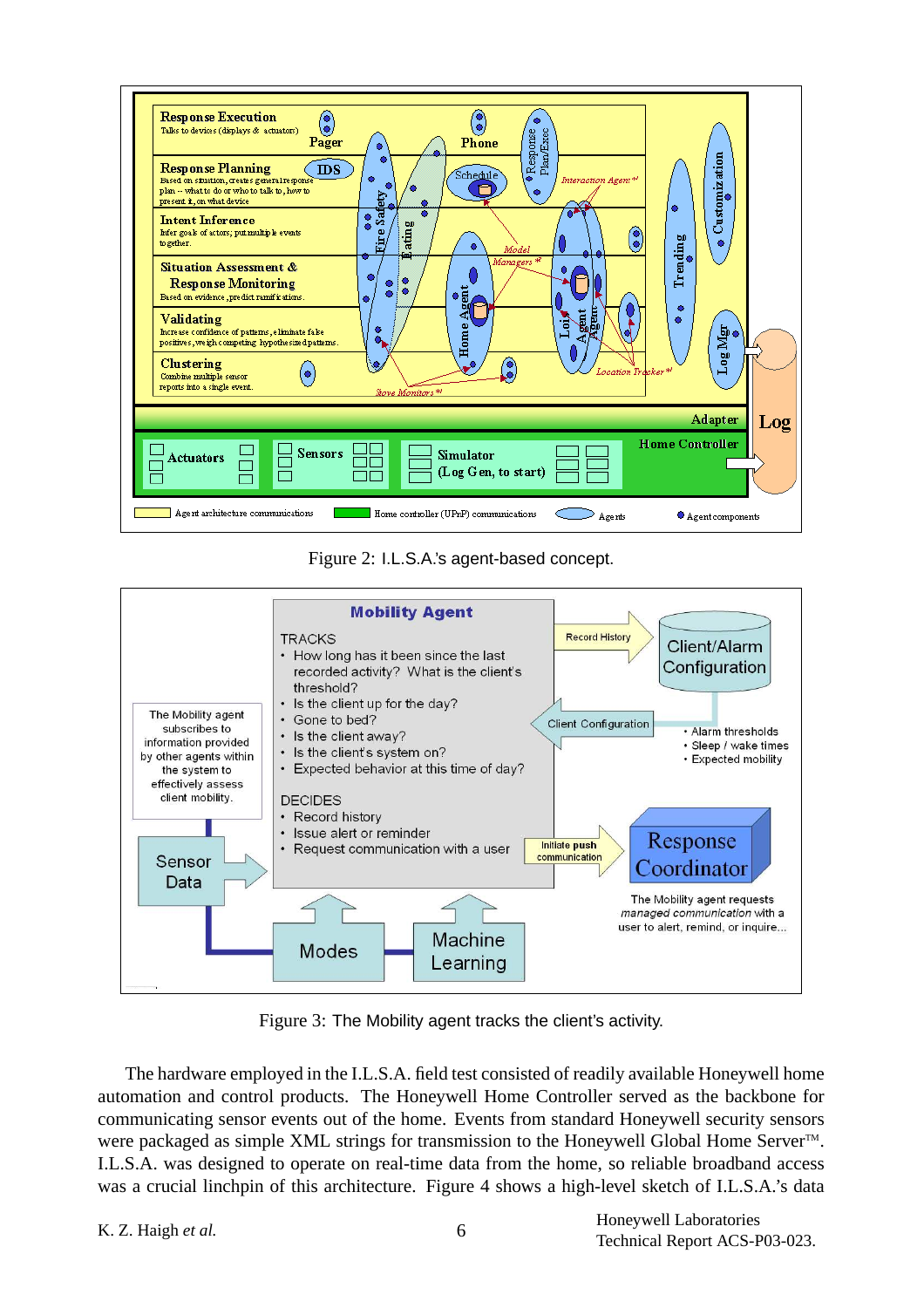| House      | Number of              | Number of                  | Type of   | Number of Days |
|------------|------------------------|----------------------------|-----------|----------------|
| Number     | Occupants              | Sensors                    | home      | of Data        |
| Engineer 1 | 1 adult, $180$ -lb dog | 16                         | Own       | 62             |
| Engineer 2 | 2 adults               | 20                         | Own       | 40             |
| Engineer 3 | 2 adults               | 10                         | Own       | 81             |
| Engineer 4 | 1 adult                | 10                         | Own       | 34             |
| Client 1   | 1 adult                | 4 motion, 1 med            | Apartment | 180            |
| Client 2   | 1 adult                | 4 motion                   | Assisted  | 183            |
| Client 3   | 1 adult                | 4 motion, 1 med            | Apartment | 149            |
| Client 4   | 1 adult                | $3+$ motion, 1 med         | Apartment | 142            |
| Client 5   | 1 adult                | 4 motion, 1 med            | Apartment | 149            |
| Client 6   | 1 adult                | 5 motion, 1 med, door, mat | Apartment | 146            |
| Client 7   | 1 adult                | 4 motion, 1 med, door, mat | Apartment | 107            |
| Client 8   | 1 adult                | 4 motion sensors           | Own       | 102            |
| Client 9   | 1 adult                | 5 motion, 1 med            | Own       | 164            |
| Client 10  | 1 adult                | 8 motion sensors           | Own       | 119            |
| Client 11  | 1 adult                | 5 motion sensors, 1 med    | Own       | 124            |

Table 2: Sensor installations for the 15 homes in the I.L.S.A. tests.

collection and communication backbone.



Figure 4: High-level view of I.L.S.A. hardware architecture.

## **3.2 Field Study Environments**

We installed I.L.S.A. in the homes of four system engineers, and eleven elderly clients. Table 2 summarizes the homes.

From July 2001 through December 2001 we focussed on hardware configuration, determining which sensors were most effective. During this phase, we installed systems in the homes of four engineers and collected real-time sensor data. Employees kept corresponding logs to enable us to verify our ability to identify activities based on sensor events. Each of these installations had

```
K. Z. Haigh et al. 7
```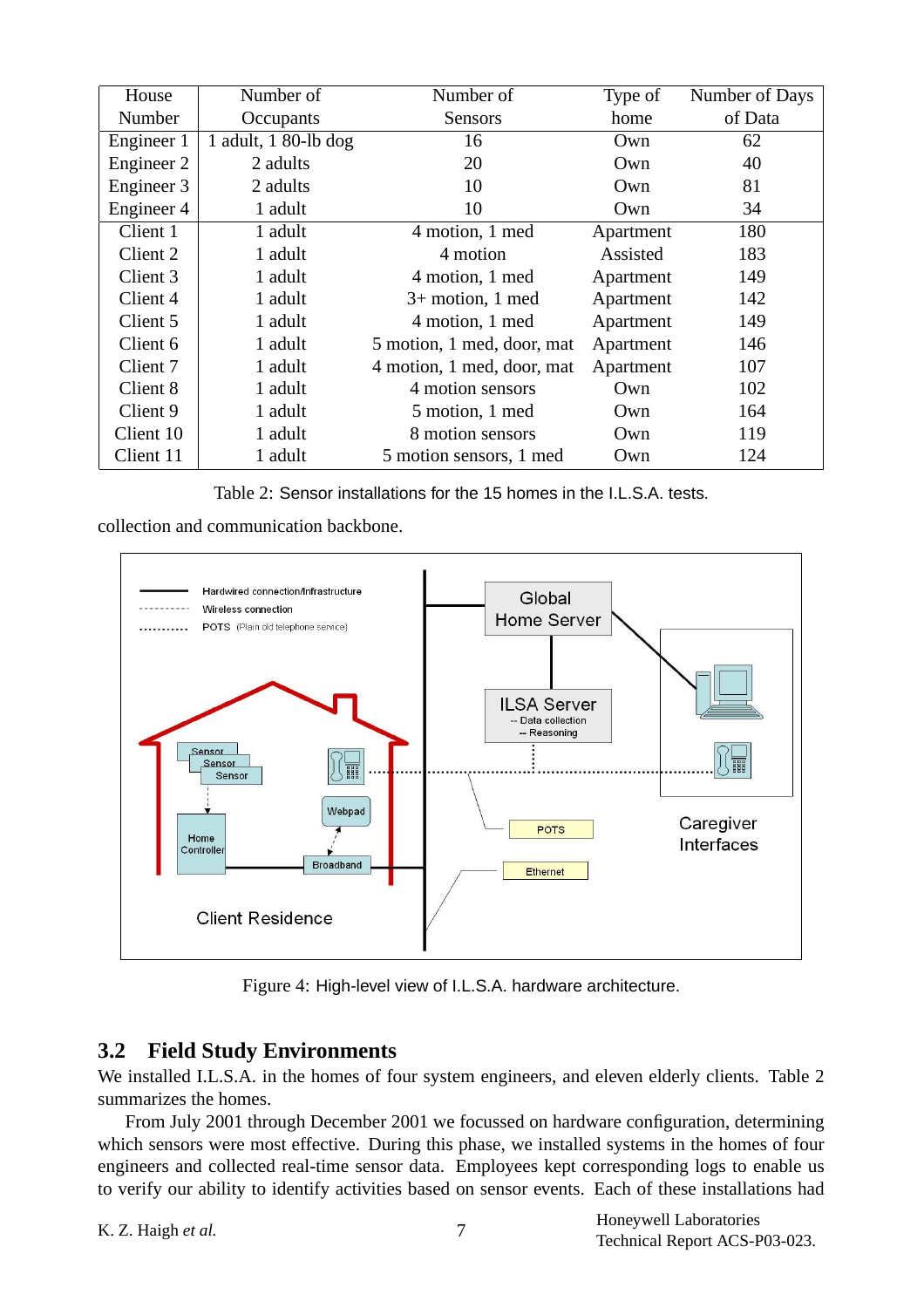between 10 and 20 sensors, including motion sensors in every room, door contact switches on all exit doors, medication caddies, pressure mats in 'strategic' locations such as the bathroom sink, flush sensors, a medication caddy, and security sensors. No reasoning components or user interfaces were included in these deployments.

Beginning January 2003, we installed I.L.S.A. into the homes of eleven elders and collected data through July 2003. Seven subjects lived in apartment units in two living facilities in the St. Paul area, and four subjects lived in their own homes in Florida. We limited the number of sensors in the elders' homes for reasons of cost and concerns about privacy—for example, it would have been difficult to find appropriate test subjects who would accept a system with a toilet flush sensor. Each test home had from four to seven sensors, including one medication caddy and several motion detectors. Two installations had a contact switch and pressure mat at the exit door.

#### **3.3 Field Test Features**

The main goal of the field test was to demonstrate the complete cycle of I.L.S.A. interactions: from sensors to data transmission to reasoning to alerts and home control. The field study was also designed to determine the effectiveness of this type of product in maintaining or improving the independence of the elderly subjects.

As described in Section 2, we selected our initial feature set based on their importance ranking, the ability to exercise the full range of technical capabilities of the I.L.S.A. architecture, and the need to learn more about a particular area. The ability to implement and appropriately support a robust test application was the final determining factor. The system we field tested had the following significant features:

- Passive Monitoring: basic mobility, occupancy, medication compliance, sleeping patterns.
- Cognitive Support: reminders, date/time of day.
- Alerts and Notifications: auto contacting caregivers (by telephone).
- Reports: summary reports of client behavior.
- Remote access to information via the Internet or telephone (allowing users to monitor or interact with the system).
- Control: modes (on/off).

Other capabilities and features were tested in the lab.

### **3.4 User Interface**

We considered a range of interface options for delivering I.L.S.A. features to clients and caregivers, including the Web, telephones, pagers, PDAs, speakers and microphones, electronic picture frames, and television remote controls. We selected the Web and the telephone.

Elderly clients were equipped with Honeywell Web Pads<sup>TM</sup> with wireless access to the Internet over a broadband connection. Through the Web interface, the elders could display:

- Reminders: Display of reminders issued for the day.
- Medication status: Medication schedule and status (taken/not taken).
- Mobility status: Mobility summary.
- Controls: client control over alarm delivery (on/off).
- Caregiver information: List of people with access to their data, and messages issued recently.

Figure 5 shows a sample web page for the elderly client. I.L.S.A. could also deliver reminders to the elder by telephone.

Caregivers could access I.L.S.A. data about their client/family member with their normal ISP Web connection. The caregiver Web interface included these features:

| K. Z. Haigh et al. |  |
|--------------------|--|
|                    |  |

Honeywell Laboratories Technical Report ACS-P03-023.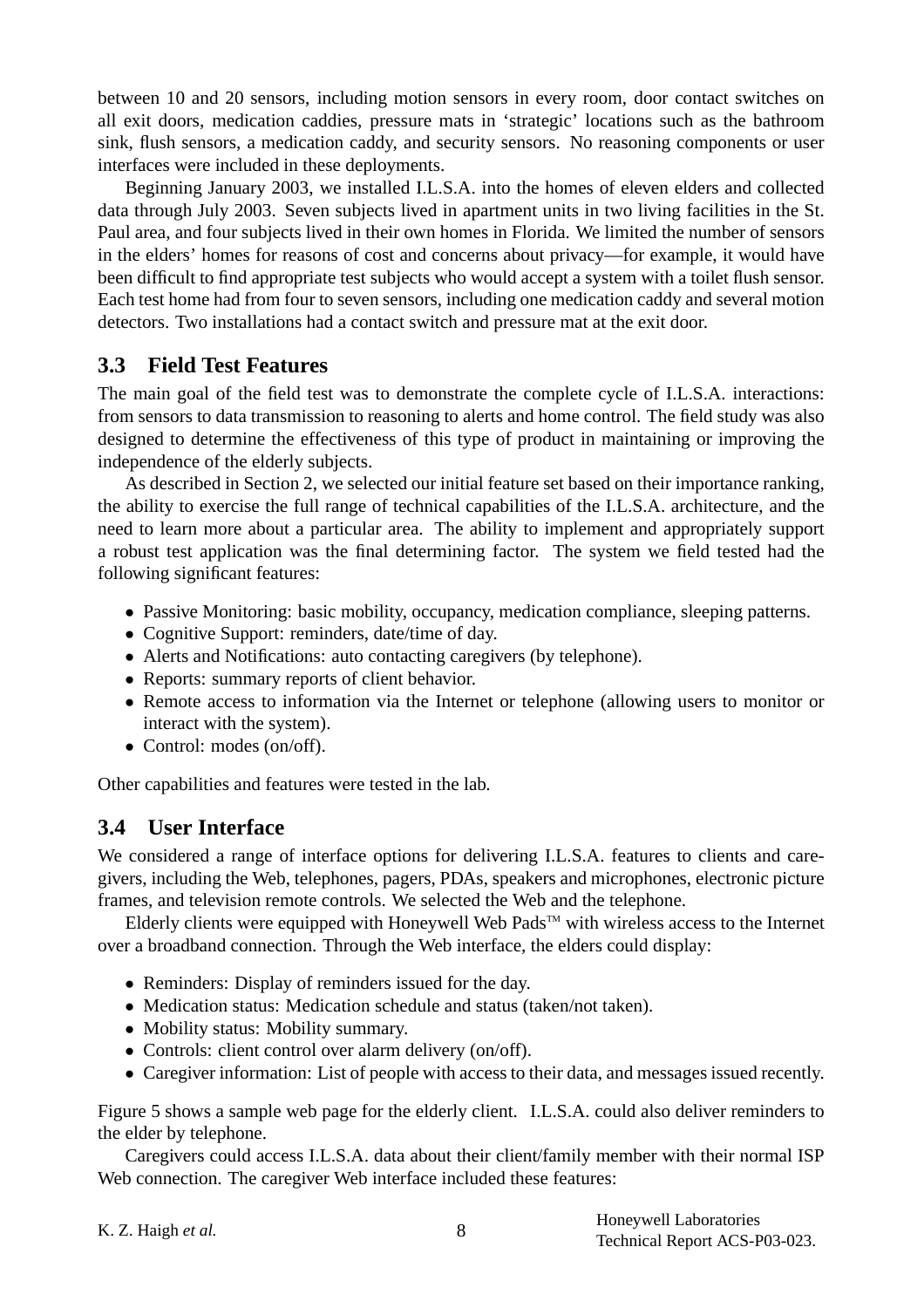

Figure 5: A sample webpage from the elder user interface.

- Notices: View and acknowledge alerts.
- Status: View general ADL status (including historical trends for medication and mobility.
- Profile: View and edit. prescription and medication schedule.
- Configure: Set up scheduled reminders and personalized activity alerts.

Alerts and reminders could be delivered by telephone. In addition, a dial-in telephone interface allowed caregivers to get abbreviated status reports and record and schedule reminders for the elder.

# **3.5 Client Selection and Testing**

The field test was designed as a prospective cohort study of six months. I.L.S.A. was installed in client homes at the start of the field test, and monitored clients continuously for the six month period. The study protocols were approved to the Institutional Review Boards of the University of Minnesota and of the National Institutes of Health.

**Demographics:** The Minnesota sample included six women and one man, ranging in age from 76 to 96 years. The eldest client resided in an assisted living apartment while the others lived in independent apartments. The Florida clients, who were all in their own homes, consisted of three women and one man, ranging in age from 55 to 76.

**Measures:** Client daily routines were assessed by questionnaire; we asked about medical history, medications that were prescribed, daily times for getting up, taking meds, performing routine activities, mealtimes and bedtimes. (See Section 6.2 for a description of how this supported configuration.) We also determined their level of comfort with technology.

Caregiver participation in the life of the client was assessed by questionnaire using the Montgomery Caregiver Burden Scale. We also assessed their level of comfort with technology.

Usability was assessed via weekly and monthly phone interviews of clients. Caregivers were asked to complete these questionnaires on the web or to mail them in. In addition, two focus group sessions were scheduled to gain insight about the clients' experiences with I.L.S.A.

Health of clients was measured by responses to questions on the Short Form (SF-36) of the Medical Outcomes Study at baseline, midpoint and conclusion of the field test. Cognitive ability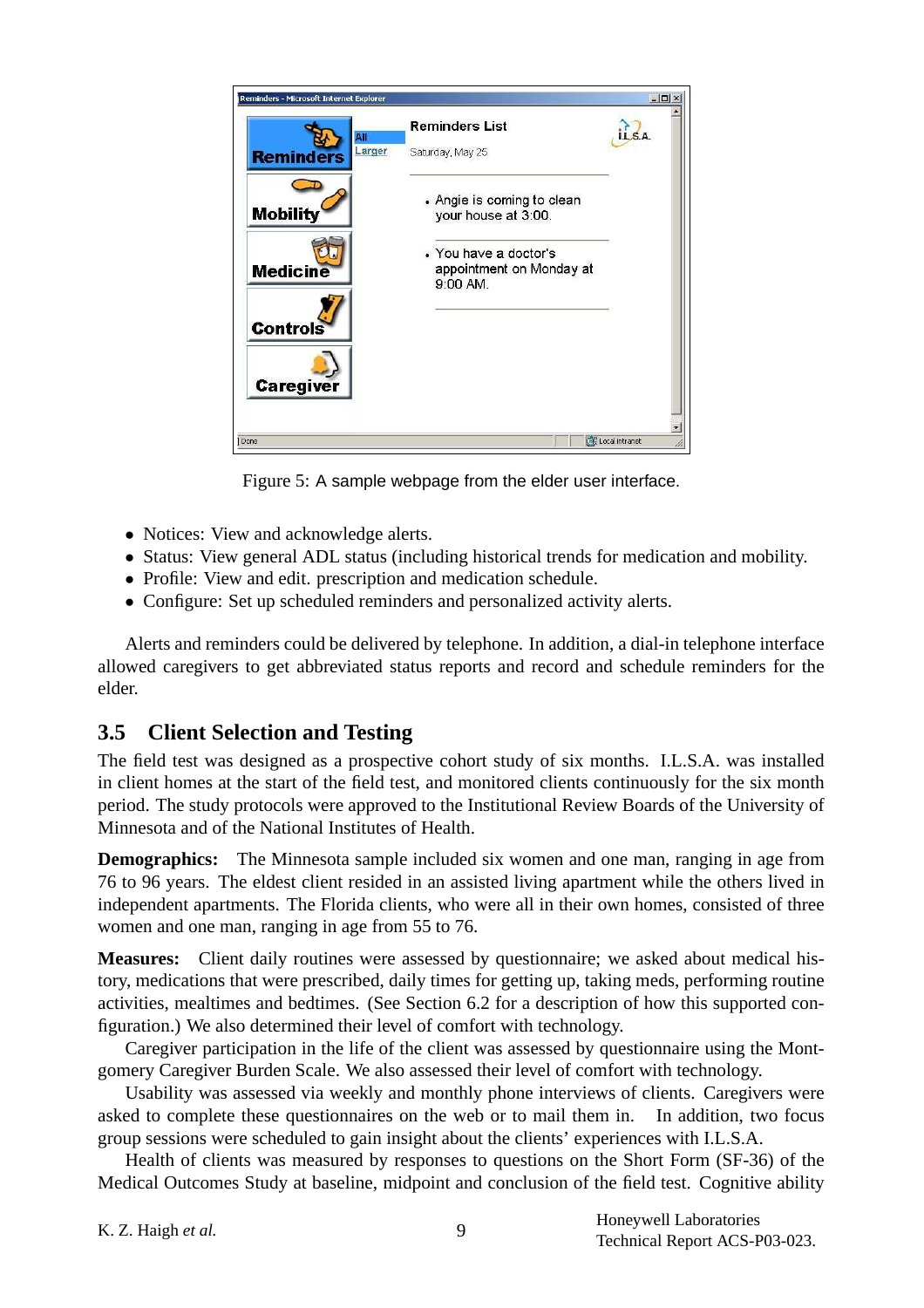was measured by scores on the Mini Mental Status Exam (MMSE). At three months into the study and again at its conclusion, Dr. Krichbaum administered the SF-36 and the MMSE to clients. At these same data points, focus group sessions were held to which all clients and caregivers were invited.

**Note:** There was considerable risk in the selection of individuals for this test. To test appropriately frail elders may put them at risk if they do not place appropriate levels of trust in our prototype. To test elders that are not frail enough may not produce accurate data about usefulness of features. To some degree I.L.S.A. suffered the effects of these risks throughout the study as noted in Section 12.

# **4 Lessons Learned**

Each stage of I.L.S.A. development and deployment provided learning opportunities. Many of these represent risks we uncovered during execution of our plan. Some of these inspired innovation in design, and others were outside the scope of what we were able to implement during the program and represent opportunities for future development. Significant issues we encountered (discussed in detail below) fell into these categories:

- Collecting data from third-party devices
- Configuring the system
- Agents
- Developing and making use of an ontology
- Automated Reasoning
- Designing and deploying usable interfaces
- Client selection and testing
- System Integration

While this paper focusses on the technology and development issues, we noted several barriers to the commercial deployment of an I.L.S.A.-like system. Those barriers include ease of installation and maintenance, development of adequate installation and monitoring services, successful integration with third-party providers, and accurate sensing of significant events in the home.

# **5 Lessons: Data Collection**

Part of the I.L.S.A. program involved exploring which sensor data might prove useful for understanding clients' well being, activity level, and need for support. As discussed above in Section 3.3, we based our final sensor selection and installation on the data features that were important to our audience and our ability to implement them well.

Notable issues in this area concerned:

- Sensor selection
- Sensor placement
- Data transmission methods

# **5.1 Lesson #1: Sensor Selection**

As this project did not entail new sensor development, we generally used off-the-shelf sensor solutions. Most of these sensors were designed for security systems and give only discrete states of open/closed, or presence of motion or pressure—they give no real information about the signal source.

Before our final decision to implement only in-home motion and medication monitoring solutions, we explored ideas for collecting a broader set of data. (The sensors we actually used are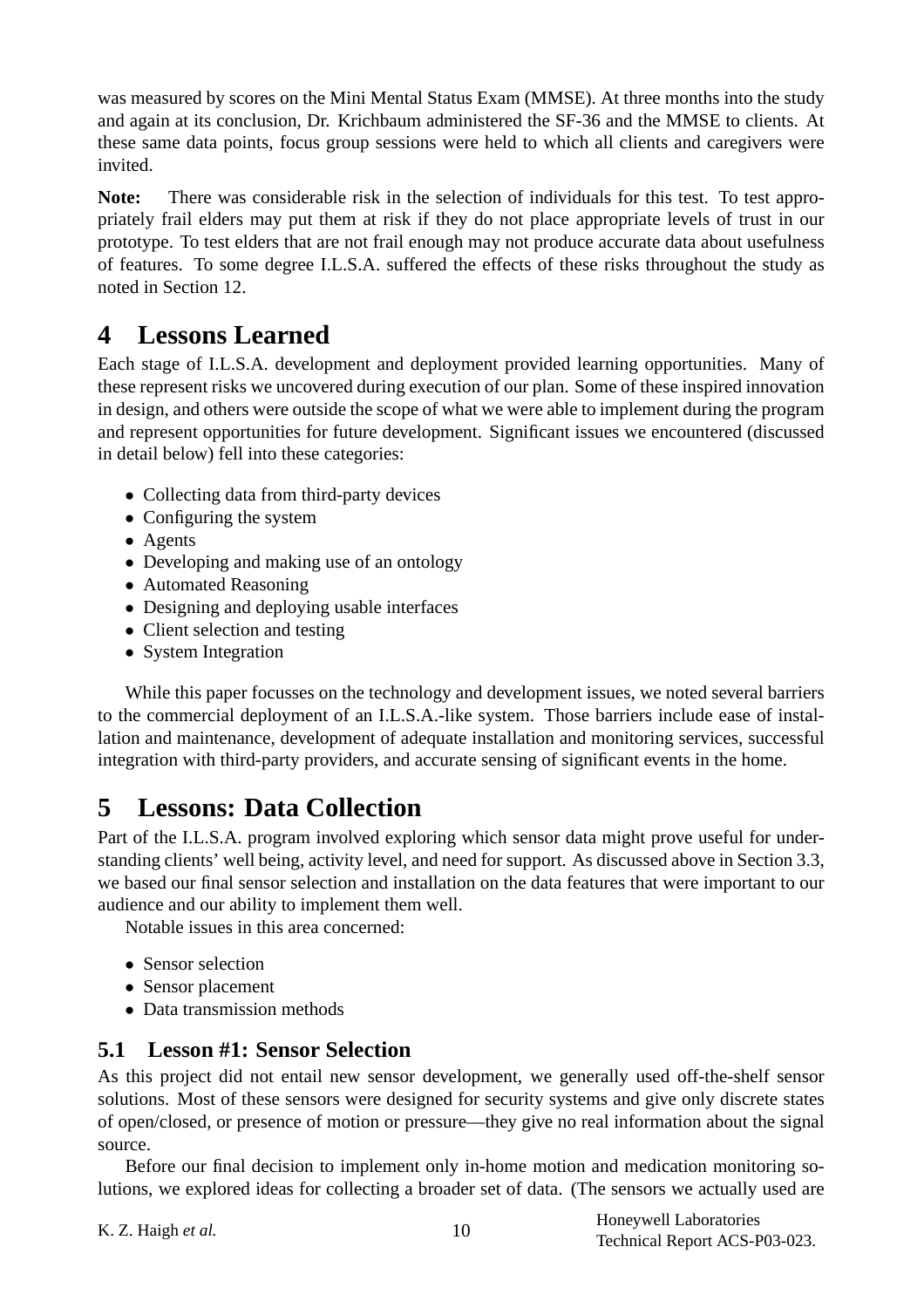discussed earlier in Section 3.2.) Areas of special interest included identifying actors in a multiclient environment, discovering whether a client had fallen, discovering whether the client had performed a specific activity (eating, leaving the house, sleeping), and receiving and responding to panic/emergency alarms.

We found that:

- Video identification is complex, expensive, and generally perceived as an invasion of privacy.
- Identity tags are expensive and clients may forget to wear them.
- Pressure pads present a trip hazard, are easily damaged and expensive to install.
- Motion sensors are inexpensive and easy to install, but difficult to place for reliable information about client location.
- Photoelectric beams are highly accurate but expensive.
- Clients are reluctant to use worn sensors such as panic buttons and fall sensors.
- Clients are more likely to use the simpler medication caddies.

For many monitoring needs, we can rarely determine the true state. For example, we can only monitor whether the medication caddy was opened, or whether pills were removed from their containers, *not* whether the elder ingested the medication. Similarly, we can only determine whether the elder is in bed, *not* whether s/he is actually sleeping. In general, this kind of *related* information is enough for a caregiver, but the caregiver needs to be very clearly told the limitations of the system, and any user interfaces must use accurate and unambiguous language to describe that data. The risk is that a caregiver will come to rely on the system for more information than it is designed to provide.

The following paragraphs give more detail about sensor selection for each of several monitoring needs. Section 6.1 gives a description of the issues we encountered in configuring the hardware.

**Client identification:** We investigated several methods for determining which client in a multiclient home was actually performing an action, including worn location identifiers and video identification. During experiments with client identification using digital image processing of video signals, we quickly realized this approach would not be appropriate for I.L.S.A.'s needs: too much technology would need to be developed and clients still have strong concerns about privacy.

We learned that worn identifiers, which could be coupled with fall sensors, have two disadvantages: (1) they are cost-prohibitive for most independent elders, and (2) since they are body-worn, the elder may forget (or choose not) to wear them.

After investigating these approaches, we decided to mitigate the risk of inaccurate identification and invalid data by concentrating on single-client households for our current project.

**Future Needs:** Presently, privacy and affordability are barriers to the use of many promising technologies. As privacy concerns change and technologies mature, the use of cameras or other more sophisticated tracking systems may make multi-occupant activity monitoring more feasible.

**Mobility:** Measuring mobility includes determining the client's level of activity, movement from room to room, and other related measures. Current technology offers several types of sensors that are useful for measuring mobility, including motion sensors, contact switches, photoelectric beams, and pressure pads.

For the field test, we chose to use motion sensors to determine amount of activity. Motion sensors need to be very carefully located to ensure accurate measurements (see Section 5.2).

Pressure pads have attached contact closures and are taped to the floor or positioned under a carpet in a useful location (by a bed, in a door entry, etc). The contact records when someone has walked across the pad. We found these to be nearly unusable in a home setting because clients might leave heavy objects on them, stand on them (the sensor would fire constantly), or otherwise move and damage the contacts. Installing pressure pads in a way that ensured they could not easily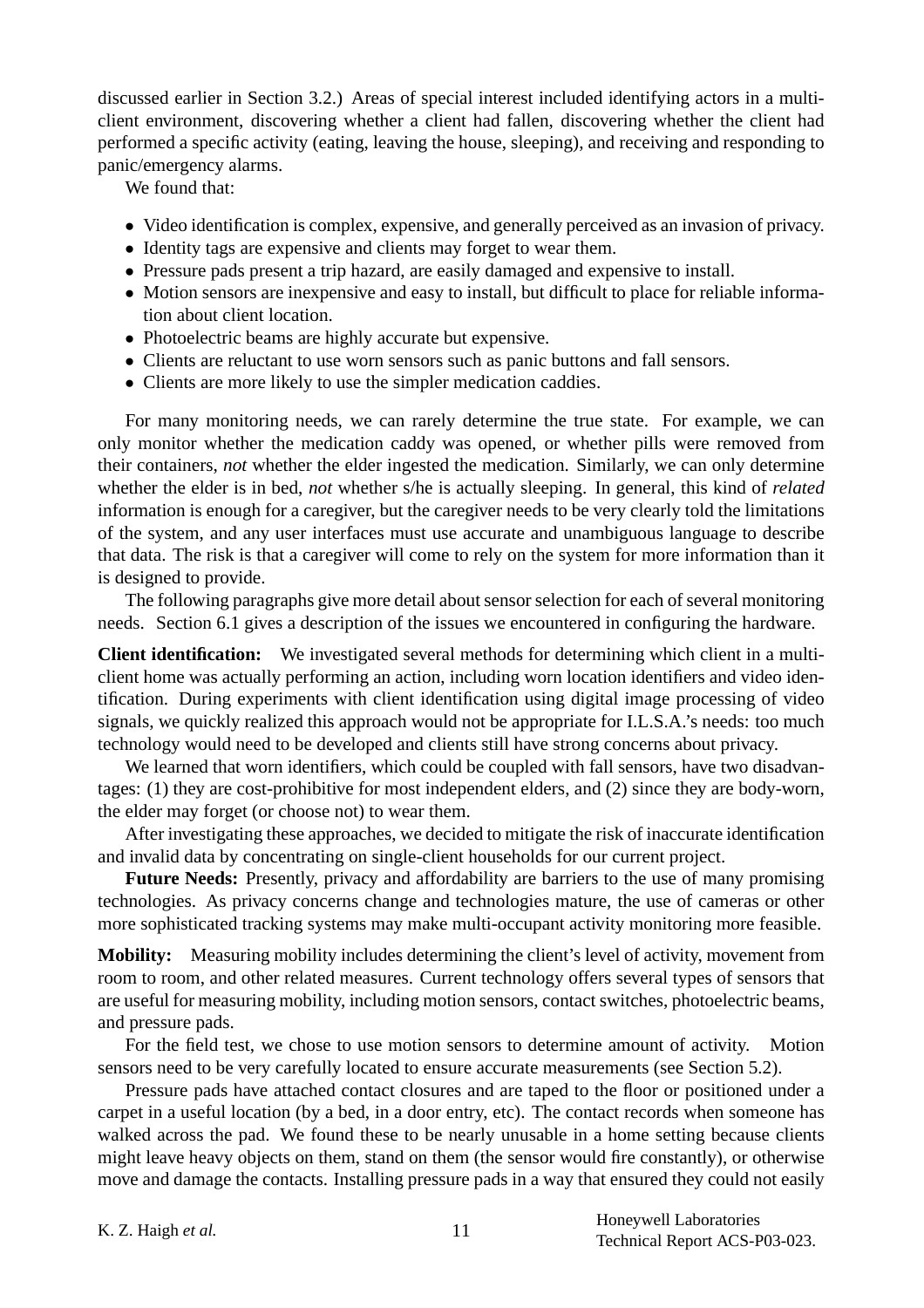be moved, damaged, or present a trip hazard was expensive, making them inappropriate for most of our uses.

Photoelectric beams reliably indicate when a person walks through/into a specific space. They are much more accurate than motion sensors, but are costly to install. A particularly good use we found for these sensors was to install them at the top and bottom of stairwells to determine whether an occupant has moved up and down the stairs.

**Occupancy (Home/Away):** Determining whether a client is actually at home or not can present problems; a single passive sensor is unable to do so, but a group of sensors can be a fairly reliable determiner of occupancy. We found that a combination of a contact switch on the exit door, a pressure pad outside the door, and a lack-of-motion inside the home to be a reasonable measure, but does not guarantee 100% accuracy.

We also tried requiring clients to pro-actively turn I.L.S.A. off when they left. Clients were reluctant to do so because they were afraid they'd forget to turn the system on again. One possible solution would be to detect the client's return and intelligently prompt her to reactivate the system.

In two locations we used a contact switch and pressure pad on the exit door to detect whether the client may have exited. Using this method we were able to filter more than 90% of "no-motion" alerts that occurred when the client forgot to indicate that he/she was away from the apartment.

To report accurate and useful information about mobility using motion sensors, particularly lack-of-mobility, a reliable *passive* occupancy detection system must be developed. Ideally, the occupancy solution could also address the identification problem noted earlier.

**Sleeping:** We used reports from motion sensors to indicate whether the client was getting up at night. Unfortunately, most of the motion sensors were too sensitive, and we had to essentially ignore the bedroom motion sensor completely; we determined "sleep" based on the *in*activity of sensors outside the bedroom.

We did not explore other approaches for determining night-time activities, such as weight sensors on the bed.

**Medication:** Medication can be dispensed from a dedicated caddy with contact closures that indicate whether the caddy was open or closed. We found some tradeoff between simplicity of use and accurately determining which medication container was opened.

We considered several approaches and evaluated commercial offerings, including automated pill dispensers and caddies that determine which medications are accessed. Our interviews with health care professionals, however, indicated that automated pill dispensers are complex and highly prone to problems. Moreover, they informed us that detailed reports of "which medicine" and "how much" were more than what was strictly necessary in most cases. (In the field test, some caregivers expressed a desire to know more about the specific medications taken, but it is not clear that more elaborate solutions really address that with any higher level of assurance.)

We therefore proposed an approach to simply determine access to the entire set of medicines, thereby capturing the important information about whether a client has remembered medication at an appropriate time of day.

We constructed prototypes for our test sites that held existing pillboxes inside instrumented containers. Our simple one-sensor medication caddy (shown in Figure 6) was effective in sensing the medication habits of our clients and in reminding them of missed medication events. Elders disliked the reminders so much that they became more compliant with their medication schedules in order to avoid receiving the reminder (the reminder was only generated if the elder had not taken their medication). By encouraging them to exercise their own memory in this way, the solution appears to be non-addictive—that is, the incidence of missed medications did not seem to increase when the reminders were discontinued. Figure 7 shows that most test subjects showed a reduction of missed medication events over the course of the study.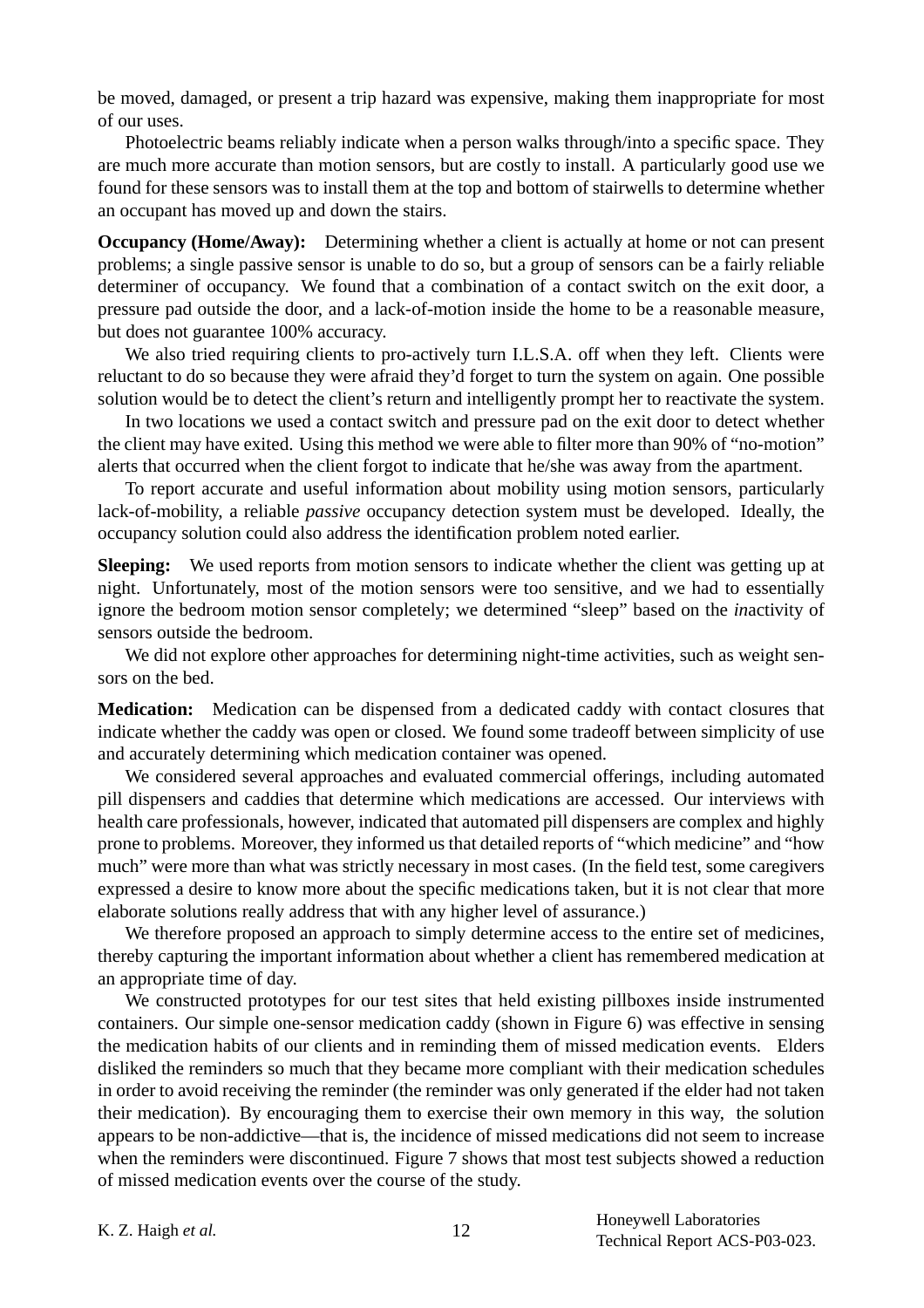

Figure 6: One version of the simple one-sensor medication caddy used in the field study.

Another point in favor of the simplified approach was that the test subjects could continue to use their preferred method of medication storage/organization. Most subjects used a common weekly pill sorter placed inside our sensored container. Some of them require caddies in more than one location to support their current habits (kitchen, bedside), and the I.L.S.A. solution supports that easily as well. Many of our female participants commented that the appearance of the box made a difference in their acceptance. This solution supports the use of any dedicated space as the container.

To summarize, our medication compliance approach provides the following improvements over the competition in this area:

- little disruption from current habits
- no additional interaction with the system outside normal medication handling
- reduced intrusion by unnecessary reminders
- continued exercise of the client's remaining cognitive faculties (i.e., incentive to remember



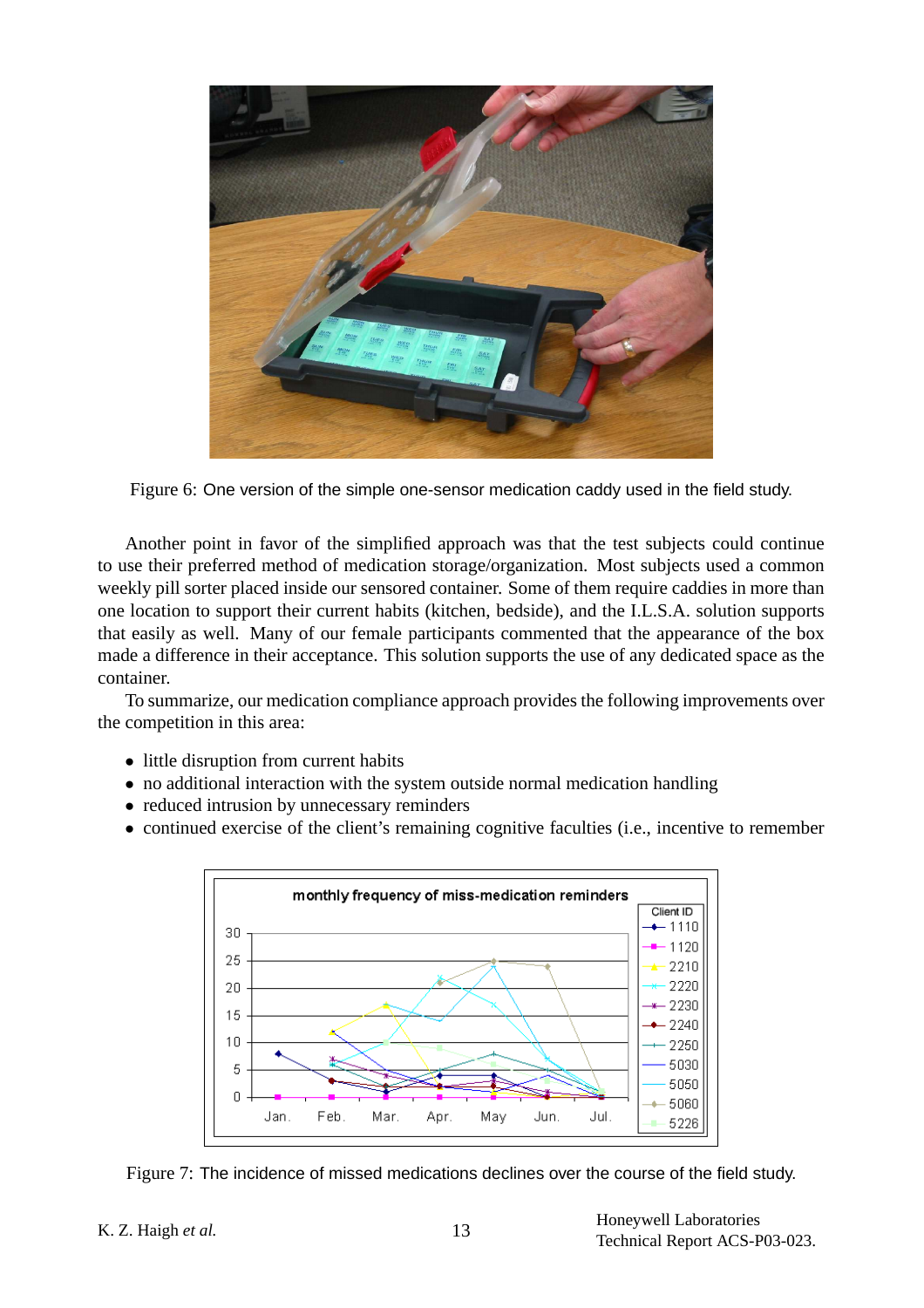on their own)

• no complex or strange-looking devices to cause discomfort or confusion

**Further Needs:** No medication caddy, regardless of the sophistication, can tell you when a person is"tricking" the system. Systems such as these only work for individuals who are interested in being compliant. They can not assure you that the person *ingested* the medication in question. If a guarantee is required, a chemical-analysis toilet should be considered (see toileting).

**Panic button:** Since we were unable to provide 24-hour coverage of panic incidences during this test, we did not implement a panic button system. (Note that removing this feature does not in any way reflect on its priority with elders and caregivers.)

To provide the elders with an appropriate level of confidence and security, we provided them with a commercial emergency response system if they did not already have one. Initially we had hoped to collect the alarm data from these systems for use by I.L.S.A., but the level of access that we require was not available from those third-party systems. To our knowledge, the only subject to use the emergency service during the test period was the one in assisted living (one incident).

Though we did not implement our own version, we learned through interacting with our clients that they are extremely averse to wearing panic buttons, so much so that even the very frail frequently refuse to carry them consistently. The main reason for this reluctance is that the sensors *look* like sensors, hence making it obvious to observers that the elder is being monitored; a sensor that looks like jewelry, for example, would be much more acceptable.

It is our assessment that the need to deliver peace-of-mind for both the client and their caregiver(s) cannot be served without 24x7 professional monitoring. Activity monitoring by informal caregivers alone does not deliver the same level of assurance of response. No system, no matter how robust, can reach someone who is not at the right location, or whose cell phone is turned off or out of power.

**Falls:** Dedicated fall sensors must be body-worn, but are effective and becoming more reliable (fewer false positives). We brought in prototypes of several commercial-off-the-shelf (COTS) offerings. Doughty [25] provides an excellent review of fall sensing technology for older adults. Our limited experiments with these sensors indicate that those employing accelerometers are more accurate, provide more data, and are far less prone to false alarms than those that sense orientation (vertical vs. horizontal).

Despite an extreme fear of falling, as with panic buttons, elders are resistant to wearing a device that advertises frailty. Elders seem more accepting of wearing a fall sensor than they are of wearing the panic button, possibly explained by the fact that elders are most worried about situations where the panic button would be useless (i.e., unconsciousness).

We explored several passive (non-video) techniques for detecting falls, including seismic sensors and photoelectric beams in key locations (e.g. stairwells). Seismic sensors were much too sensitive and unable to distinguish falls from other "bumps". Photoelectric beams were unable to determine whether the client turned around, stood in one photoelectric beam, or moved back and forth across it as they decided what to do.

**Further Needs:** None of the fall sensors presently on the market are 100% effective at sensing a"crumpling" body. Elderly people frequently fall in graceful ways, catching themselves on nearby objects, slumping against a wall, or otherwise falling or landing in positions that would not set off alarms in any of these sensors. It may be that other body-worn biometric devices, possibly enabled by nanotechnology, may provide a more reliable alternative by sensing changes in pulse, blood pressure or respiration.

**Eating:** One area we considered for monitoring was whether a client was eating regularly. An appropriate sensor suite would be a combination of sensors on cupboards and appliances, and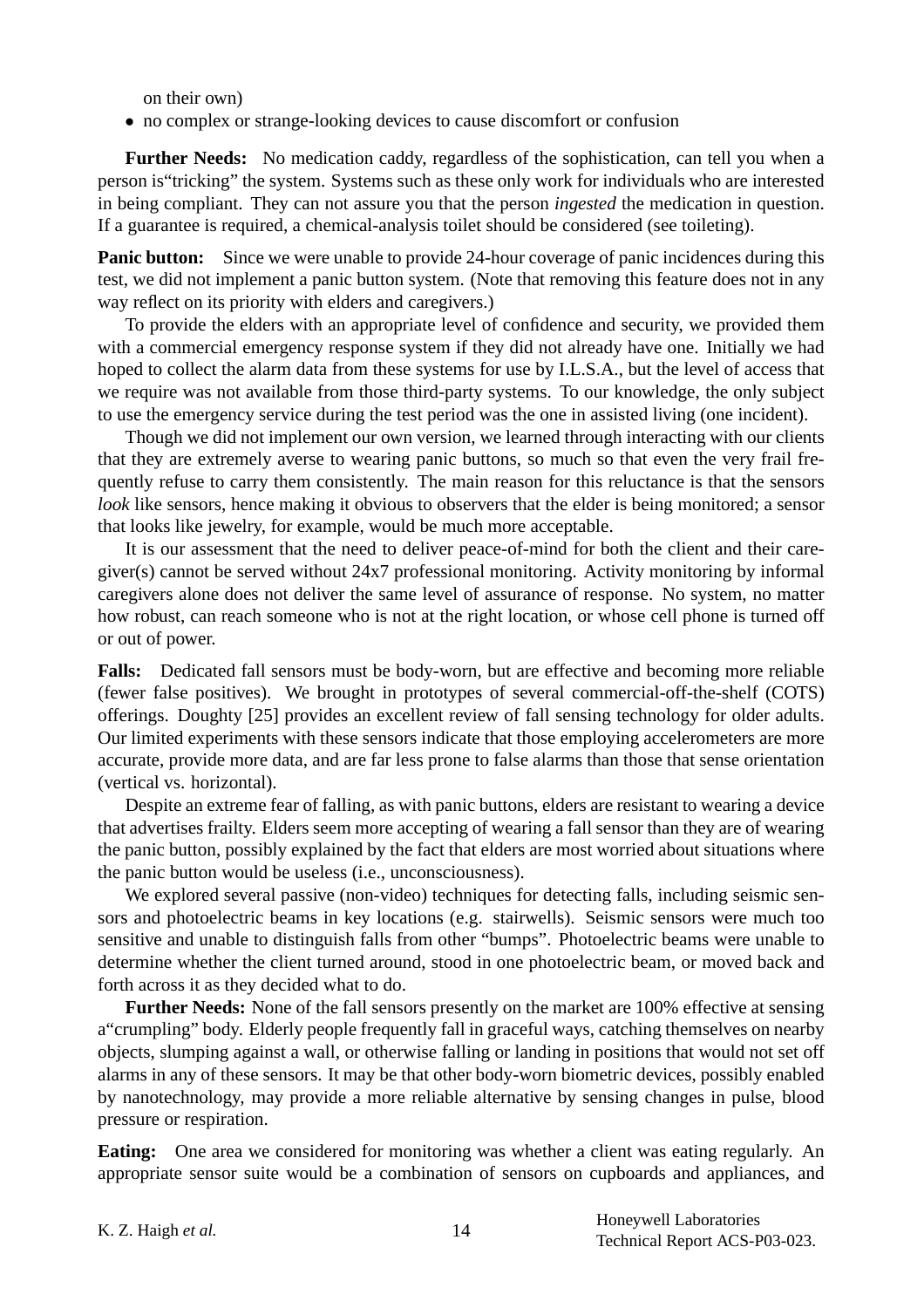motion sensors in the kitchen and dining rooms. The difficulty here is that the only real information the sensors can give is presence or lack of activity in the kitchen, not whether someone is *actually* eating. No matter how reliable the sensor data is, lack of activity doesn't mean the elder did not eat (e.g. a meal may have been brought in), and activity does not mean the person is actually eating.

**Toileting:** Toileting can be an indicator of health, and we experimented with a several approaches to gathering data. The extreme approach is a Toto<sup>TM</sup>-style toilet, which analyses urine for glucose, protein and blood, registers weight, blood pressure and other information.

The simple approach we tried was to detect motion in the bathroom, and couple it with a toilet flush sensor. We also tried enhancing it with tightly directed motion near the toilet. However, none these simpler approaches can distinguish toileting activity from cleaning the toilet, for example.

Notably, based on our user studies, even the simpler approaches are unlikely to be acceptable for the near term future. As none of the clients we worked with were incontinent, we did not explore these privacy issues in more detail.

Our analysis showed that the chemical toilet could potentially be the most effective sensor in the home—it monitors health conditions, medication compliance, eating, as well as basic mobility, and moreover does not suffer from being unable to disambiguate multiple users.

#### **5.2 Lesson #2: Sensor Placement**

We discovered very early that sensor placement is much more critical than we had anticipated. For example, a sensor incorrectly placed to see kitchen activity may have a line-of-sight that leads into a hall or another room. If the reasoning software triggered a call to a caregiver based on lack of kitchen activity, no call would be made if the client walked through the hall but never entered the kitchen. Bedroom motion sensors were often activated by normal nighttime motion (e.g. turning over in bed), and therefore were ineffective at detecting "up-at-night". Moreover, sensors aimed too low toward the floor could actually work against the intent of the no-mobility alert by picking up flailing arms or legs associated with a person in distress on the floor.

These problems can be alleviated with careful sensor placement and/or collaboration of inputs from multiple sensors.

Sensor accuracy is not measured only by the quality of the sensor, but also the sensor placement and hence the quality of the installer. This sensitivity increases the cost of deployment by requiring more skilled installers.

#### **5.3 Lesson #3: Data Collection & Transmission**

Sensors designed for security systems are not well-suited for a continuous monitoring environment. For example, door sensors raise alarms when the door is opened, and *continue raising the alarm until the door is closed or the security system is turned off.* In a continuous monitoring environment, however, a door may be opened for air circulation; the sensor starts "shouting" and drowns out the signals of other sensors. A more appropriate sensor design would be to report only the change-of-state. Motion sensors meanwhile, merely indicate the presence of motion, without indicating how much motion, the size of the object, or its location.

We tested the system using a broadband connection so I.L.S.A. could react to sensor data as it occurred. Real time reaction (meaning within a useful latency) is important, but it can cause problems if the broadband connection goes down at a critical time. In dealing with life-critical situations, we need exceptional reliability and recovery features. The I.L.S.A. test system suffered from a lack of several failsafes that would be essential in a commercial monitoring system:

- System and sensor connectivity/health monitoring.
- POTS (plain old telephone service) backup for broadband connectivity and debugging.
- Persistence and recovery protocols for agents in the system to make system reboots less disruptive to monitoring.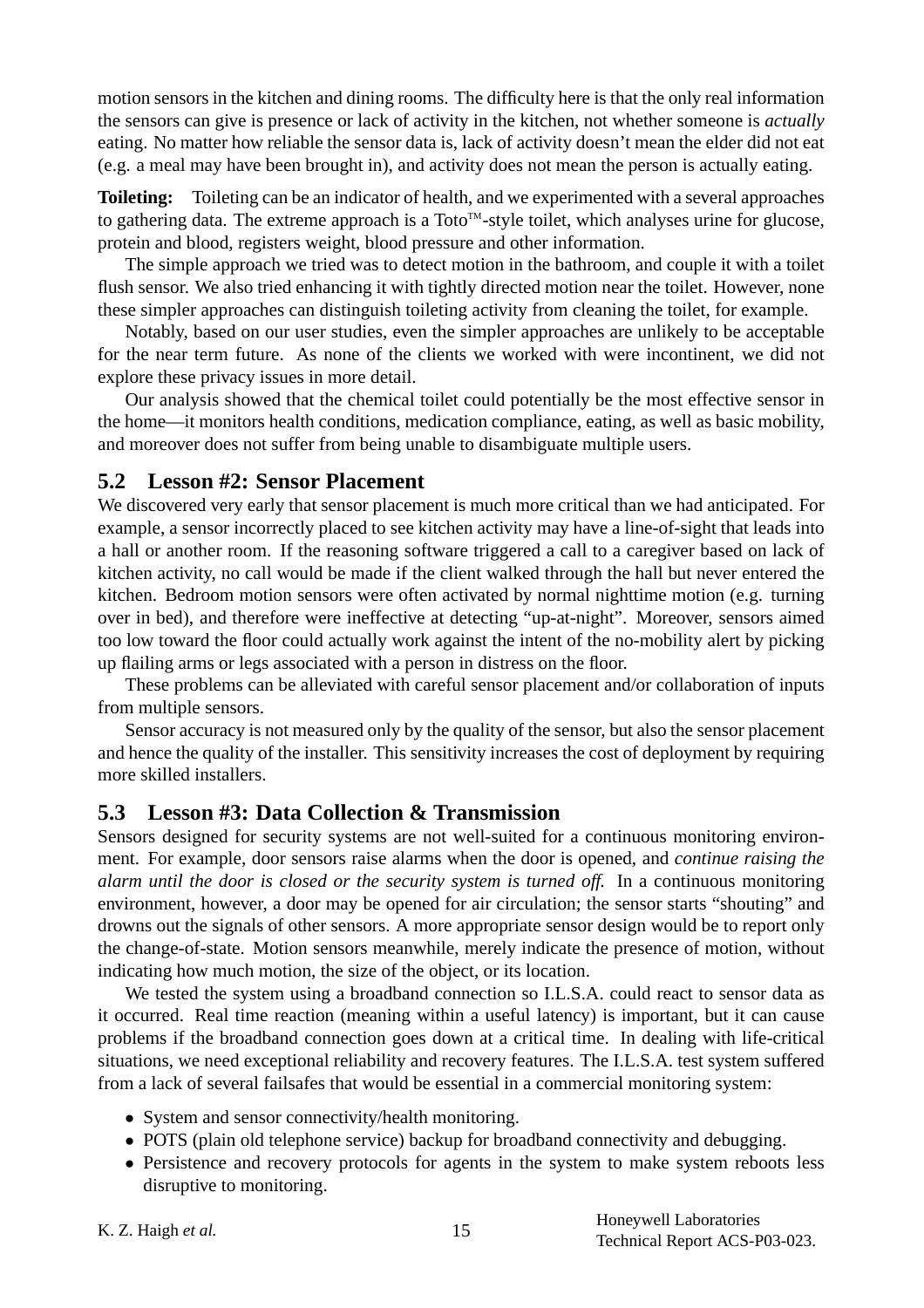# **6 Lessons: Configuration and Customization**

Configuring, installing, and customizing I.L.S.A. for each client consisted of (1) installing or delivering the necessary Internet service, sensors, controls, and Web Pads to the clients' homes and (2) entering client-specific data into centralized databases. Over the course of configuring 15 homes, we learned a good deal about our specific design and some lessons that are applicable to any similar, multi-client system.

- Hardware installation is never easy. Each home was a new test of the sensors, the communications, and the installer's nerves.
- Request only the client data you expect to use.
- Base configuration on objective data wherever possible.
- When subjective information is required, make sure that the instructions coincide with the implementation and, if possible, re-configure when objective data is available.

Elsewhere in this document, we present issues generic to the I.L.S.A. system. In this section, we discuss issues related to making I.L.S.A. available to individual clients.

## **6.1 Lesson #1: Hardware Configuration**

Even though the data collection architecture was tested in engineer's homes early in the program, deployment to client sites proved problematic. Small changes in network configurations, differences in broadband service providers, wireless networking issues and numerous other issues, including faulty or inadequate hardware components conspired to make each installation a unique experience. Even within the same community living facility, using the same broadband provider, small differences in wireless configurations caused significant consternation in one or two units. Correct configuration was never straightforward.

In part, these issues were related to the use of off-the-shelf components that were not originally designed for this usage scenario. The evolution of Internet security practices, messaging protocols, and everyday service reliability issues also came into play. Finally, the complexity of this system, the novel use of the components, and the limited (and distributed sites) made it impossible to build a sufficient installation experience base.

Every test site selected was eventually brought successfully on line, though many required several hours of active debugging, multiple visits, and special instrumentation to track down root causes. Once on-line, all but one of the test sites remained on-line for the duration of the test, except during Internet service outages.

Though the architecture choices were appropriate for our purposes, the following issues should be accounted for in a product architecture:

- Broadband service availability, reliability and troubleshooting.
- Installation standardization.
- Hardware simplification/standardization.
- Tools for testing/verification of installation.
- In-depth training for installers.

## **6.2 Lesson #2: Collecting Configuration Information**

Deploying I.L.S.A. in a home requires information about clients and caregivers, including contact information, capabilities, medications, and living habits. We asked caregivers to complete forms, and had a field worker (in our case, researchers or nurses) interview the client.

The form describing medication regime requested medication names, reason for using, schedules for taking, dosage type and size, and prescribing physician. The format worked well and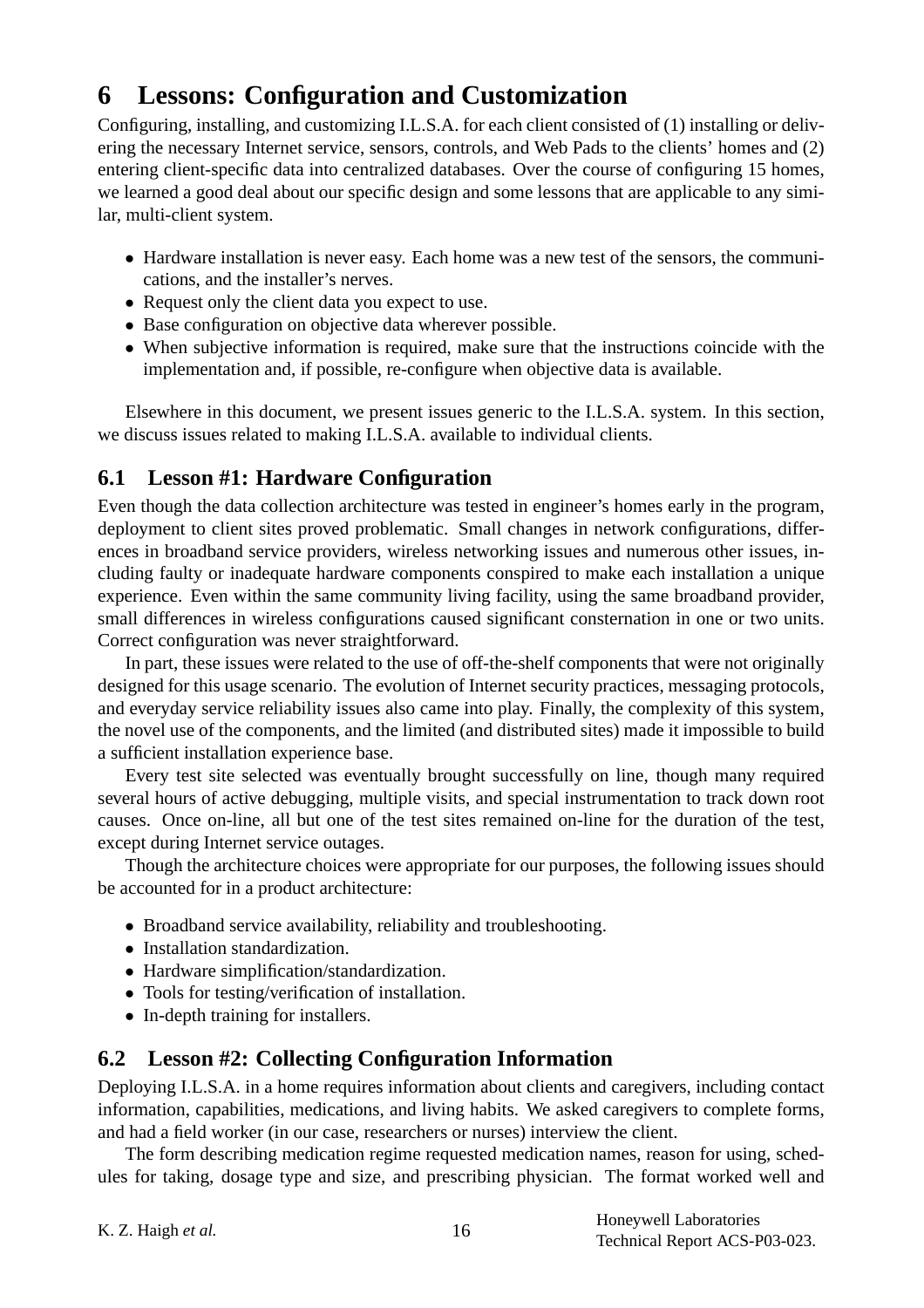translated easily to the data base and interface design and usage. It succeeded because the information was wholly objective.

On the other hand, the form for obtaining mobility data was both subjective and poorly matched to our data collection design. Here we asked clients to assess how active they were during each day-period (morning, afternoon, evening, night) on a 7-point scale.

First, the 7-point scale was misinterpreted. The questionnaire instructions told the client to consider housework as 5-7 and sleeping as 1. What we *really* wanted to know is "do you move around a lot?" *not* "how hard do you work?" Furthermore, we found that users who said they are very active at night are speaking relative to what they *think* they should be doing—so selecting a 5 or 6 for night time activity means something different from the same selection during waking hours.

Second, I.L.S.A. expected the degree of activity to be measured over the entire 6 hour dayperiod. That is, I.L.S.A. considers a client "extremely" active if s/he triggers the detectors at least once every 15 minutes for six hours. Even if the client does calisthenics for half an hour, and then leaves the house for the remaining five and a half hours, I.L.S.A. would consider him to be only "1" active (two 15-minute periods in 6 hours).

As could be expected, the mobility ranges we configured seldom agreed with the clients' actual mobility. For the most part we found that they overstated their activity levels, so the mobility comparisons were generally low.

Several other domain agents (tested in the lab and not released in the field study) required configuration information including specific routines and behaviours. For example, to track whether the client is eating, the *Eating* agent needs to understand which sensors directly relate to eating, the times that correspond to eating activity, and what information is irrelevant (e.g. walking through kitchen to get to back door). We explored *task tracking* capabilities [32] to monitor activity and detect when clients were trying to achieve particular goals, but there are two significant obstacles: (1) the sensor suite needs to be quite rich, and (2) it is hard to configure models of behavior that are general enough to cover all activity. (See Section 9.1 for more detail.)

We see two solutions to these problems: (1) design a questionnaire that is completely objective and asks for *exactly* the right information, and (2) utilize Machine Learning techniques to automatically configure the information based on collected data; see Section 9.3.

A significant risk for this kind of monitoring system is that clients and caregivers may simply be unable to provide objective information about activity and living patterns, even if the questions are completely objective. We have shown that machine learning techniques can be successfully applied to reduce the risk of inaccurate configuration based on interview alone. Unfortunately, machine learning algorithms still require several weeks worth of data to be effective in supplying information about actual patterns. While systems that use this approach will be far more reliable in the field, they will require a "getting to know you" probationary period during which special handling of notifications should be expected.

## **7 Lessons: Agents**

In addition to meeting I.L.S.A. requirements, we expected that the agent-based approach would provide the following benefits [38]:

**Distributed Development.** Because an individual I.L.S.A. agent is intended to perform a single task, development of each agent could be assigned to a separate software engineer who could work independently.

**Reusability.** The agent is the basic delivery and compositional unit of I.L.S.A architecture. We expected to be able to easily add or replace agents as the need for new functionality arose.

**Robustness and Reliability.** A key aspect of multi-agent systems (MAS) is distributed processing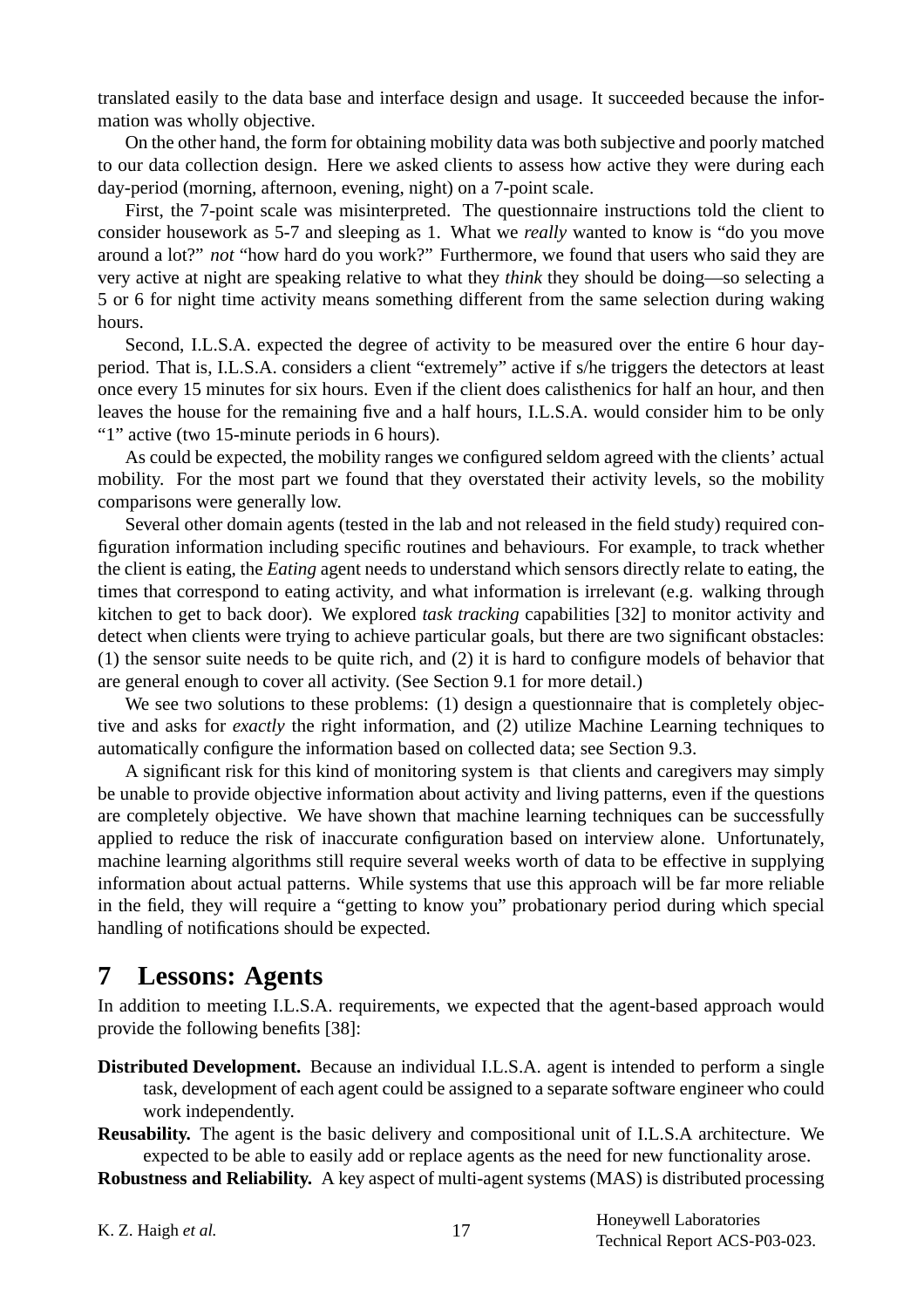and control. In theory, this architecture means that multi-agent systems will not crash with a local single point of failure.

Scalability. Because of the complexity and number of problems it needs to address, a full-scale monitoring system for multiple clients requires functionality that is not computationally feasible in a centralized system. We expected that the distributed architecture would support a much more scalable system.

Agent-based approaches to system development are still relatively new. Robust infrastructures for applying this technology to a real-world system are not commercially available; research prototypes are not yet fully reliable and are mostly unsupported. There was considerable risk in basing the I.L.S.A. field test on this cutting-edge infrastructure. Further details of those risks are provided in the remainder of this section.

I.L.S.A. was one of the first agent-based systems seen by "real" people outside the lab. As a result, we identified several risks and pitfalls in developing agent-based systems that had not been previously identified. We also describe new ways to address and mitigate these risks.

#### **7.1 Lesson #1: Distributed Development**

Since each I.L.S.A. agent performs a single role, we anticipated rapid deployment of the system facilitated by assigning development of each agent to a separate software engineer. However, even during the design stage it became apparent that agents could not be developed independently of each other. Even though each agent is responsible for a single task, these tasks are interrelated with those of other agents. For example, when a *Medication* domain agent generates a reminder to take a medication, it is processed by the *ResponseCoordinator*, which coordinates interactions over multiple domain agents. It is then delivered to the client by the *Phone* agent. All three agents share a single goal—delivering a medication reminder to elder—and must be able communicate with each other. We believe that the development issues we had to face are not specific to I.L.S.A. but are general to agent-based systems, where agents work cooperatively toward achieving a common goal.

To support inter-agent communication, the development team needed to resolve such issues as communication protocols, recovery from failures or exceptions in agent conversations, and ontology development for semantic information exchange. Resolving these issues required a good deal of coordination among team members and added considerable overhead to development time.

The need for agents to communicate and work together to achieve a common goal also resulted in complications during integration and debugging. We found there was inadequate support to localize bugs. An error generated by an agent does not necessarily identify the root cause of the problem. Errors can propagate from agent to agent through communication channels, making it difficult to identify the agent at fault.

#### **7.2 Lesson #2: Reusability**

When we chose an agent-oriented approach, we expected to use a small set of agents to provide basic functionality for each installation of I.L.S.A. Each installation could be further customized by adding specialized agents. As client requirements or technology capabilities evolved, agents could be replaced with different versions. Choosing agents according to functionality would allow the client to customize the system to deliver specific functions. The client would then only pay for what they need.

We also did not expect the degree to which developing new capabilities would require complete re-development of the system. We did not recognize that adding new agents would require developing new functionalities and interfaces in existing agents. Thus, every time an agent is added, thorough testing of the entire system is needed to check for behavioral and data coherence issues. While these kinds of issues arise in all agent-based systems, they are more severe in a tightly-coupled agent system like I.L.S.A.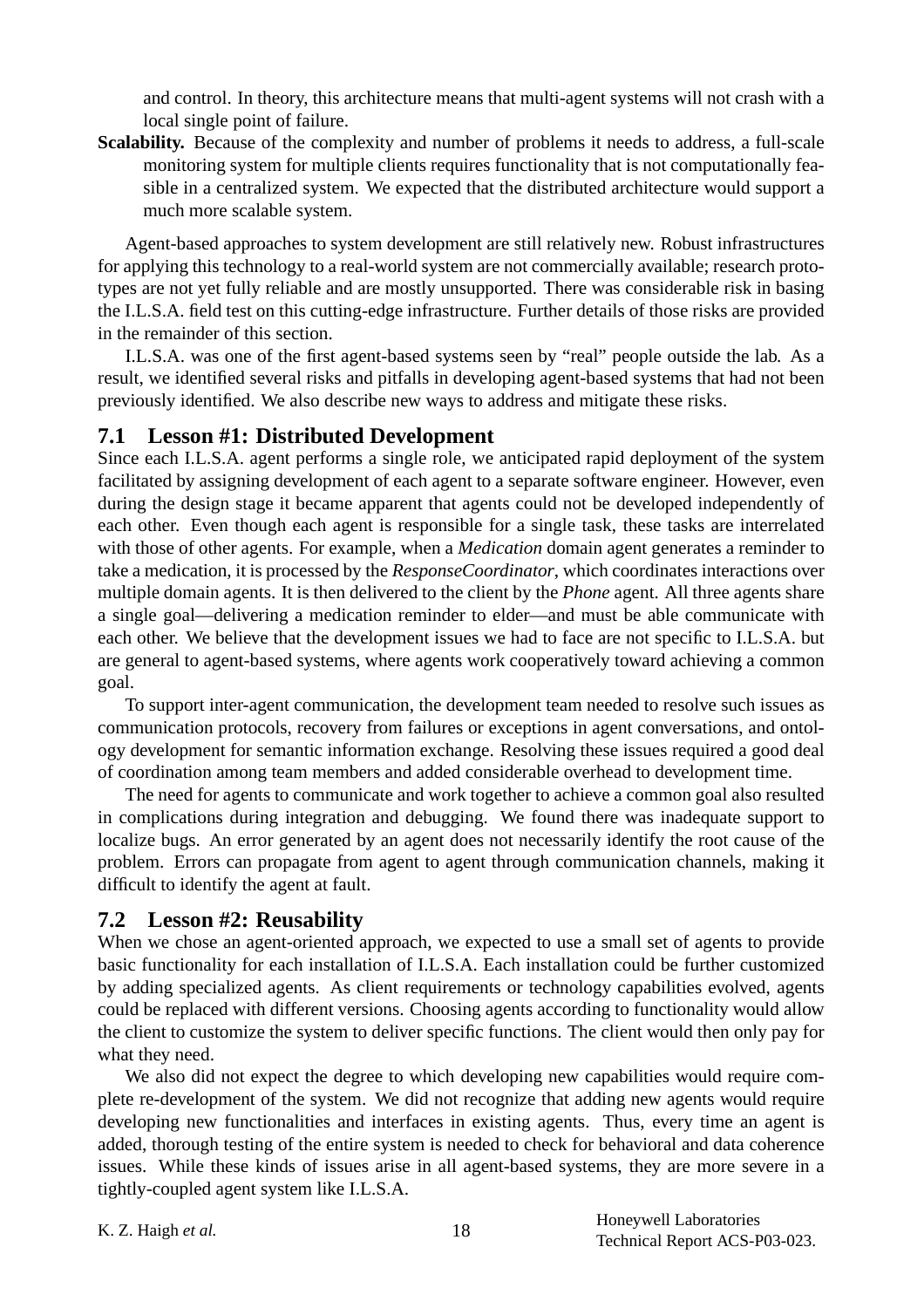### **7.3 Lesson #3: Scalability**

One project goal was to design a system able to handle a large number of clients. Agent technology currently does not address scalability issues in any meaningful way. To build a scalable system we had discover how to properly scope each agent. On one hand we wanted to build lightweight agents, but on the other hand we wanted to keep agent coordination and communication tractable.

We found it difficult to achieve both goals without losing data and behavioral coherence. For example, we decomposed the message delivery task between the *ResponseCoordinator* and the device agents. (For a full description refer to [93].) This innovative structure allowed us to decouple protocols for delivering different types of messages from the details of the message mediums. For example, the system could have multiple *Phone* agents and an *Email* agent.

One goal of the delivery protocols was to multiplex reminders issued closely in time to be delivered in one message. We decided to put this capability in the *ResponseCoordinator* agent because we wanted the system to handle multiple devices, each of which would have its own dedicated agent. However, this separation still resulted in separately delivered reminders because a reminder could be received by *ResponseCoordinator* right after it had already dispatched the previous reminder to the *Phone* agent. To overcome this difficulty, we replicated the delivery protocol in the *Phone* agent, which defeated the purpose of decoupling.

Another problem we faced was the difficulty of scoping a lightweight agent. For example, to provide controlled access to client data, we implemented a database agent. All data read and write operations were performed by this database agent. While this approach insured database consistency, it also meant that the database agent could become a localized bottleneck.

### **7.4 Lesson #4: Robustness and Reliability**

One benefit of the multi-agent approach is that it is distributed. However, we found that this approach does not preclude the system from having a single point of failure. Notably, the system has several agents whose primary responsibility is to provide services for other agents. Some of these service agents (e.g. *Database*, the *ResponseCoordinator*, or *Platform*) are more critical than others; if one of them fails, the whole system fails. Failures of less critical service agents (e.g. *Phone*, *UnexpectedActivity*) severely limit functionality. If a "non-service" domain agent (e.g. *Medication*, *Mobility*) fails, other parts of the system still work, although one may argue how useful the system is. Redundant capabilities (both software and hardware) is one design approach to addressing this reliability problem.

Another problem we encountered was persistence over restarts. Many of the domain agents needed a concept of recent history to make interaction decisions. If the system failed or was otherwise rebooted for some reason, agents had to reconstruct their history. Different agents reasoned over different windows of activity, and hence only localized approaches to solving this problem are appropriate.

### **7.5 A Final Note**

The agent-based approach promised a highly open and flexible system. However, we learned that this approach still requires a very rigorous software development process, and that many challenges are yet to be addressed by the agent research community. In hindsight, we should have more seriously considered a single-threaded, component-oriented architecture. It is clear that pursuing a simpler route would have undoubtedly saved us time, money, and frustration.

# **8 Lessons: Ontology**

The Consolidated Home Ontology in Protégé (CHOP) serves two primary purposes. First, it is a common vocabulary for I.L.S.A.-related concepts, and their relationships. Second, in conjunction with a program code generator, CHOP produces an agent communication interface between I.L.S.A.'s agent-based system components.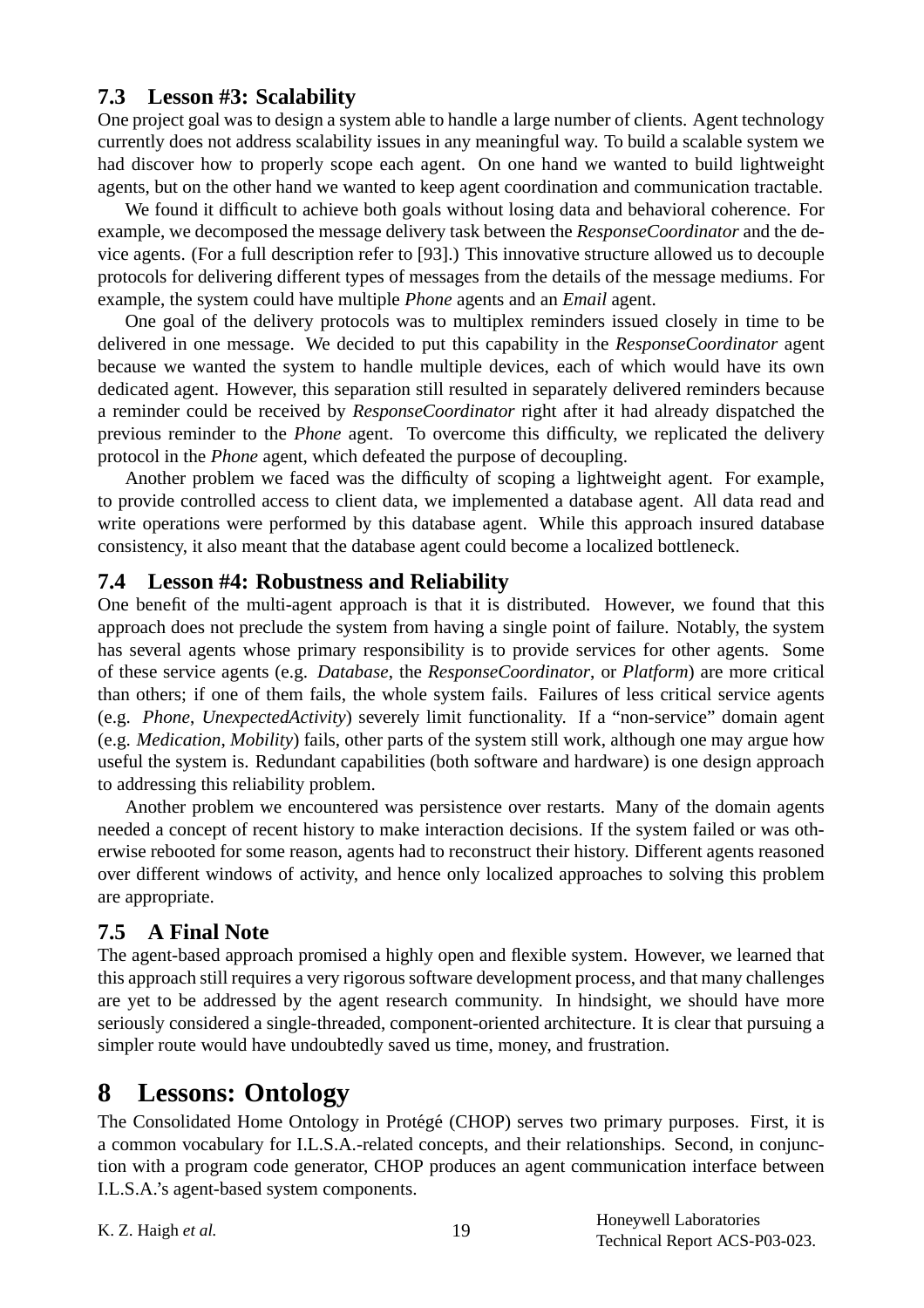CHOP is an ontology containing over 800 distinct concepts. It was developed with Protégé [77], a popular visual ontology construction tool. CHOP was derived from two upper ontologies, Cyc [16] and the Suggested Upper Merged Ontology (SUMO) [72, 87]. CHOP contains concepts including support for agent configuration, logging monitoring results to a long-term store, client and environment states, and status communication.

Figure 8 shows a screen shot of the Protégé application where agents in the system are described as terms in the ontology. This illustrates the abstraction hierarchy; note that human agents are a type of biological agent, while software agents are a type of artificial agent, but both are derived from the agent class. In I.L.S.A. each client was an instance of the class humanagent, about which we know a host of facts including visual and auditory acuity, among other features.



Figure 8: An example element from the I.L.S.A. Ontology.

In addition to clarifying the meaning of terms and objects in a system, the power of a formal ontology representation is that it may be used as the basis to automatically generate portions of code that are otherwise tedious. I.L.S.A.'s inter-agent communication depended upon Java classes that were auto-generated from the ontology. Taken to the furthest extreme, many system artifacts can be automatically generated using a formal ontology, including communications interfaces in multiple implementation languages, database schema, and other formal interfaces such as database access routines.

Useful lessons we derived from the creation and use of CHOP include:

- Designing one ontology for multiple purposes may mean trading lack of duplication for a steeper development learning curve.
- Don't waste ontological development effort supporting concept taxonomy or concept attributes that are not dictated by the application, even if they are relevant to the domain.
- In developing a taxonomy, be conscientious about cross-cultural compatibility.

While the use of ontologies is not novel in software design, existing ontologies did not cover the eldercare domain. While it is incomplete, CHOP represents a promising starting point for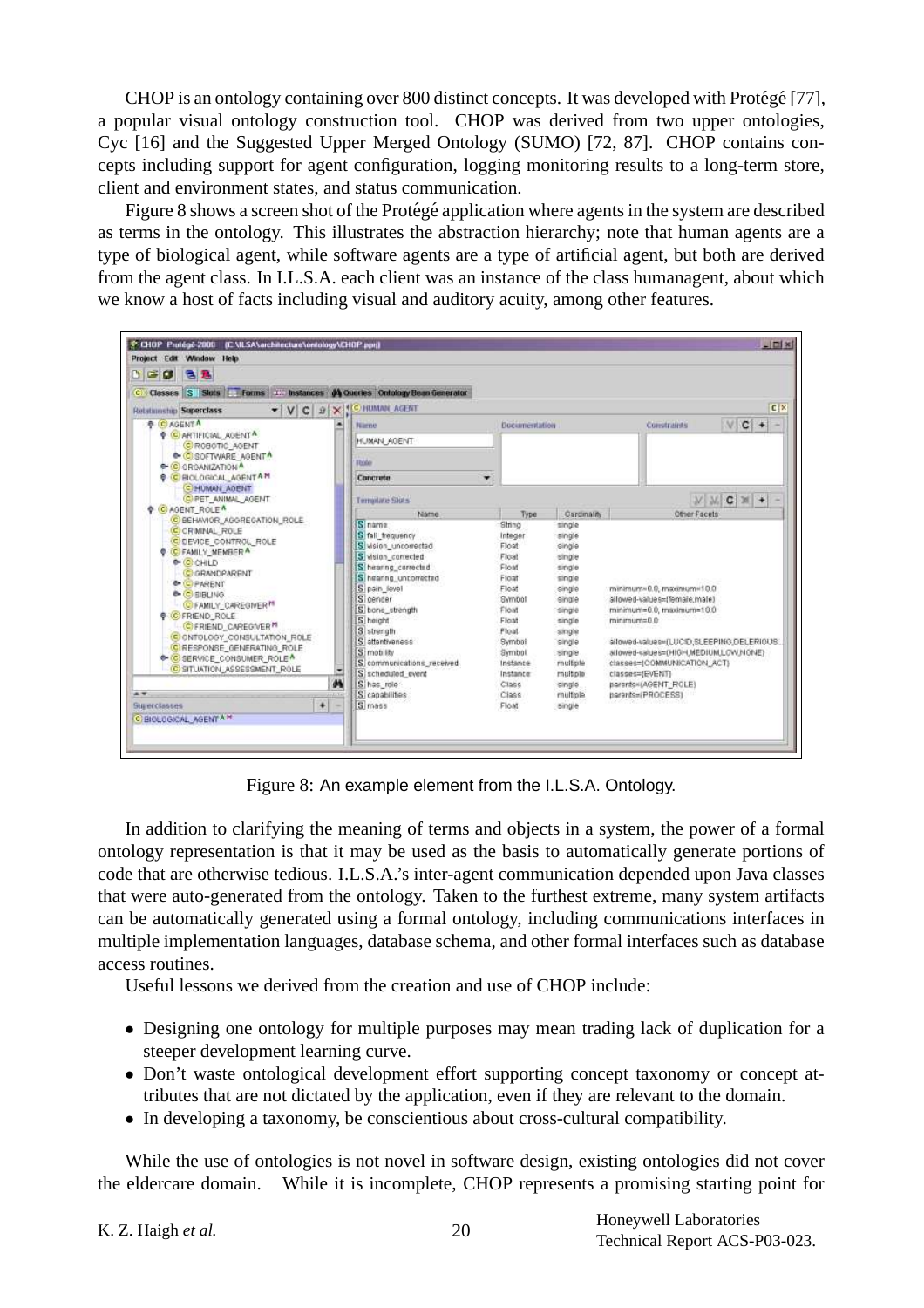developing a reusable ontology for knowledge-based home assistance systems. To this end, CHOP has been reviewed by several academic and industry leaders, whose comments have been helpful in pushing CHOP and its derivations to be less culturally biased and more flexible regarding client configuration. We will be presenting CHOP to the Center for Aging Services and Technologies (CAST) [11] Electronic Health and Wellness Records task group. The CAST group is working on recommendations for the Health Level Seven (HL7) [40] medical record standard regarding longterm assisted care. Lessons learned in creating CHOP for I.L.S.A. have been helpful in directing the standards discussion.

Researchers interested in obtaining a copy of the ontology can send email to the authors of this paper.

# **9 Lessons: Automated Reasoning**

At the outset of the program, a major focus was on using high-level reasoning to provide an intelligent monitoring system. To quote from our proposal:

Experience in other domains (avionics, refineries, surgical theaters) shows that such innovations will merely produce a collection of distributed devices with localized intelligence which are not integrated, and which may actually conflict with each other in their installation and operation. Our experience shows that to consistently exhibit intelligent behavior, these networked devices will need a coordinated, situation aware, controlling intelligence.

We intended to build three main components: situation assessment and task tracking, response generation, and machine learning.

In short, our experiments in the engineer homes validated our hypothesis that this domain is very complex and lends itself very well to advanced reasoning techniques.

### **9.1 Lesson #1: Situation Assessment and Task Tracking**

A significant risk for a monitoring system like I.L.S.A. is accurate recognition of activity. Sensors are noisy, inaccurate, and low quality. It is a significant challenge to assess the situation and recognize what activities are occurring.

We identified four kinds of reasoning that can be loosely termed "behavior recognition." These are: Clustering, Validating, Assessing, and Task Tracking. A *report* is generated by a sensor when it trips. *Clustering* collects multiple reports about the same event to generate a *hypothesized event. Validating* is the process of inferring whether a hypothesized event is an actual event. *Situation Assessment* infers the ramifications of events. *Task Tracking* is the process of inferring the goals of an agent (in our case, the elder or caregiver).

Our task tracking system was based on the Probabilistic Hostile Agent Task Tracker (PHATT) [33]. PHATT has a number of capabilities that are not available in other task tracking systems, making it uniquely suited to applying to this domain. Continuing our research on I.L.S.A., we reached the following list of requirements for task tracking systems in this kind of domain:

- **Abandoning Plans:** All people abandon plans at one time or another: they forget what they are doing, get distracted, or decide explicitly to abandon a goal.
- **Hostile Agents:** Not all elders are willing to have their actions observed by an assistant system; they value their independence and will therefore try to hide their actions. This unobservable action stream is a significant challenge.
- **Failed Actions:** People will often try to achieve a goal but fail. This information could be extremely useful in this domain.
- **Partially Ordered Plans:** People frequently work on multiple goals at the same time. The task tracker must be able to recognize interleaved plans.

K. Z. Haigh *et al.* 21 Honeywell Laboratories **Exercise** 21 Honeywell Laboratories Technical Report ACS-P03-023.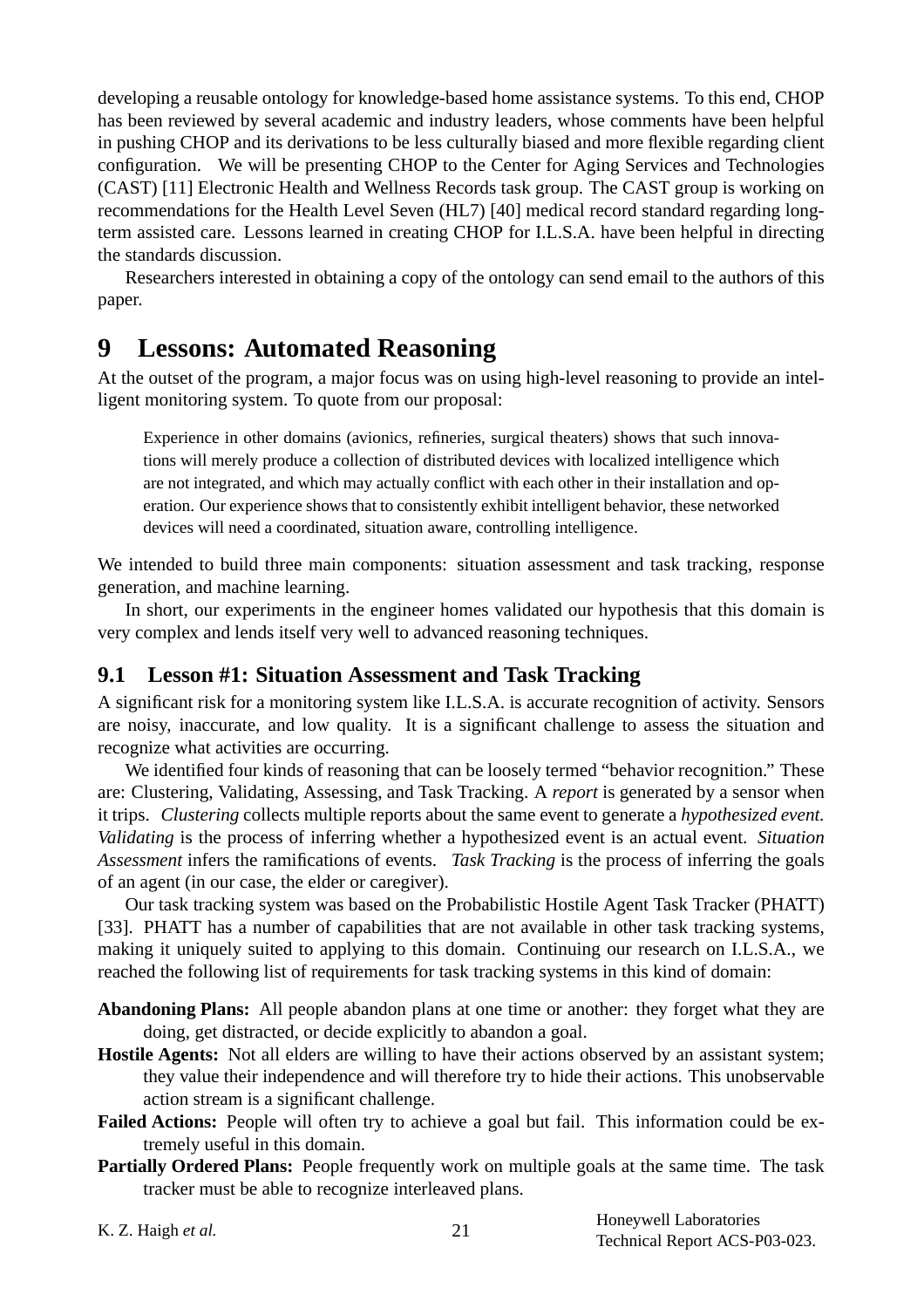- **Actions used for multiple effects:** Often one action can achieve multiple effects; the task tracker must be able to handle this kind of *overloaded* action.
- **World state:** Different factors in the environment can significantly affect the likelihood of the elder adopting different goals.
- **Multiple hypotheses:** One set of actions might be contributing to more than one plan. The task tracker needs to provide a ranked list of different possibilities.

Geib [32] describes these requirements in more detail. Geib and Goldman [34] describe the specific extensions made to PHATT to incorporate reasoning about abandoned goals.

The PHATT-based intent recognition component was removed from the I.L.S.A. field study for two reasons. First, as experimental code, there were scalability and memory management issues that were not fully addressed; these have since been corrected under other funding.

Second, in an effort to reduce the deployment cost for the elders in the field study, I.L.S.A. chose to focus on a reduced set of low-cost sensors. To fully realize the potential of the task tracking system, more extensive and higher level sensor information is required.

#### **9.2 Lesson #2: Response Generation**

Response generation deals with 1) deciding *how* to respond to a given situation that exists with the elderly, and 2) *coordinating* all responses that may occur at any given moment.

Domain agents decide how to respond to a situation in a *context-free* manner. That is, they generate an appropriate response only within the context of their expertise; they do not take into account responses that other domain agents may be generating. Responses fall into four categories: reminders, notifications, alerts, and alarms. Each response category is defined by specific protocols and priorities that I.L.S.A. must follow.

Excessive and inaccurate alerts are a significant risk for this kind of monitoring system. In our field study, excessive no-motion alerts were a major cause of client and caregiver dissatisfaction. In a few cases early in our test, they created a small amount of panic when elders forgot to "turn I.L.S.A. off" when leaving the apartment. A secondary and very real risk is that the bad alerts will cause real alarms to be ignored ("never cry wolf").

These context-free messages must be prioritized, timely, and coordinated. Messages cannot be lost in a flood, and elders (and their caregivers) must overwhelmed. We chose to coordinate responses centrally rather than giving domain agents distributed access to devices. The centralized approach allows us to ensure that submission of important messages is *context-aware*:

- All responses from all domain agents must be presented on one set of devices, to one set of recipients. If we allowed domain agents to access devices directly, the recipients could be overwhelmed. Imagine receiving a dozen phone calls for different reminders at 9:00am; we wanted to merge these reminders into a single call.
- I.L.S.A. must recognize message priorities. Allowing domain agents to have distributed access to devices could cause important messages to be lost or delivered too late. For example, if the elder were to fall, the emergency call to a caregiver might be delayed behind a reminder to eat lunch.

For more detailed discussion refer to Wagner *et al.* [93].

Another novel piece of I.L.S.A.'s response generation and execution technique is the partitioning of response protocols from delivery methods. This structure allowed us to decouple protocols for delivering different types of messages from the details of the message mediums.

### **9.3 Lesson #3: Machine Learning**

Success in this domain requires that I.L.S.A. capture the complex interactions among devices, the environment, and humans, and be particularly responsive to constant changes. Currently these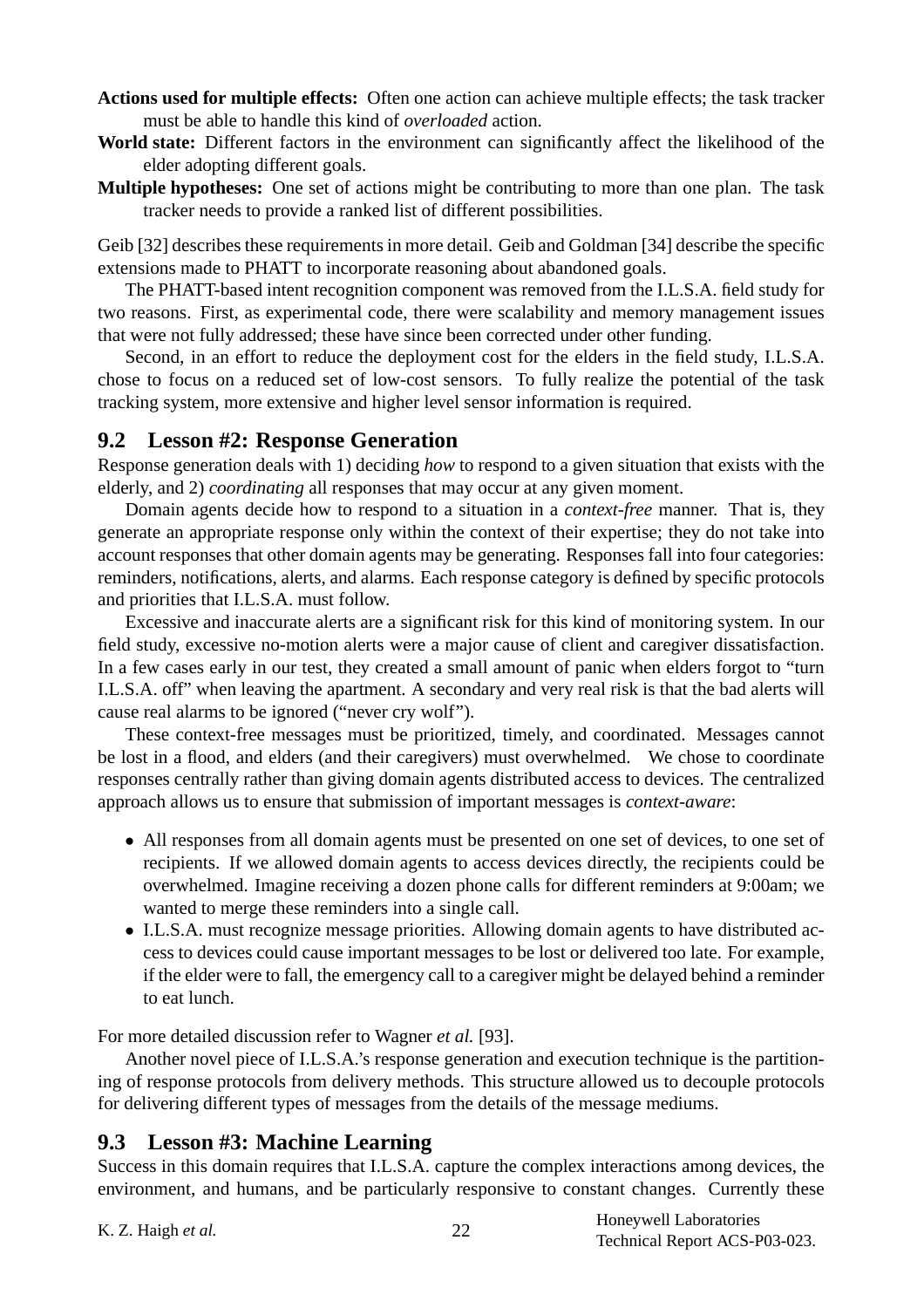systems are very inflexible, and their initial configuration is labor intensive. To adapt to changes in the client or in the environment (inevitable in this domain), we must reprogram the system. Reprogramming adds to the cost of the system and presents an inconvenience to the client.

We explored three machine learning techniques to assess their impact on I.L.S.A.'s actual operating environment:

**Patterned behaviour profiles** [37]: build models of what sensor firings correspond to what activities, in what order, and at what time. For example: "In 60% of the days, the Kitchen-Motion sensor fires between 18h00 and 18h30, and then the Living-Room-Motion sensor fires between 18h20 and 20h00, and then the Bedroom-Motion sensor fires between 19h45 and 22h00."

**Unexpected Activity** : raise alerts when activity occurs when it is probabilistically unlikely.

**Schedules** [50]: learn schedule information for regular activities in the clients home (e.g. medication, wake/sleep, occupancy)

Our analysis results showed that Machine Learning is a useful enhancement to even the simplest system. At a minimum, machine learning techniques can learn schedules and provide longterm trends of activity. Given a rich sensor suite, machine learning techniques can learn complex models of the environment, the elder, other people, and even the effectiveness of its own devices. These models can then be used by the system to improve its assessments and responsiveness. Machine learning techniques will allow a fielded system to:

- 1. tune itself to the operating environment, greatly reducing the amount of tuning and knowledge acquisition required at setup.
- 2. respond to changes in the users and the domain, directly reducing maintenance costs.
- 3. capture the user's preferences, enhancing system usability.

Two main barriers remain: evaluation and automatic incorporation of learned models into the system.

Gathering ground-truth for I.L.S.A. was not possible: users were not willing to note every activity, nor be constantly videotaped. Our evaluations were based on "eyeballing" results for plausibility and then observing whether changed system behavior was more or less acceptable to the elders and their caregivers. While short-term ground truth can be gathered, researchers will need to develop good techniques for long-term evaluation.

Currently, the elder-care industry will not accept a system that does not have a human-in-theloop; many other industries have regulations that explicitly prohibit automatic modifications. Our approach of presenting the results to a human before incorporating them into the system was wellaccepted, but is unlikely to scale to a larger community of users in its current form.

# **10 Lessons: User Interface**

The I.L.S.A. field test system targeted two specific audiences, elderly clients and their family caregivers, using two delivery channels, web and telephone. A basic description of the interfaces we delivered is in Section 3.4. We learned several other lessons about interface design and use:

- Interfaces should be simplified. While this is a universal truth, with I.L.S.A. we found new twists for diverse audiences.
- Telephone interfaces are even harder to design than we expected.
- Elder clients were not as technology averse as anticipated, and desire an interactive system.
- Information architecture, agent architecture, and web design should be more closely integrated.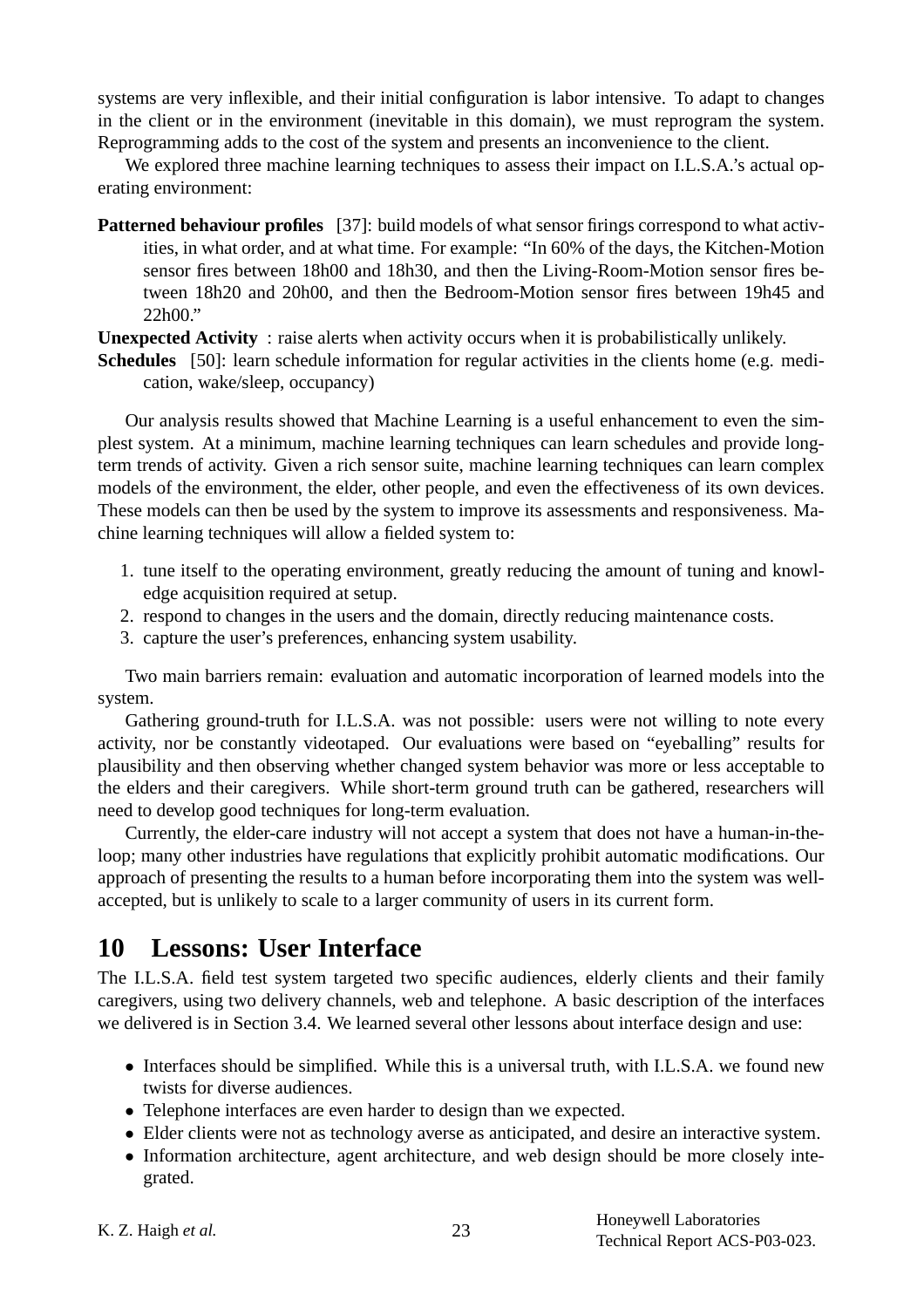• Speech recognition and generation technology is not mature enough to handle interactions with the elderly.

Early in the program, we identified several significant interaction design risks, including intrusiveness, and incomprehensible interactions. Our best efforts to design highly usable and friendly interactions for I.L.S.A. did not completely avoid these risks as noted in the following sections.

### **10.1 Lesson #1: Web Page Design**

Both clients and caregivers surprised us with their reactions to these interfaces: clients wanted and could use *a more complex* web interface than we expected, while caregivers were *less interested* in the data than we anticipated. (For lists of what we delivered to each audience, refer to Section 3.4.)

**Client Web interface:** Client interactions with the website were entirely information-pull actions. They had no explicit requirement to use the web interface, but could view it as often as they wished, or not at all. We tracked navigation through the web pages but none of the pages included interactive elements requiring data input or acknowledgement.

Clients were generally very accepting of the interface. Most viewed it daily, and were interested in the reports displayed there. 60% of clients reported feeling comfortable with the interface. They appeared to understand the data that was presented, and reported a desire to have a more interactive interface.

A risk that we identified early in the program and attempted to avoid was the use of insufficient or inappropriate communication devices. The Honeywell Web Pad™ device presented a problem for many of the elders. Even those who had prior computer experience found it easy to get lost on this non-dedicated, highly functional, wireless computer. Interaction devices deployed to elderly clients should present a simplified and dedicated interface.

Most current monitoring systems for the elderly provide personal emergency services only, and therefore generally have no interaction device other than a dedicated phone with two-way speaker capability. At the time I.L.S.A. was conceived, no other systems were attempting a high level of communication with an elderly client using a computer interface. Our experiments with I.L.S.A. show that this communication and additional interaction have the potential to be beneficial to clients, making them more active in the management of their own health, and providing additional cognitive stimuli.

**Caregiver Web interface:** Figure 10 shows the caregiver accesses to the website. Caregivers rarely looked past the initial status overview. They almost never looked for the trend graphs of ADL history, and to our surprise showed a general disinterest in reminders. In particular, caregivers rarely set up reminders for clients, and did not use them as designed. We believe several factors contributed to this inattention within our test group:

- No immediate health crisis
- Too busy
- Ineffective web design "hid" the features from plain view

In general, family caregivers want succinct reports, including details about today, charted history of important indicators, and links to further details. Our design gave them too little at a time.

Most systems on the market today provide little or no reporting to family caregivers. Some caregivers did use I.L.S.A. to improve their peace-of-mind by accessing up-to-the-minute reports on their client's wellbeing. While I.L.S.A.'s caregiver interface proved to be off-the-mark in terms of presentation, making more information available to family members could make even simple personal emergency systems more valuable as a long-term care tool.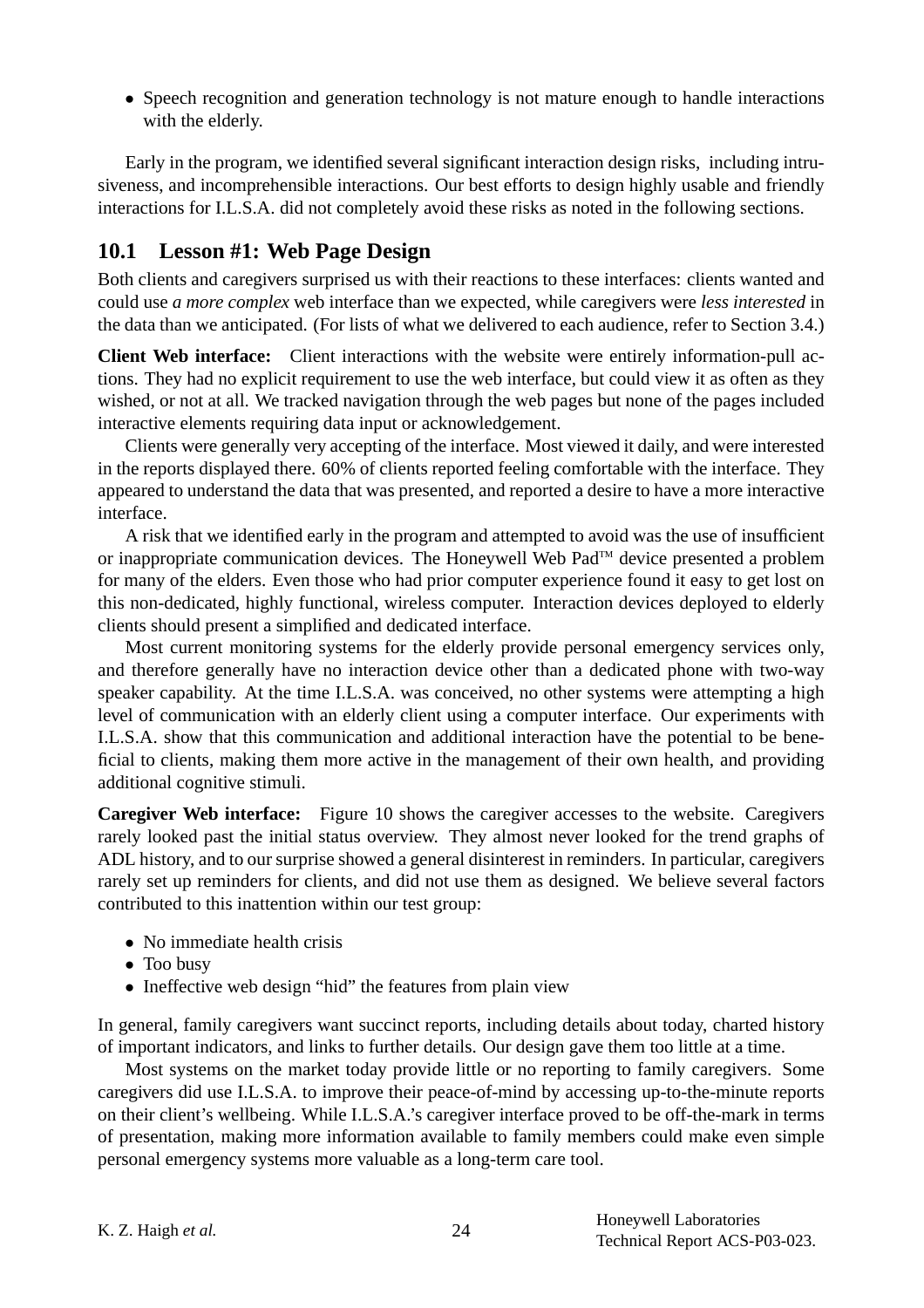



Figure 9: Web page usage on the Client User Figure 10: Web page usage on the Caregiver Interface.

User Interface.

#### **10.2 Lesson #2: Web Architecture**

We made significant architecture choices before the interface design was complete. Most notably, we decided to completely separate the web interface from the agent system because of security concerns and independent development.

However, the partitioning required to keep web servers secure works against inter-process communication with processes running in the web environment. One operational impact of this design was a significant latency between changes in client configurations (via the web) and adoption of new settings by system agents. Both the web interfaces and agent system had to regularly poll the database for changes. More than simply inefficient, this structure occasionally caused scheduling conflicts within the agent system. It raised the potential for confusion, since the user interface could display information that was inconsistent with active agent parameters.

While possible, building a direct link between the agent system and the web interfaces was not a priority in reaching our project goals, though it is clearly a priority in a production system. A more integrated system would also have kept system developers more in tune with each other's progress as the system evolved.

In addition, the caregiver web site evolved from a design to support health professionals with multiple clients. The design had a complex set of disjoint client and system databases. When it was decided to test the system with only family caregivers, the databases and caregiver interface could have been simplified.

#### **10.3 Lesson #3: Telephone Interface**

The I.L.S.A. telephone interfaces consisted of message delivery—reminders to clients; alerts about possible client problems to caregivers—and a dial-in enquiry system for caregivers. The dial-in interface was an alternative to the caregiver web site.

**Dial-in status enquiries:** Caregivers were even less likely to use the dial-in I.L.S.A. interface than they were the web site. Only one caregiver, who did not have access to the web at work, used it regularly.

**Reminder and alert delivery:** Despite much literature indicating the effectiveness of telephone interfaces [29, 70], I.L.S.A. test clients universally disliked the telephone message delivery. We found that:

- Messages were perceived as computer-generated, even though a pleasant pre-recorded voice
- 

K. Z. Haigh *et al.* 25 Honeywell Laboratories **Example 25** Honeywell Laboratories Technical Report ACS-P03-023.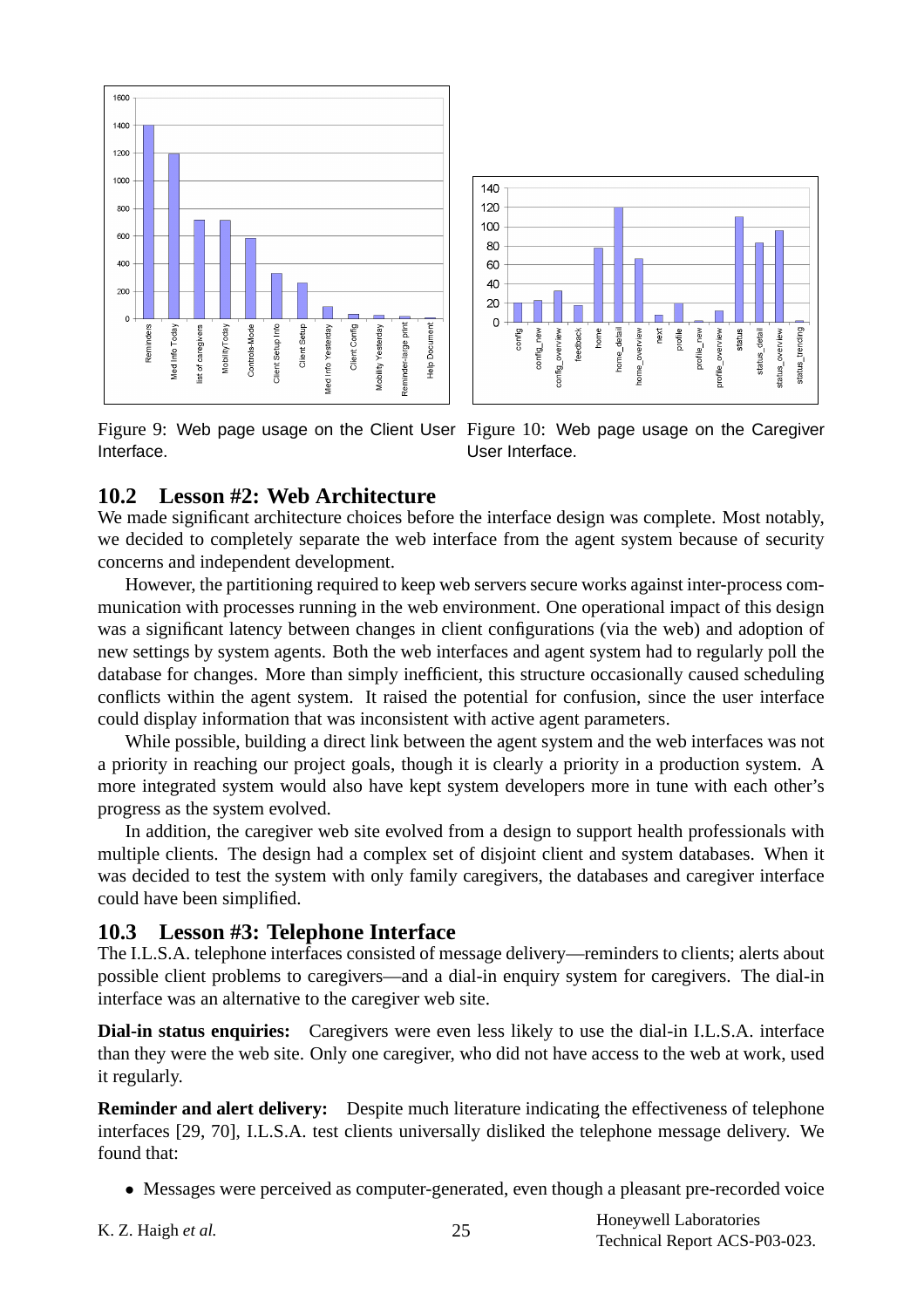

Figure 11: Unauthenticated phonecalls far outweighed authenticated ones.

was used.

- We asked for acknowledgement that we reached the correct person, e.g. "Press one if you are Lois." The cognitive and visual load required to complete this interaction was too high in many cases. (Figure 11 shows that most phone calls were not authenticated; the message was not delivered if the call was not authenticated.)
- The calls were intrusive, sometimes waking clients if they were not following their typical schedule.

Avoidance of these calls was cited as one reason for clients' compliance with their medication schedule. Unfortunately, call avoidance also resulted in attempts to fool I.L.S.A.; for example, one elder would open the medication caddy "on time," but not actually take the medication until later.

While the telephone is widely agreed to be a device that most people are comfortable using, the comfort applies only to conversations with real people. Recorded voices, even familiar voices, can be confusing. Responding to the system is stressful for some elders, and impossible for others. Still others find it difficult to talk to a real person they can't see—even "normal" telephone use with familiar people may be problematic.

These issues also tended to hold true with the caregivers in the study. While caregivers were more capable of the cognitive challenge, calls initiated by a machine were not desirable, as indicated by caregivers choosing to ignore the request for authentication, caregivers ignoring the automated messages, and caregivers panicking. Caregivers found it more acceptable to call in to an automated system at their own convenience.

### **10.4 Lesson #4: Speech Recognition and Delivery**

At the beginning of the program, we felt strongly that a speech interface was a mandatory component for this kind of system. After exploring the technology and the problem domain in greater detail, we decided to remove the capability completely. Our decision was based on three factors:

1. It is difficult to understand an elder's voice. Not only is it difficult to locate enough microphones to get a high quality signal, but elders also have less "rich" voice streams. An elder's voice or speech patterns can change dramatically with medical issues such as a stroke, and even during the course of a day due to fatigue. Removal of dentures or simple distress will significantly reduce the ability to recognize speech during actual emergency situations.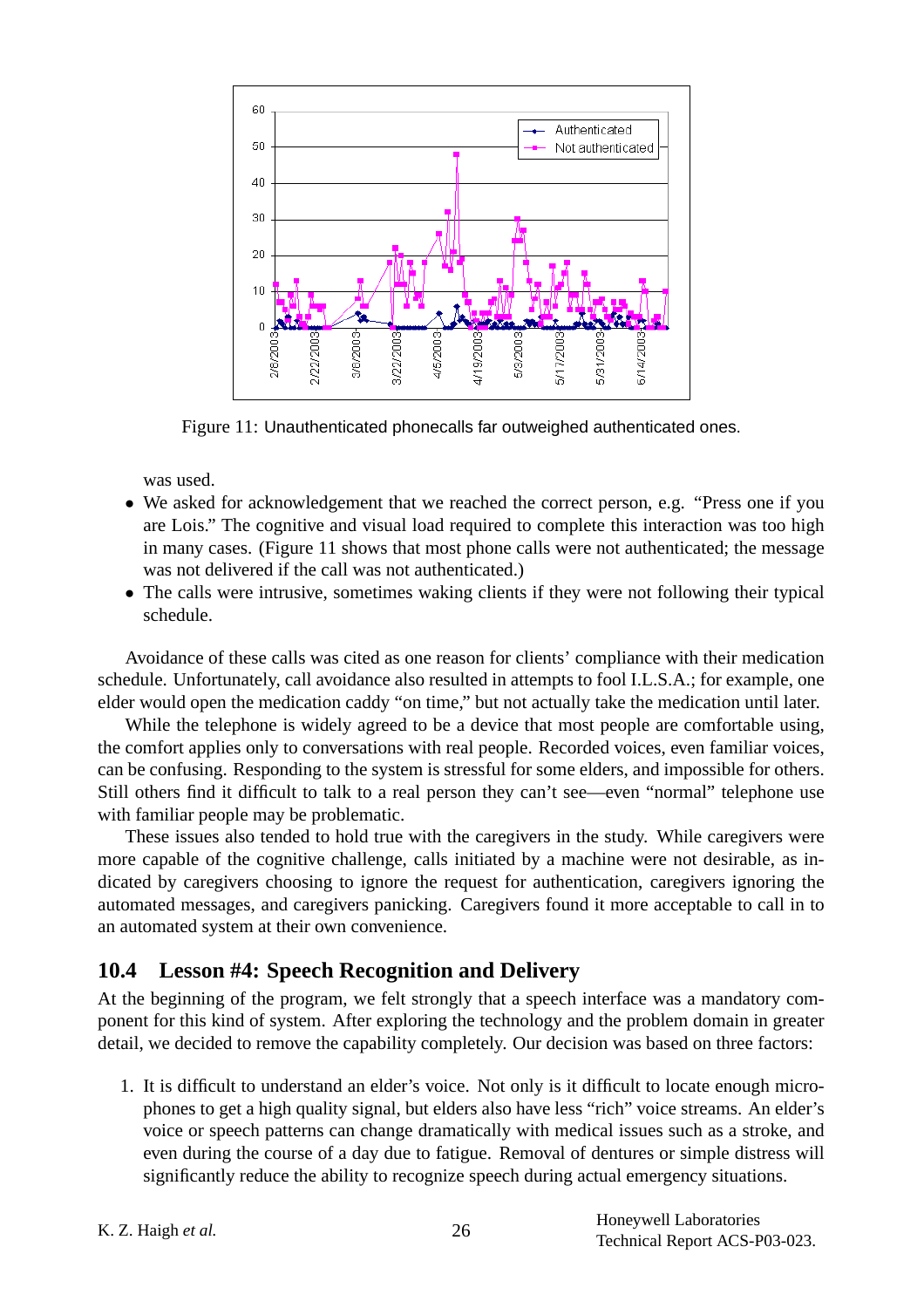System: *Lois, it looks like you've fallen. Are you OK?* Lois: *Yes, I'm fine.* System: *But you haven't moved in 5 minutes.* Lois: *I'm OK. I'm just winded, that's all.* System: *Are you sure you don't want me to call for help?* Lois: *Yes, I'm sure.* System: *Maybe you'd like me to call your daughter.* Lois: *But I don't want to be a bother.* System: *I'm sure she wouldn't mind.* Lois: *OK, call her. But don't tell her I've fallen.*

Table 3: A sample conversation between an intelligent monitoring system and an elder.

- 2. Interactive speech interfaces can confuse an elder when they hear a "disembodied voice"; elders cannot cope when the system misunderstands; and elders cannot handle the delayed response time caused by (possibly remote) processing. Familiarity with the voice, or the message, does not necessarily mitigate this problem.
- 3. The technology is not yet ready to handle the complexity of interactions with elders. This third factor was the overriding concern: the system must not only generate dynamic syntactic structures so the elder doesn't hate the interface, but it must also understand the situation to a greater degree of accuracy than we can provide (including when to "coax" the elder). Take for example, the conversation scenario of Table 3. This conversation shows a deep understanding of the situation and its severity, in that it's not an immediate emergency, but a situation of concern. The system recognizes that Lois is reluctant to be a burden and needs to be coaxed to accept help.

Koester [51] provides additional evidence that speech interaction is unlikely to be effective in this domain. Among other issues, they point out that there is a significant "cognitive cost" to use speech recognition systems: the user must notice and correct recognition errors, learn how to speak to maximize recognition accuracy, and learn a (possibly large) set of commands to control the system. Moreover, more cognitive resources are required for speaking than for physical activity. The elders most suited to use an I.L.S.A.-like system are unlikely to be capable of meeting this challenge.

# **11 Lessons: System Integration**

One overriding challenge throughout the program was the integration of various components of the I.L.S.A. architecture. Integration occurred at nearly every level of development and deployment. The challenge of integration was generally the most significant factor when we dropped specific capabilities from the final field test. Specific difficulties we encountered are noted in the following paragraphs.

## **11.1 Lesson #1: Hardware Component Integration**

Throughout the program we encountered challenges in identifying the best components for the application and supporting appropriate communication between various devices. While the Honeywell components largely were designed to communicate with each other, I.L.S.A. had specific requirements that necessitated modification. Furthermore, the reliance on broadband communication and third-party, certified installers inserted a "human" integration into the equation as well.

### **11.2 Lesson #2: Software Component Integration**

To fulfill the original vision for I.L.S.A., a number of cutting-edge technological developments already underway at Honeywell each had to be 1) modified for this domain, 2) validated for effectiveness, and 3) integrated into a cooperative whole. Some of the more advanced technologies included: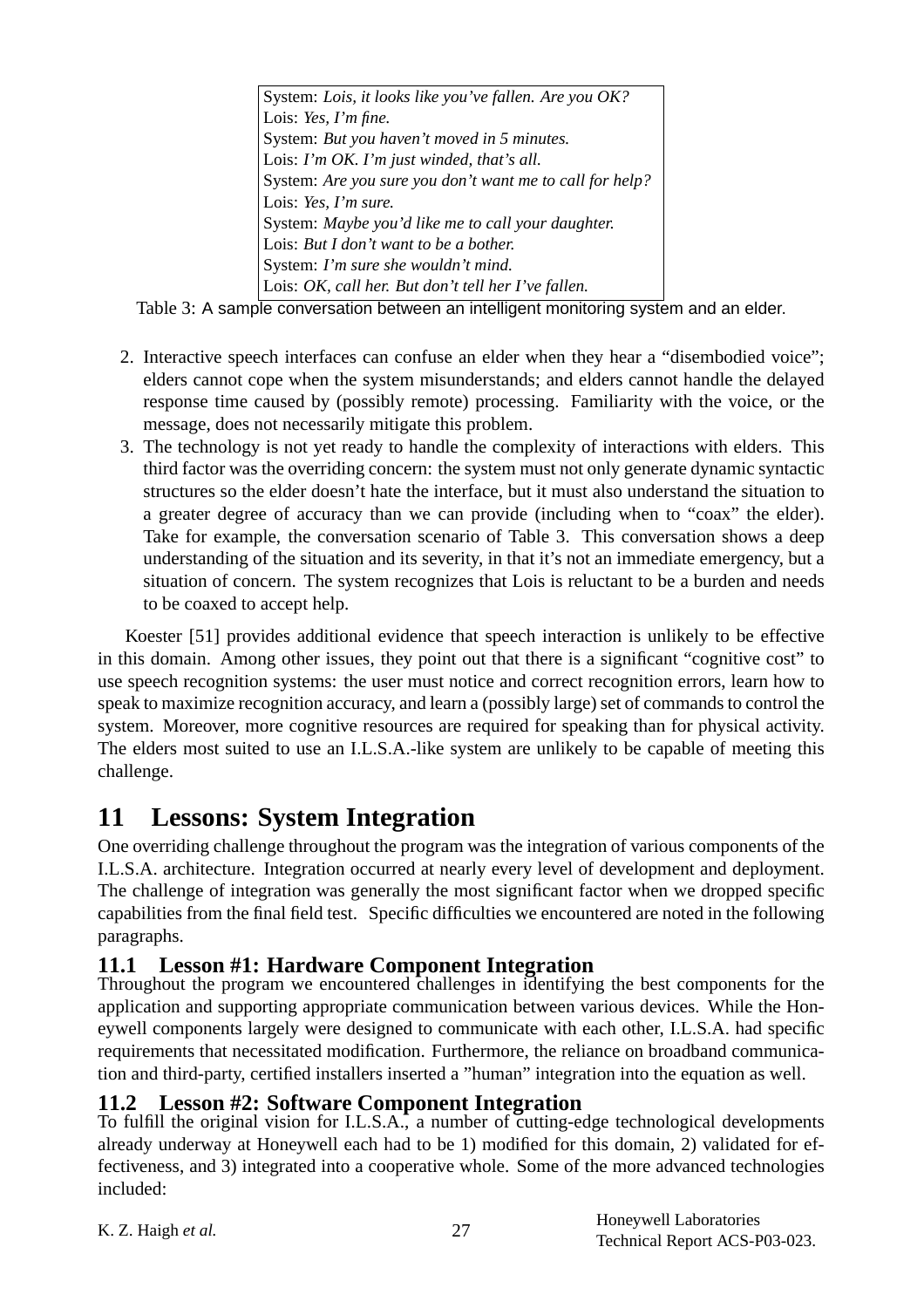- Probabilistic Hostile Agent Task Tracker (PHATT) (Section 9.1)
- Interaction Design System [78]
- Machine Learning (Section 9.3)

To further complicate the integration of these innovative approaches, an underlying support structure for agent-based reasoning was selected. This in itself required considerable development and testing time.

By the end of Phase II of the program many of these technologies had proven their worth and applicability in preliminary testing against the installations in employee homes. At the outset of Phase III, as we coped with the reality of fielding a robust and comprehensive system to real elders, we recognized that the complete integration of all of these into one system would threaten our goals to test at least some of the features in the field.

Every point of integration adds exponentially to the potential for system failure, and equally to the difficulty of identifying the specific point of failure. As noted in Section 7, we may have saved time and effort if we had selected a single-threaded, component-oriented architecture. However, it is unlikely that the outcome would have been significantly different. The essential problems of integration and testing would have remained the same.

# **12 Lessons: Client Selection and Testing Lessons**

In selecting I.L.S.A. clients and obtaining feedback and test results, we learned a great deal about selecting appropriate participants, and confirmed the most effective method for achieving a high response rate to surveys.

The risks we identified early in the program proved to be very real. Formal evaluation is a very expensive process; resource pressures reduced our emphasis in this area. We also had difficulty getting as many test subjects as we were hoping for, although once in the program, client retention was not an issue.

To be eligible for the study, a resident was required to be living alone, and competent in all activities of daily living (ADL), such as bathing dressing, grooming, eating, transferring, and toileting. People could be dependent in one instrumental ADL (e.g., shopping, managing money). Each person also had to identify a family member (caregiver) with access to a computer who agreed to participate in the study. Because of the sensitivity of the motion sensors, eligible persons could have only small pets.

In Minnesota, personnel at Presbyterian Homes invited residents to learning sessions about the I.L.S.A. study. Study investigators visited each facility and made presentations for all interested persons. At two facilities, we obtained a list of 23 potential clients. Dr. Krichbaum phoned interested residents and then visited each to explain the study and to obtain consent. Of the initial 23, 11 (47.8%) agreed to participate. By the time the study began, seven clients (30.4%) remained. Reasons for attrition included:

- time commitment
- some potential clients spent at least part of the year away from the state
- objections of family members

We did no statistical tests to determine if those who stayed in the study were significantly different from those who did not. The age range, however, was certainly comparable.

Our Florida clients had to meet the same conditions, and were recruited by the University of Florida's Department of Occupational Therapy. Our process yielded four clients.

#### **12.1 Lesson #1: Selecting Participants**

Our approach for selecting participants was designed to attract elders who were not too frail – very frail elders could be at risk from a prototype system. As a result, our approach netted clients who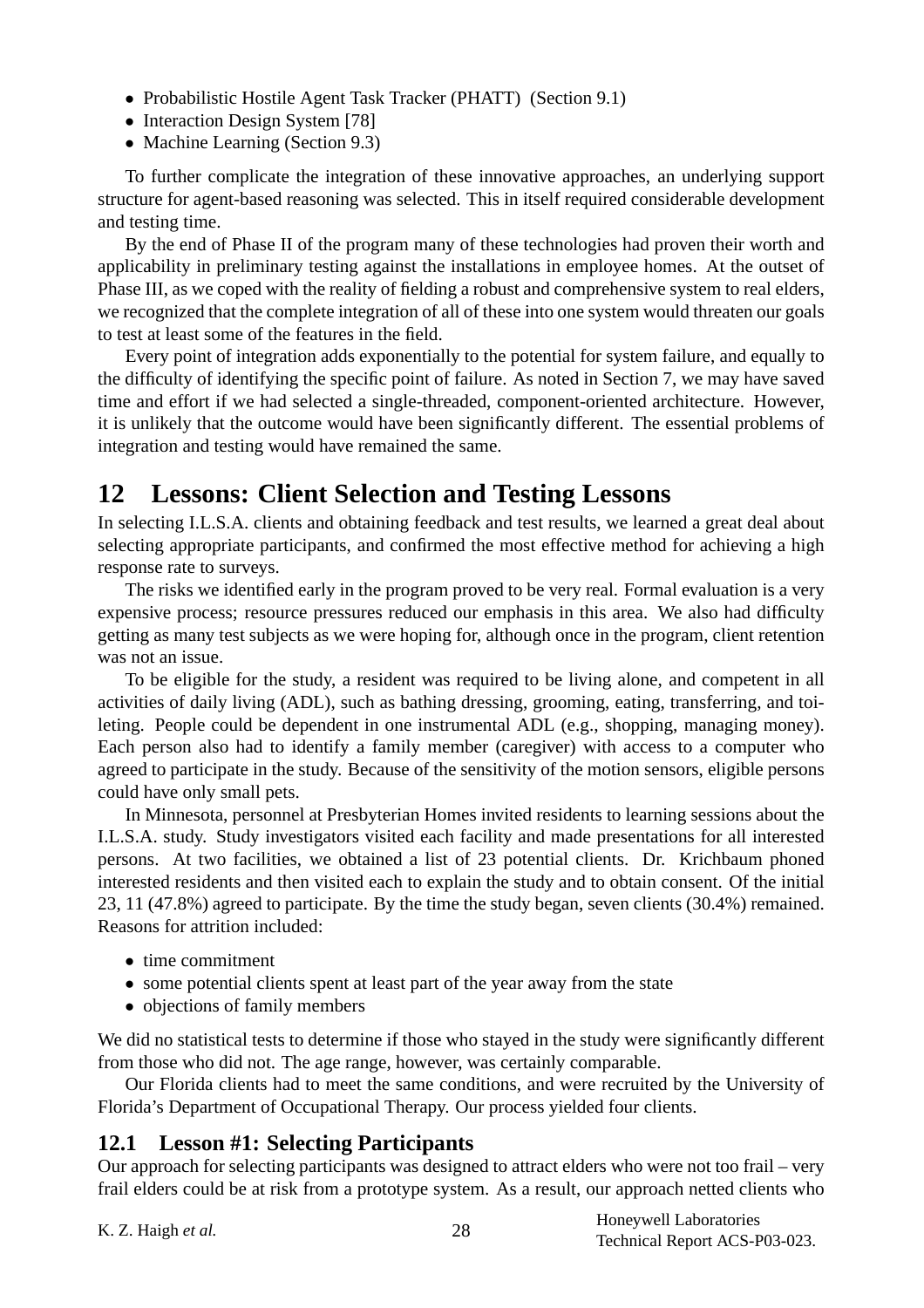were *interested* in participating in a test, but not necessarily those that were most in *need* of the technology. As a result, more than 60% reported that I.L.S.A. was not contributing much to their independence. Furthermore, even fewer of their caregivers were appropriate. Most of them were local and felt confident of their parent's health and safety in the relatively secure environment of the living facility. None of the caregivers were uncomfortable about their client's safety, even prior to installing I.L.S.A. Consequently, the feedback we received from participating caregivers was very thin.

Clearly, to learn more about the acceptance of these systems by family or professional caregivers, and appropriately frail elders, test subject selection needs to center on caregivers with the most need, rather than clients with the most interest.

### **12.2 Lesson #2: Obtaining Feedback**

Each week from February 1 through July 31, 2003, an investigator phoned each client. The clients were asked to comment on the usability, advantages and disadvantages/issues of using I.L.S.A. Given this collection method, feedback was consistent and complete. Similar questions were asked of family caregivers who could complete questionnaires on the web or mail them in. Three or four caregivers were very engaged and returned several surveys; most were not very engaged in the process. While we could have badgered these caregivers for results, the answers would have been predictable—those caregivers did not feel a need for I.L.S.A. in the first place.

# **13 Related Work and State of the Art**

I.L.S.A. falls into a group of systems known as *Smart Home Technologies*. By "Smart Home Technologies," we mean systems that have sensors and actuators that monitor the occupants, communicate with each other, and intelligently support the occupants in their daily activities. For elders, tasks can range in complexity from reminders to take medication to monitoring the general deterioration in functional capability.

Many researchers have presented their visions for this kind of technology. Warren *et al* [95] describe their concepts for care delivery, sensors, smart devices and interactions among smart devices, information frameworks, information security, and patient-device interaction. Allen [3] discusses capabilities the technology should have to provide and and how that technology could be implemented. Cooper and Keating [15] present a general overview of home systems and their role in rehabilitation. Dewsbury and Edge [22, 27] discuss smart home technology and its potential care for the elderly and disabled; it also has a brief discussion on the social impact of smart homes. Miller *et al* [66] discuss the obligations of intelligent systems to elders.

Below, we present some of the related research in this area. (We specifically do not address related work in the area of ubiquitous computing.) Haigh & Yanco [39] provides a survey of related technology, and Czaja [18] describes technology opportunities and existing technology.

#### **13.1 Human Factors**

Arguably, one of the greatest challenges for systems in this domain is to provide an interface for potentially technophobic users with varying capabilities and constraints. Older adults have more difficulty learning new computer skills [17, 68], and interfaces that are poorly designed cause devices to be abandoned [2, 21, 35].

Numerous ideas have been tried to improve interfaces. Lighthouse International publishes a pair of very enlightening pamphlets on designing interfaces for people with vision problems [6, 5]. McCoy [63] summarizes many of the technologies supporting interfaces for people who have disabilities that make it difficult for them to communicate using spoken language. Pieper *et al* [74] performed a usability evaluation to improve the accessibility of the Internet, and SeniorNet [30] was a successful, early attempt to bring elders into the computer revolution. Mann *et al* [62] studied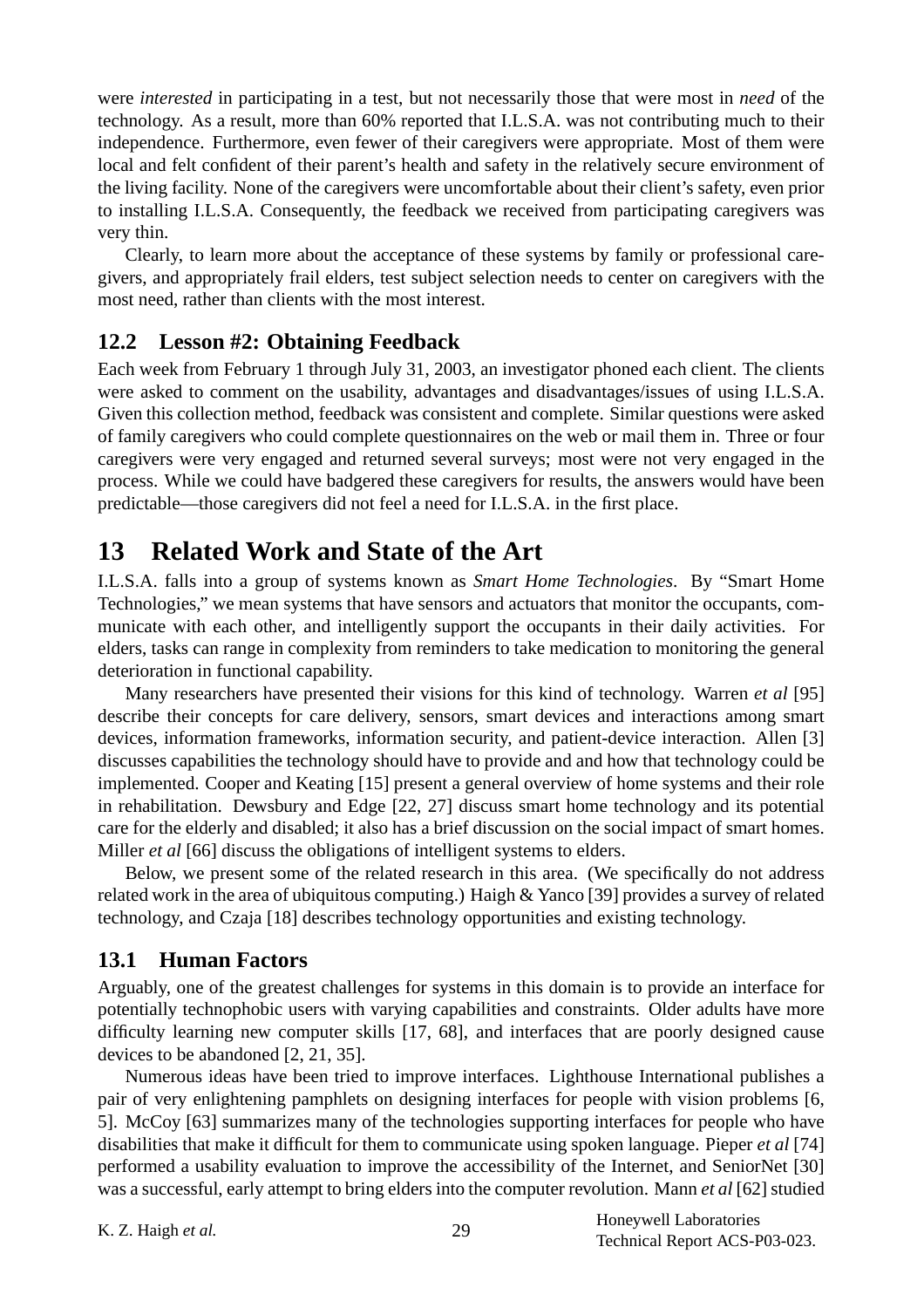four different TV remote controls to test preferences. Controls with larger buttons, fewer functions, and higher contrast were preferred. A smart phone for centralized coordination of smart home devices [60] is currently in design. Icon selection also can dramatically improve interactions [82, 94].

Multimodal interfaces seem to be effective [90, 58] and modeling emotion seems to be a useful technique [42]. Another creative method of communicating information is through cartoon characters with facial expressions [47], although trust levels increase through a *text-based* interface, contrary to author expectations [91]. Elders also have more problems with speech [69, 85, 89], notably short term memory.

Training is also a key factor for elders [61], but the type of training is critical as well—online training is the least effective method for older adults [19].

#### **13.2 Targeted Assistance**

Numerous projects have targeted specific problems within the more general umbrella of supporting elders in their home. This section will touch only on a very small subset of projects, in part because the area is so broad, and in part because the line distinguishing "targeted assistance" from "broadbased assistance" is not firm.

Furlong [30] addressed the issue of elder isolation, discussing the success of SeniorNet, an ecommunity network. SeniorNet offers a member directory, email, and bulletin board. This article shows how computers can be used to increase social interaction.

An electronic community was also the subject of Gallienne *et al* [31], but in this case addressing the subject of caregiver coordination. The study examines the use of a computer network for caregivers of Alzheimer's patients; caregivers were able to share stories, ideas and, most beneficially, emotions with one another. The paper highlights how computers can be used to alleviate some of the emotional burden from caregiving.

Medication reminder systems have been shown to improve medication compliance [29]; a wide variety of systems have been built to provide this service, e.g. [9, 26, 64, 65].

Doughty [25] provides an excellent review of fall sensing technology for older adults. The article looks at different sensors, inferencing logic needed for good sensors, risk analysis, and other fall issues.

Numerous companies have developed small wearable sensors that measure vital signs, detect falls, and provide location tracking, as well as a 'panic button' feature, e.g. [24, 43, 57]. Noury *et al* [73] describe a smart fall sensor that they designed used for more general activity monitoring tasks. Medical monitoring at home is becoming a noticable trend [81].

Several efforts have also been undertaken to design "centralized controllers" for smart homes; these systems do not monitor the elder in any way [20, 61, 62]. Elders prefer remote devices with larger buttons, fewer functions and higher contrast. Custodian [22, 28] is a software tool designed to make it easier for non-technical people to utilize smart home technologies. Chatterjee [14] built an agent-based system with three device agents (TV, phone, stereo), and tried to find correlations between the interactions of those agents.

#### **13.3 Broad-based Assistance**

The systems in this section address many issues for supporting elders. A common thread is the use of passive monitoring technology to recognize behavior and raise alerts as needed. Early systems did not have the alerting capabilities, but have a clear path to this capability. Another common thread is the integration of multiple sensors.

Togawa *et al* [88, 96] was one of the first projects to use passive sensing of everyday activities to monitor subjects. Their main focus is to monitor physiological parameters, but they also monitor, for example, sleep hours, toileting habits, body weight and computer use. The systems collect data for analysis by a caregiver and do not raise alarms or automatically respond to the data in any way.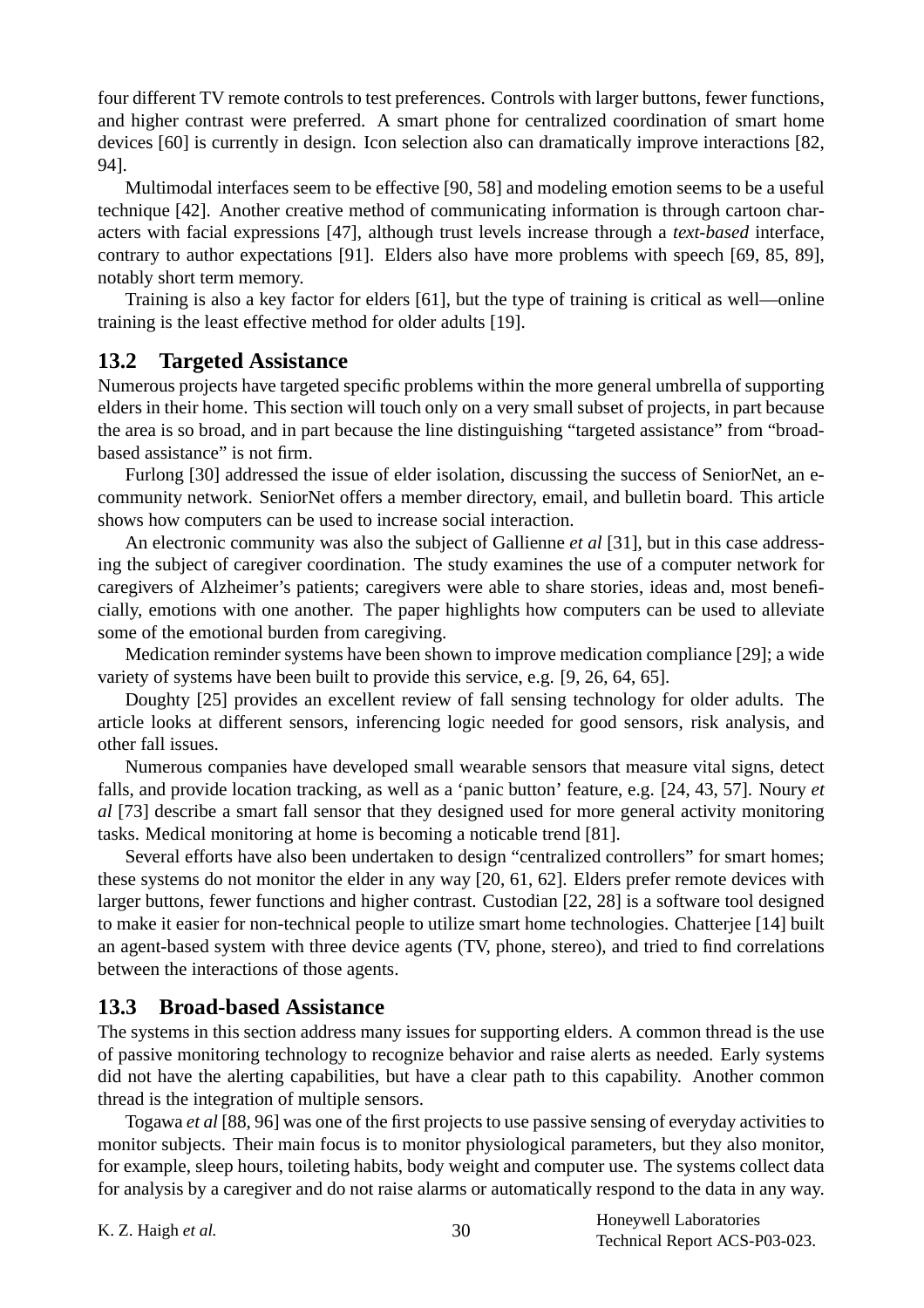Celler *et al* [12] collects data for measuring the behaviour and functional health status of the elderly, and assessing changes in that status. Data analysis is off-line and reports are generated for participants who have demonstrated a consistent change in functional health status.

Inada *et al* [45] was perhaps the first system to incorporate the capability to contact emergency personnel whenever there is a sudden change in the patient's condition, and the patient initiates the call. The system collects biological information, physical activity, and subjective information such as complaints.

Richardson and Poulson [79, 80] describe installments of assistive home control technologies for supporting independent living. The main focus of this work was to make devices more supportive and easier to use by creating a common framework for controlling and monitoring devices, both from within the home and externally. One of the installed bases includes medical monitoring devices and raises appropriate alarms, and they call for systems that raise alarms for all appropriate 'supportive' purposes.

Glascock and Kutzik [36] similarly aims at using non-intrusive monitoring to detect functional activities of daily living. This system does not respond to the collected data in any way; the data is logged and later analyzed off-site. Their patent [53], however, covers the capability of generating a control signal in response to the collected information.

Two other significant patents in this area are Alyfuku and Hiruta [4] and Lane *et al.* [54]. Both patents describe systems that passively monitor people and can control devices based on the monitored information.

Chan *et al* incorporate the results of machine learning to control environments and automatically raise alarms. A neural network is used to learn the habits of this group of people (temperature and location) [13]. The network is trained over a given period, and then used to control the temperature of a room based on expected occupancy. The authors extend this work to recognize behavioral changes and raise alarms [86]. The authors also describe a real-time monitoring study [10].

Sixsmith [84] describes and evaluates results from an intelligent home system installed in 22 homes. The system raises alerts for "potential cause for concern"—namely when the current activity is outside a activity profile based on the average patterns of activity. The system was wellperceived by the elders and their caregivers.

Leikas *et al* [55] describe a security system for monitoring the activities of demented people at home, primarily through alarms on doors. The usability evaluation was quite thorough.

Huberman and Clearwater [41] built an agent-based, market-based temperature controller. The Intelligent Home project [56] researches multi-agent systems in the context of managing a simulated intelligent environment. The primary research focus is on resource coordination, e.g. managing the hot water supply.

The Neural Network House [71] also used neural networks to 'self-program' a home controller. The system learned the users' preferred environmental settings, and then controlled the house to meet those settings and optimize for energy conservation.

Pearl [75, 76], a joint project between the University of Pittsburgh, Carnegie Mellon University and the University of Michigan, is a mobile robotic 'nurse' assistant. Pearl guides elders through their environments and reminds them about daily activities.

NASA JSC is developing a *cognitive orthosis* to support individuals who have difficulty planning, scheduling, and carrying out tasks. The tool will monitor activities while the elder is performing them, provide additional assistance when an error occurs and provide mechanisms for intervention from third-parties [83].

The Georgia Tech Aware Home [23, 49] is a platform for a wide variety of research. Abowd *et al.* [1] describes the technological, design and engineering research challenges inherent in this domain. Research areas include computer perception, human factors, ubiquitous computing and extended monitoring.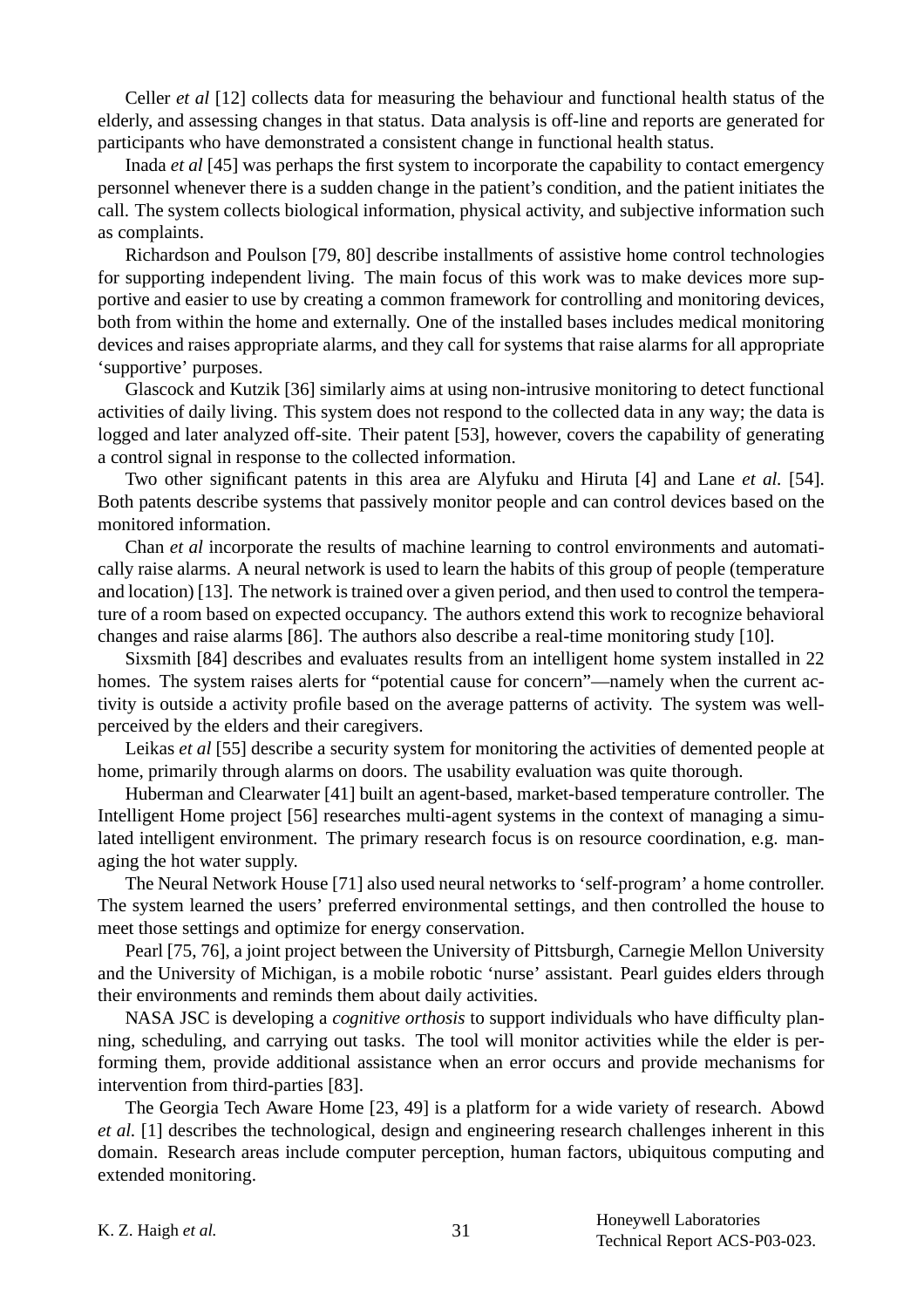MIT's House  $n$  [67] is another research platform. It started as an architecture design project, namely how to design a more "elder-friendly" home. Now projects also include behavior recognition, user interfaces, and networking. Directly related to I.L.S.A. is a monitoring system for "just-in-time" context-sensitive questioning to prevent congestive heart failure [46].

The University of Washington's Assisted Cognition [48] is a relatively new project with ambitious research goals. An early paper describes a behaviour recognition and task prompting piece of the system.

*Sincere Kourien*, a retirement home in Japan, features robot teddy bears whose sole purpose is to watch over the elderly residents. A voice recognition system supports monitoring of patient response times to spoken questions, and raising alerts as appropriate [59].

Oatfield Estates, a residential care complex in Milwaukie, Oregon monitors and tracks medical data, weight via bed sensors, location via tags, and includes web displays for elders who can monitor their own health [8]. Vigil has fielded over 2000 dementia-care systems in multiple assisted living facilities. Their system focusses primarily on incontinence and wandering [92].

Few of these large systems have been evaluated for usability by elders; only [10, 55, 80, 84] can make this claim. Even fewer have achieved commercial viability [8, 59, 92].

# **14 Conclusion**

We have successfully addressed each of the three significant program challenges identified in the I.L.S.A. proposal.

- We have successfully prototyped a modular and adaptive approach that can eventually support a broad customer base in widely varied and unstructured environments (Section 3).
- We have a much better understanding of what constitutes an *acceptable* monitoring system for elders and, in particular, disproved some of the assumptions made about "technophobic" elders (Section 10).
- We have a much deeper understanding of the meaning of *affordability* in the context of elder care and the factors that affect the formulation of a commercially viable offering (Section 6). We have also validated the importance of machine learning as a technique to mitigate expensive installations and ongoing adaptation (Sections 6.2 and 9.3).

Through our Knowledge Acquisition effort (Section 2), we learned what factors affect elders' independence, and identified technology opportunities. We have improved the understanding of factors that impede the delivery and acceptance of assistive technologies, and also improved our ability to overcome and mitigate these factors.

Many loosely related industry developments will push the availability and performance of access to data from the home. Similar advancements in the digitization of common home devices and appliances will increase the number of items in the home that can provide rich data about living patterns and conditions. Advancements in biotechnology and nanotechnology will provide more attractive approaches to bio-medical monitoring. By providing intelligent, affordable, usable, and expandable integration of these and other home automation devices, I.L.S.A. will support daily activities, facilitate remote interaction with family and caregivers, provide safety and security, and otherwise assist the elderly or disabled, potentially deferring nursing home care for years.

Revolutionary advances may still be a few years off. In the meantime, I.L.S.A. and similar research efforts in academia and industry will push evolutionary improvements on existing solutions and drive the elder care industry toward offering a richer array of devices and services. Technology will not replace hands-on human caregiving, but it will allow us to direct those scarce and expensive human resources more effectively.

The largest technical barriers we perceive are: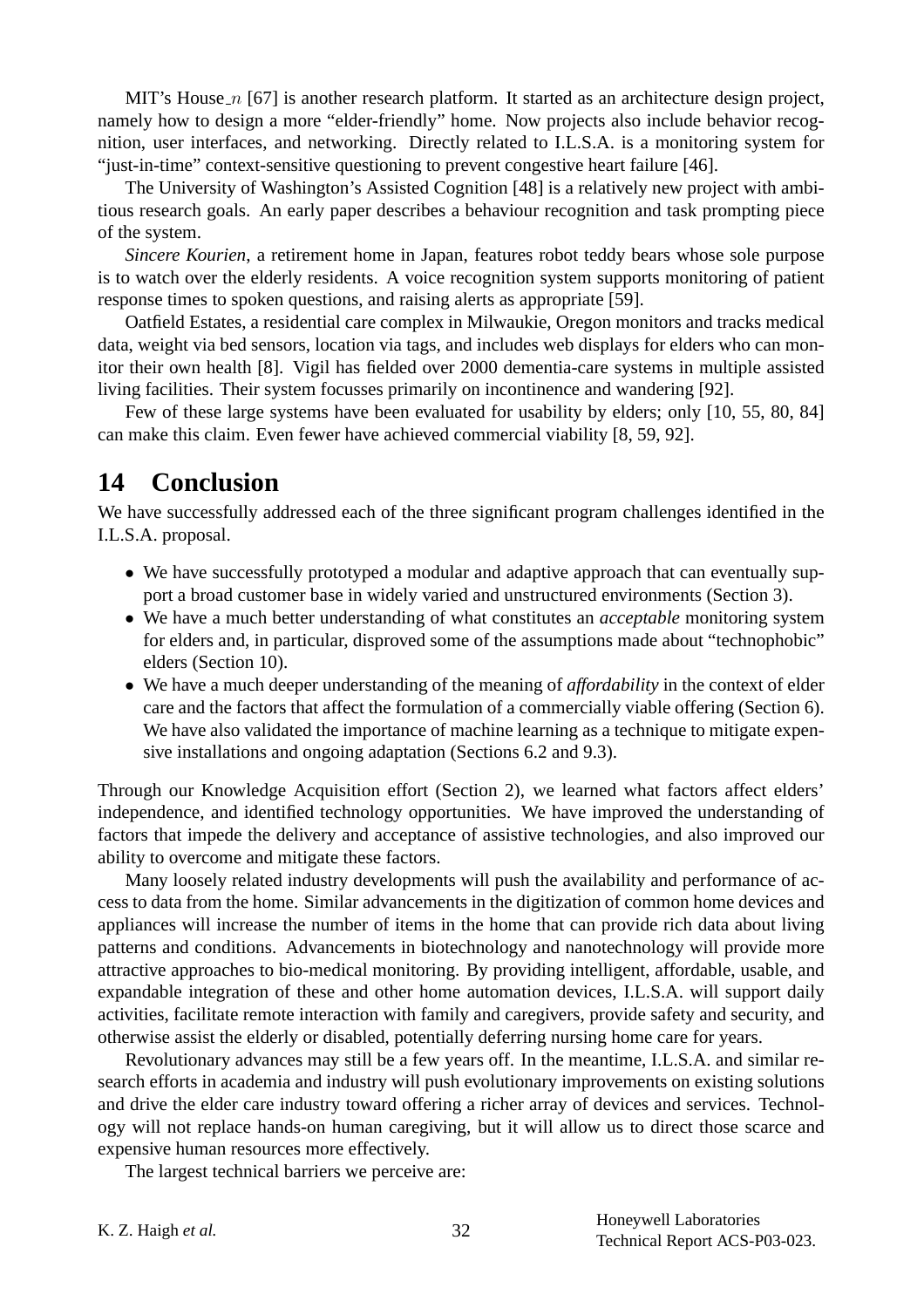- further development, testing and verification of intelligent automation within this domain;
- development of a more effective medication management system, including 360-degree pharmaceutical services;
- development of effective and comfortable methods of communication between the system and the elderly clients.

It seems that the biggest challenge facing industry is finding a commercialization model that provides the necessary economic and social benefits at *all levels*. This requires further exploration and combination of appropriate consumers (seniors, their caregivers, and the healthcare community) with the appropriate solutions (centralized care management, communication and coordination), and of course, data acquisition and dispersion alternatives.

There is little room to dispute that a large market is emerging, but it is not yet clear where the funding will come from to support highly automated solutions like I.L.S.A. Medicare/Medicaid reimbursement of long-term care alternatives must be addressed so that funding can be directed to effective, less expensive, and more humane alternatives to institutionalization.

#### **Acknowledgments**

The authors would like to thank the contributions of the entire I.L.S.A. team, which has numbered almost 50 people over the 36 months. We would like to particularly note those whose writings may have contributed to this document: Wende Dewing, Christopher Geib, Steven Harp, Chris Miller, Rose Mae Richardson, Vic Riley, Tom Wagner, and Rand Whillock.

The authors and Honeywell would like to acknowledge the support of the Advanced Technology Program at the National Institute of Science and Technology, U.S. Department of Commerce under agreement #70NANBOH3020.

The identification of Minnesota test locations and test subjects was supported by United Health Care and Presbyterian Homes and Services.

The Florida-based field test was funded through an independent government grant, and managed by the University of Florida's Department of Occupational Therapy. Honeywell gratefully acknowledges the contributions of Pat Dasler, Michael Justiss, Dr. William Mann, and others who supported the successful deployment to Gainesville test participants. We also thank LifeLine Systems, Inc. for providing emergency personal response coverage for the Florida-based clients.

## **References**

- [1] G. D. Abowd, A. F. Bobick, I. A. Essa, E. D. Mynatt, and W. A. Rogers. The aware home: A living laboratory for technologies for successful aging. In *Proceedings of the AAAI-02 Workshop "Automation as Caregiver"*, pages 1–7, 2002.
- [2] S. Al-Gahtani and M. King. Attitudes, satisfaction and usage: factors contributing to each in the acceptance of information technology. *Behaviour and Information Technology*, 18(4):277–297, 1999.
- [3] B. Allen. An integrated approach to smart house technology for people with disabilities. *Medical Engineering Physiology*, 18:203–206, 1996.
- [4] K. Alyfuku and Y. Hiruta. Networked health care and monitoring system, Apr 1995. US Patent number 5,410,471. Filed February 11, 1993.
- [5] A. Arditi. Effective color contrast: Designing for people with partial sight and color deficiencies. Technical report, Lighthouse International, 1999. www.lighthouse.org.
- [6] A. Arditi. Making text legible: Designing for people with partial sight. Technical report, Lighthouse International, 1999. www.lighthouse.org.
-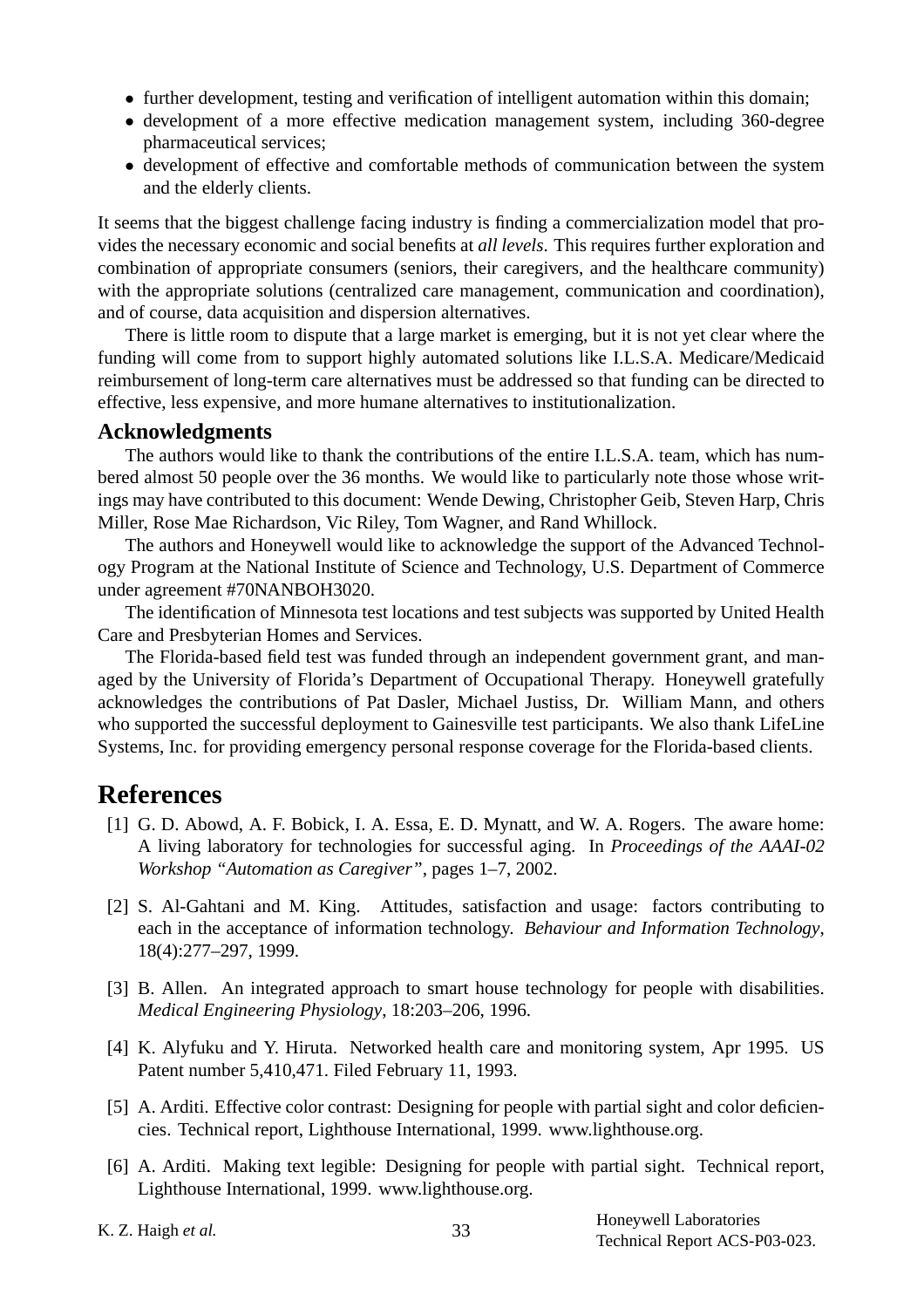- [7] F. Bellifemine, A. Poggi, and G. Rimassa. JADE: A FIPA-compliant agent framework. In *Proceedings of The Practical Applications of Intelligent Agents and MultiAgent Technology (PAAM)*, pages 97–108, 1999. http://sharon.cselt.it/projects/jade/.
- [8] Berck. Elder care complex tracks residents with digital technology. *Star Tribune*, 16-Apr 2001.
- [9] Cadex. http://www.responselink.com/medication.htm.
- [10] E. Campo and M. Chan. Detecting abnormal behaviour by real-time monitoring of patients. In *Proceedings of the AAAI-02 Workshop "Automation as Caregiver"*, pages 8–12, 2002.
- [11] Center for Aging Services Technologies. Available from: www.agingtech.org, 2003 [cited September 3, 2003].
- [12] B. G. Celler, W. Earnshaw, E. D. Ilsar, L. Betbeder-Matibet, M. F. Harris, R. Clark, T. Hesketh, and N. H. Lovell. Remote monitoring of health status of the elderly at home. a multidisciplinary project on aging at the University of New South Wales. *International Journal of Bio-Medical Computing*, 40:147–155, 1995.
- [13] M. Chan, C. Hariton, P. Ringeard, and E. Campo. Smart house automation system for the elderly and the disabled. In *IEEE International Conference on Systems, Man and Cybernetics*, pages 1586–1589, 1995.
- [14] S. Chatterjee. SANI: A seamless and non-intrusive framework and agent for creating intelligent interative homes. In *Proceedings of the Second International Conference on Autonomous Agents*, pages 436–440, 1998.
- [15] M. Cooper and D. Keating. Implications of the emerging home systems technologies for rehabilitation. *Medical Engineering Physiology*, 18:176–180, 1996.
- [16] Cyc. Available from: www.cyc.com/, 2003 [cited September 3, 2003].
- [17] S. J. Czaja. Aging and the acquisition of computer skills. In *Aging and Skilled Performance: Advances in Theory and Applications*. Mahwah, NJ: Erlbaum, 1996.
- [18] S. J. Czaja. Using technologies to aid the performance of home tasks. In *Handbook of Human Factors and the Older Adult (Chapter 13)*, pages 311–333. Academic Press, 1997.
- [19] S. J. Czaja, K. Hammond, J. J. Blascovich, and H. Swede. Age related differences in learning to use a text-editing system. *Behaviour and Information Technology*, 8:309, 1989.
- [20] A. V. D'Amico. Siemens gives peek into home to the future. *CNN.COM*, Feb 1999.
- [21] K. Delano and M. Hartman. Home health care: A needs assessment with design implications. In *Proceedings of the Human factors and Ergonomics Society 45th Annual Meeting*, 2001.
- [22] G. Dewsbury, B. Taylor, and M. Edge. Designing safe smart home systems for vulnerable people. In *Dependability and Healthcare Informatics Workshop*, pages 65–70, March 2001.
- [23] A. K. Dey, D. Salber, and G. D. Abowd. A context-based infrastructure for smart environments. In *Proceedings of the 1st International Workshop on Managing Interactions in Smart Environments (MANSE '99)*, pages 114–128, 1999.
- [24] Digital Angel. http://www.digitalangel.net/.
-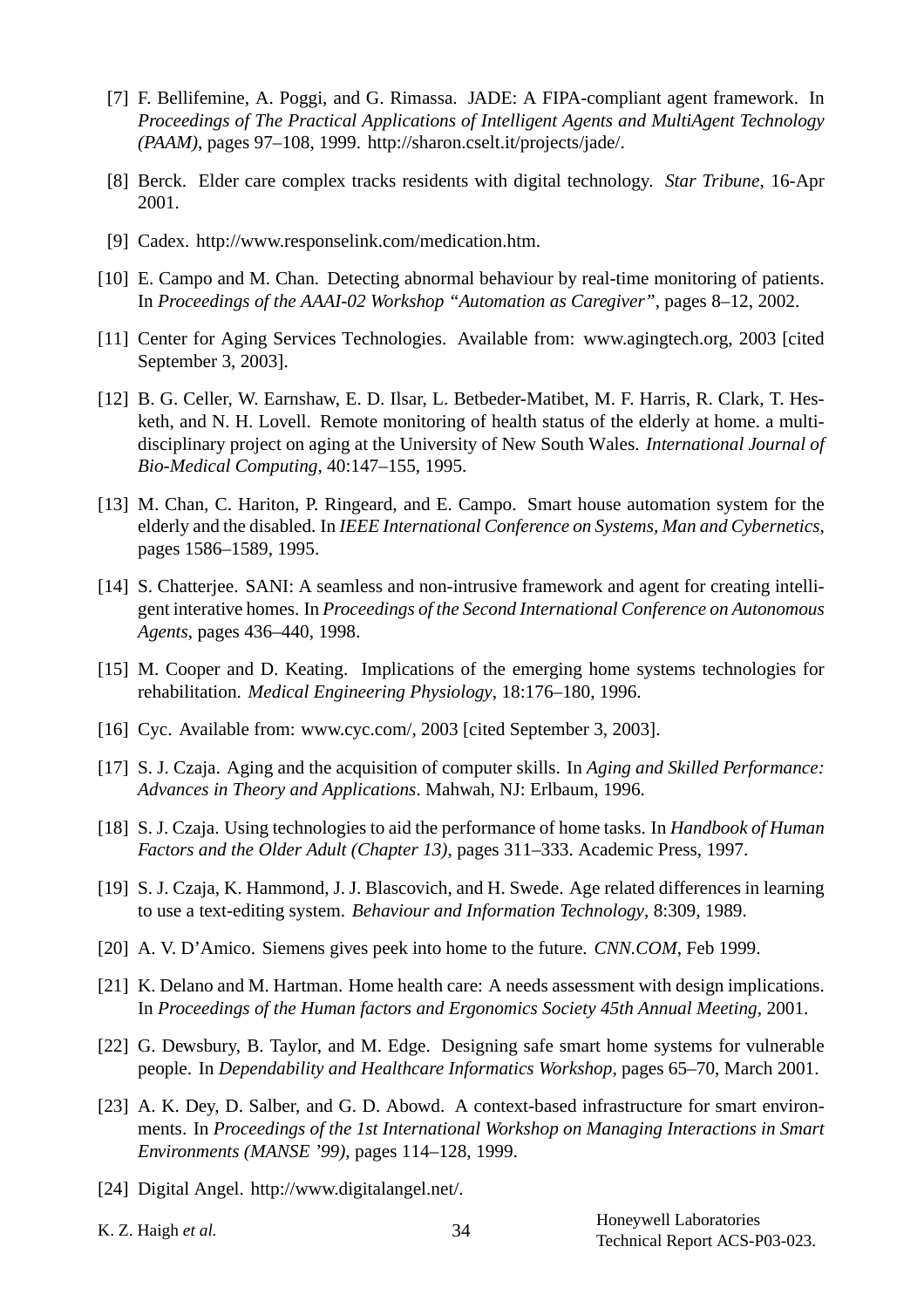- [25] K. Doughty. Fall prevention and management strategies based on intelligent detection, monitoring and assessment. In *New Technologies in Medicine for the Elderly*, pages 1–20, Nov 2000.
- [26] e-pill. http://www.epill.com/.
- [27] M. Edge, B. Taylor, and G. Dewsbury. The potential for 'smart home' systems in meeting the care needs of older persons and people with disabilities. *Senior's Housing Update*, 10(1):6–7, 2000.
- [28] J. M. M. Ferreira, T. Amaral, D. Santos, A. Agiannidis, and M. Edge. The custodian tool: Simple design of home automation systems for people with special needs. In *EIB Scientific Conference*, Oct 2000.
- [29] T. T. Fulmer, P. H. Feldman, T. S. Kim, B. Carty, M. Beers, and M. Putnam. An intervention study to enhance medical compliance in community-dwelling elderly individuals. *Journal of Gerontological Nursing*, 25(8):6–14, Aug 1999.
- [30] M. Furlong. An electronic community for older adults: The seniornet network. *Journal of Communication*, 39(3):145–153, 1989.
- [31] R. L. Gallienne, S. M. Moore, and P. F. Brennan. Alzheimer's caregivers, psychosocial support via computer networks. *Journal of Gerontological Nursing*, 19(12):15, 1993.
- [32] C. W. Geib. Problems with intent recognition for elder care. In *Proceedings of the AAAI-02 Workshop "Automation as Caregiver"*, pages 13–17, 2002.
- [33] C. W. Geib and R. P. Goldman. Probabilistic plan recognition for hostile agents. In *Proceedings of the FLAIRS 2001 Conference*, 2001.
- [34] C. W. Geib and R. P. Goldman. Recognizing plan/goal abandonment. In *Proceedings of IJCAI 2003*, 2003.
- [35] L. Gitlin. Why older people accept or reject assistive technology. *Journal of the American Society on Aging*, 19(1):41, 1995.
- [36] A. P. Glascock and D. M. Kutzik. Behavioral telemedicine: A new approach to the continuous nonintrusive monitoring of activities of daily living. *Telemedicine Journal*, 6(1):33–44, 2000.
- [37] V. Guralnik and K. Z. Haigh. Learning models of human behaviour with sequential patterns. In *Proceedings of the AAAI-02 workshop "Automation as Caregiver"*, pages 24–30, 2002.
- [38] K. Z. Haigh, J. Phelps, and C. W. Geib. An open agent architecture for assisting elder independence. In *The First International Joint Conference on Autonomous Agents and MultiAgent Systems (AAMAS)*, pages 578–586, 2002.
- [39] K. Z. Haigh and H. Yanco. Automation as caregiver: A survey of issues and technologies. In *Proceedings of the AAAI-02 Workshop "Automation as Caregiver"*, pages 39–53, 2002.
- [40] Health Level 7. Available from: www.hl7.org/, 2003 [cited September 3, 2003].
- [41] B. Huberman and S. H. Clearwater. A multi-agent system for controlling building environments. In *Proceedings of the International Conference on MultiAgent Systems (ICMAS)*, pages 171–176, 1995.
-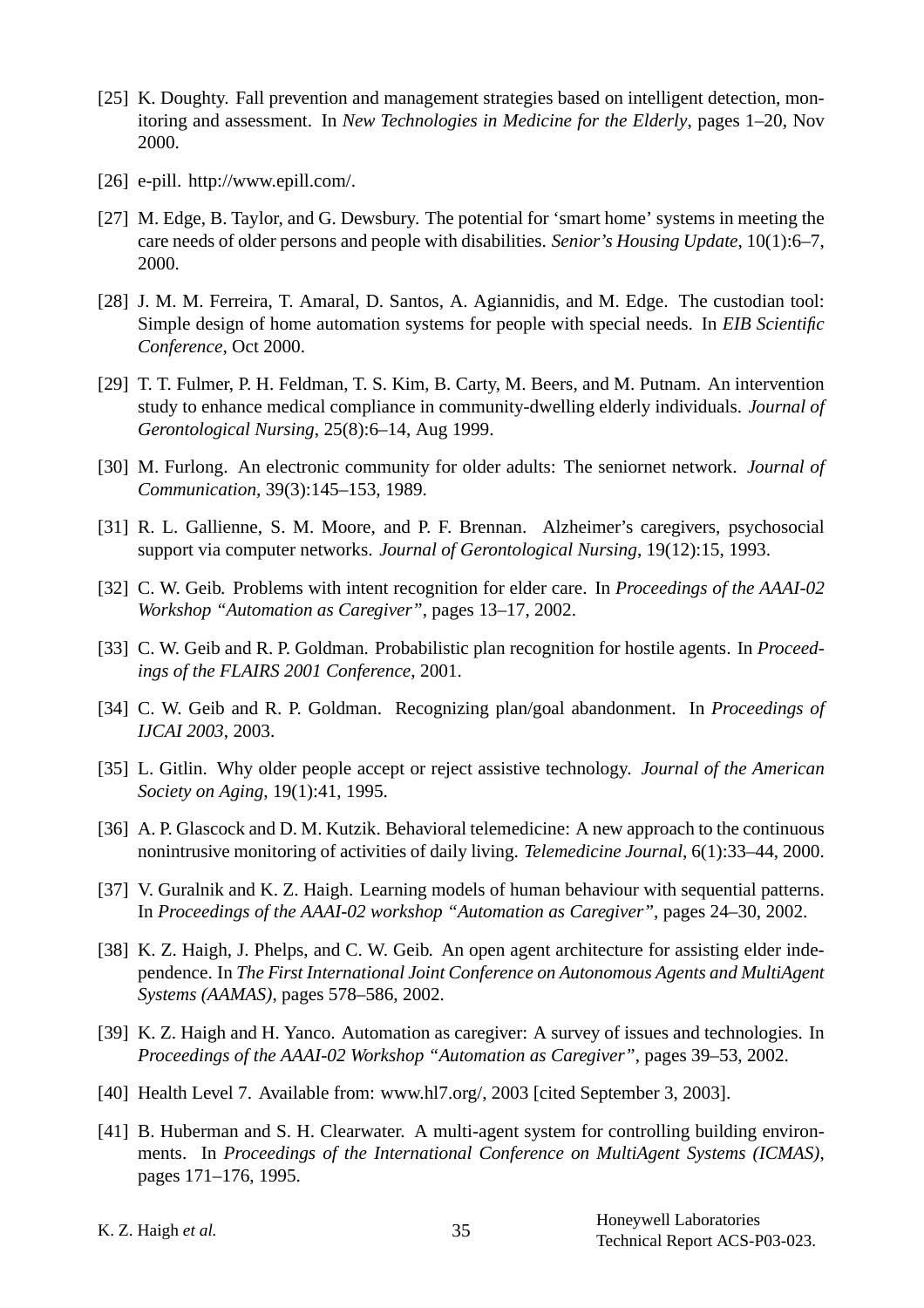- [42] A. Iida, N. Campbell, and M. Yasumura. Emotional speech as an effective interface for people with special needs. In *Proceedings of Asia Pacific Computer Interaction*, pages 266– 271, 1998.
- [43] iLife systems. http://www.ilifesystems.com/.
- [44] The Independent LifeStyle Assistant™. Available from: www.htc.honeywell.com/projects/ ilsa, 2003.
- [45] H. Inada, H. Horio, Y. Sekita, K. Isikawa, and K. Yoshida. A study on a home care support information system. In *Proceedings of the Seventh World Congress on Medical Informatics*, pages 349–353, 1992.
- [46] S. S. Intille, K. Larson, and C. Kukla. Just-in-time context-sensitive questioning for preventative health care. In *Proceedings of the AAAI-02 Workshop "Automation as Caregiver"*, pages 55–60, 2002.
- [47] S. Iwata, T. Matsuda, Takahashi, and T. Morihara. Graphic user interface using cartoon characters. In *Proceedings of the IEEE International Conference on Systems, Man, and Cybernetics*, volume 2, pages 365–370.
- [48] H. Kautz, L. Arnstein, G. Borriello, O. Etzioni, and D. Fox. An overview of the assisted cognition project. In *Proceedings of the AAAI Workshop "Automation as Caregiver"*, 2002. To appear.
- [49] C. D. Kidd, R. Orr, G. D. Abowd, C. G. Atkeson, I. A. Essa, B. MacIntyre, E. Mynatt, T. E. Starner, and W. Newstetter. The aware home: A living laboratory for ubiquitous computing research. In *Proceedings of the Second International Workshop on Cooperative Buildings - CoBuild'99*, Oct 1999.
- [50] L. Kiff, K. Z. Haigh, and X. Sun. Mobility monitoring with the Independent LifeStyle AssistantTM (i.l.s.a.). In *International Conference on Aging, Disability and Independence (ICADI)*, December 2003.
- [51] H. H. Koester. User performance with speech recognition: A literature review. *Assistive Technology*, 13:116–130, 2001.
- [52] K. Krichbaum. How things change as we age. In *Industry Workshop on Technology for Independent Living*, Minneapolis, MN, 4-5 June 2002.
- [53] D. M. Kutzik, A. P. Glascock, D. L. Chute, T. T. Hewett, and B. G. Hornum. System for generating periodic reports, generating trend analysis and intervention in accordance with trend analysis from a detection subsystem for monitoring daily activity, Nov 1997. US Patent number 5,692,215. Filed December 23, 1994.
- [54] S. S. Lane, C. Chadbourne, W. T. Buller, and S. A. Steiger. Method of user monitoring of physiological and non-physiological measurements, Dec 1999. US Patent number 6,002,994. Filed Sep 9, 1994.
- [55] J. Leikas, J. Salo, and R. Poramo. Security alarm system supports independent living of demented persons. *Proceedings of Gerontechnology Second International Conference*, pages 402–405, 1998.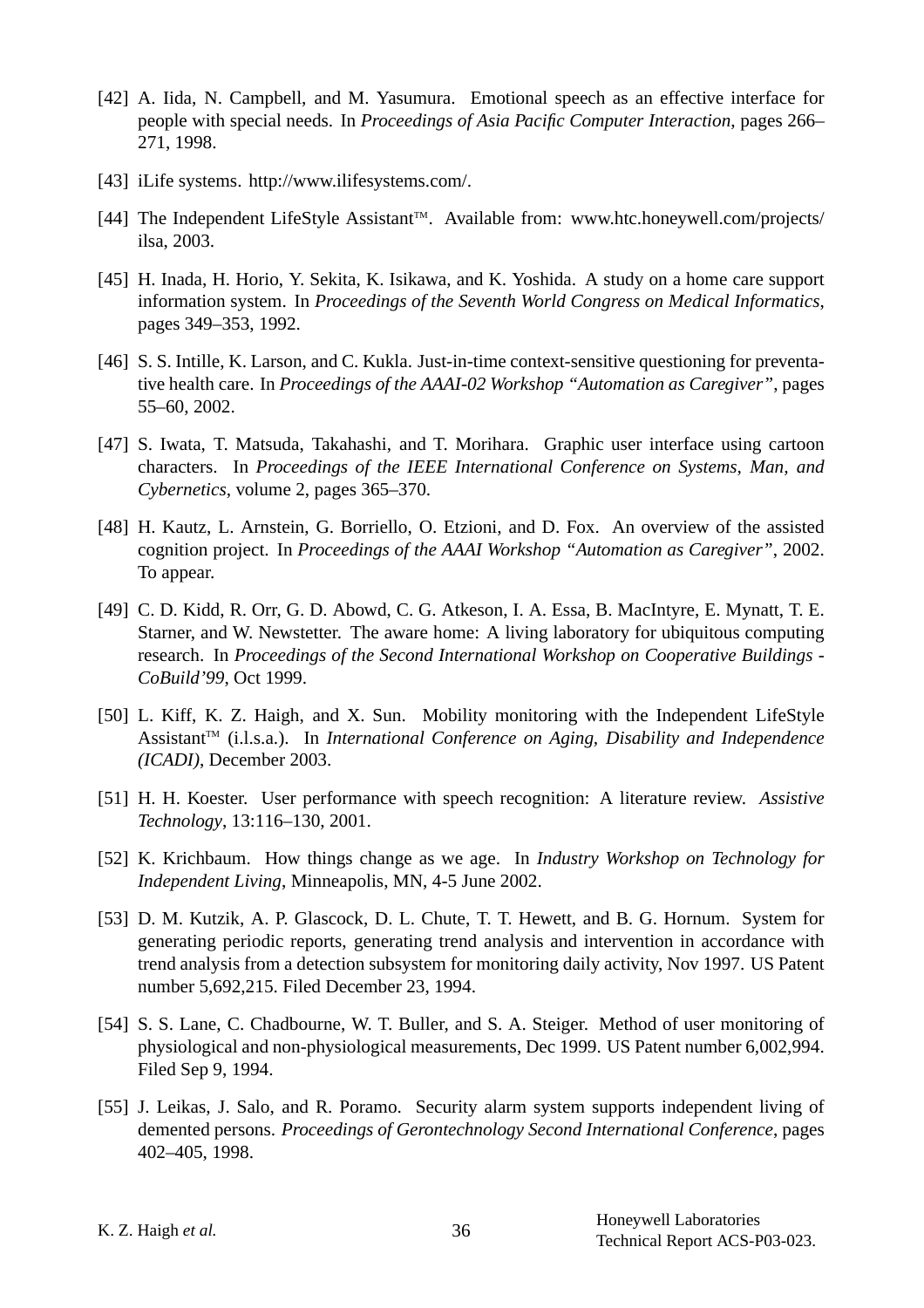- [56] V. Lesser, M. Atighetchi, B. Benyo, B. Horling, A. Raja, R. Vincent, T. Wagner, P. Xuan, and S. X. Zhang. A multi-agent system for intelligent environment control. In *Proceedings of the Third International Conference on Autonomous Agents*, pages 291–298, 1999.
- [57] LifeLine. http://www.lifelinesys.com/.
- [58] C. L. Lisetti, C. LeRouge, and F. Nasoz. The maui project: Building multimodal affective user interfaces for everyone. In *Proceedings of the AAAI-02 Workshop "Automation as Caregiver"*, pages 67–74, 2002.
- [59] J. M. Lytle. Robot care bears for the elderly. *BBC News Online*, 21 Feb 2002.
- [60] W. Mann and S. Helal. Smart phones for the elders: Boosting the intelligence of smart homes. In *Proceedings of the AAAI-02 Workshop "Automation as Caregiver"*, 2002.
- [61] W. C. Mann. Use of environmental control devices by elderly nursing home patients. *Assistant Technology*, 4(2):60–65, 1992.
- [62] W. C. Mann, K. J. Ottenbacher, M. R. Tomita, and S. Packard. Design of hand-held remotes for older persons with impairments. *Assistive Technology*, 6:140–146, 1994.
- [63] K. F. McCoy. Interface and language issues in intelligent systems for people with disabilities. In V. Mittal, H. A. Yanco, J. Aronis, and R. C. Simpson, editors, *Lecture Notes in Artificial Intelligence: Assistive Technology and Artificial Intelligence*, pages 1–11. Springer-Verlag, 1998.
- [64] MedGlider. http://www.dynamic-living.com/medgliderl\_pill\_box.htm.
- [65] MedReminder. http://www.medreminder.com/.
- [66] C. A. Miller, K. Haigh, and W. Dewing. First, cause no harm: Issues in building safe, reliable and trustworthy elder care systems. In *Proceedings of the AAAI-02 Workshop "Automation as Caregiver"*, 2002.
- [67] MIT Home of the Future. http:// architecture.mit.edu/house n/web/.
- [68] R. W. Morrell and K. V. Echt. Instructional design for older computer users: The influence of cognitive factors. In *Aging and Skilled Performance: Advances in Theory and Applications*. Mahwah, NJ: Erlbaum, 1996.
- [69] W. Morrissey and M. Zajicek. Remembering how to use the internet: An investigation into the effectiveness of voice help for older adults. In *Proceedings of HCI International*, pages 700–704, 2001.
- [70] D. G. Morrow, V. O. Leirer, L. M. Carver, and E. D. Tanke. Medication schemas and memory for automated telephone messages. *Human Factors*, 42:523–540, 2000.
- [71] M. C. Mozer. The neural network house: An environment that adapts to its inhabitants. In *AAAI Spring Symposium on Intelligent Environments*, pages 110–114, 1998.
- [72] I. Niles and A. Pease. Origins of the IEEE Standard Upper Ontology. In *Working Notes of the IJCAI-2001 Workshop on the IEEE Standard Upper Ontology*, August 2001.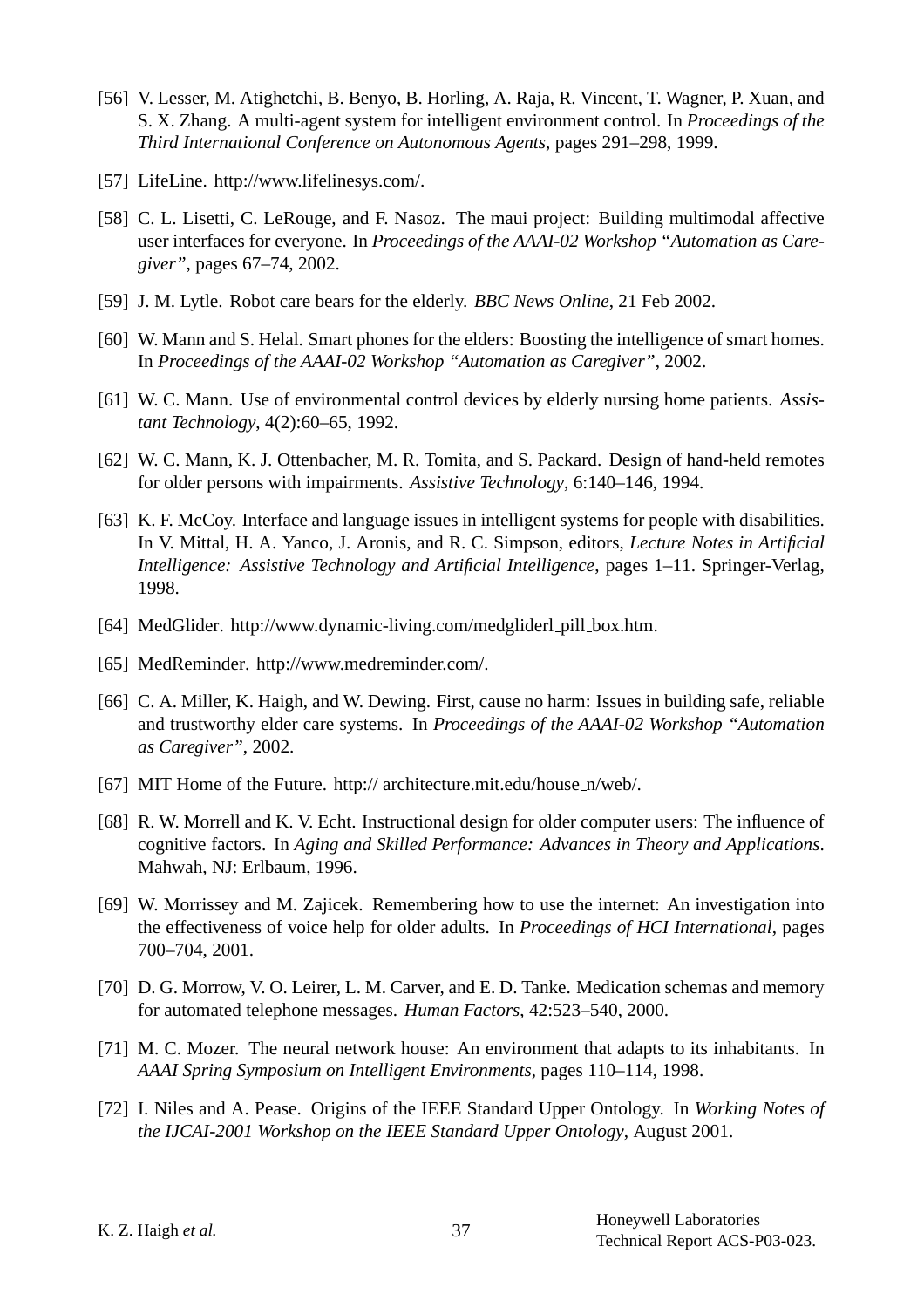- [73] N. Noury, T. Hervé, V. Rialle, G. Virone, E. Mercier, G. Morey, A. Moro, and T. Porcheron. Monitoring behavior in home using a smart fall sensor. In *Proceedings of the IEEE-EMBS Special Topic Conference on Microtechnologies in Medicine and Biology*, pages 607–610, 2000.
- [74] M. Pieper, H. Gappa, and D. Hermsdorf. Bscw for disabled teleworkers: Usability evaluation and interface adaption of an internet-based cooperation environment. In *2nd ERCIM Workshop on "User Interfaces for All"*, 1996.
- [75] J. Pineau, M. Montemerlo, M. Pollack, N. Roy, and S. Thrun. Towards robotic assistants in nursing homes: Challenges and results. *Robotics and Autonomous Systems*, 42(3-4), 2003.
- [76] M. E. Pollack, L. Brown, D. Colbry, C. E. McCarthy, C. Orosz, B. Peintner, S. Ramakrishnan, and I. Tsamardinos. Autominder: An intelligent cognitive orthotic system for people with memory impairment. *Robotics and Autonomous Systems*, 44(3-4):273–282, 2003.
- [77] Protégé. Available from: protege.stanford.edu/, 2003 [cited September 3, 2003].
- [78] M. Raymond. Interaction design system use of XML. In *XML Conference and Exposition*, 2001.
- [79] S. J. Richardson, D. F. Poulson, and C. Nicolle. Supporting independent living through Adaptable Smart Home (ASH) technologies. In *Human Welfare and Technology: Papers from the Human Service Information Technology Applications (HUSITA) 3 Conference on Information Technology and the Quality of Life and Services*, pages 87–95, 1993.
- [80] S. J. Richardson, D. F. Poulson, and C. Nicolle. User requirements capture for adaptable smarter home technologies. In *Rehabilitation Technology: Proceedings of the 1st TIDE Congress*, pages 244–248, 1993.
- [81] T. Rozhon. Technology allows more medical tests at home. *Star Tribune*, 4-Feb 2001.
- [82] N. Sheehy. User-interface requirements for elderly people. Technical report, School of Psychology, The Queen's University of Belfast, 2000. http://www.qub.ac.uk/tbe/arc/research/ projects/equal.html.
- [83] R. Simpson, D. Schreckenghost, and N. Kirsch. A task planning, scheduling and sequencing orthosis for the cognitively impaired. In *Proceedings of the AAAI-02 Workshop "Automation as Caregiver"*, pages 95–99, 2002.
- [84] A. J. Sixsmith. An evaluation of and intelligent home monitoring system. *Journal of Telemedicine and Telecare*, 6:63–72, 2000.
- [85] J. A.-A. Smither. Short term memory demands in processing synthetic speech by old and young adults. *Behaviour & Information Technology*, 12(6):330–335, 1993.
- [86] F. Steenkeste, H. Bocquet, M. Chan, and E. Campo. La mise en place d'une technologie pour observer le comportement nocturne des personnes âgées en institution. *Innovation and Technology in Biology and Medicine – Revue of Biomedical Technology (ITBM-RBM)*, 22:25– 30, 2001.
- [87] Suggested Upper Merged Ontology. Available from: ontology.teknowledge.com/, 2003 [cited September 3, 2003].